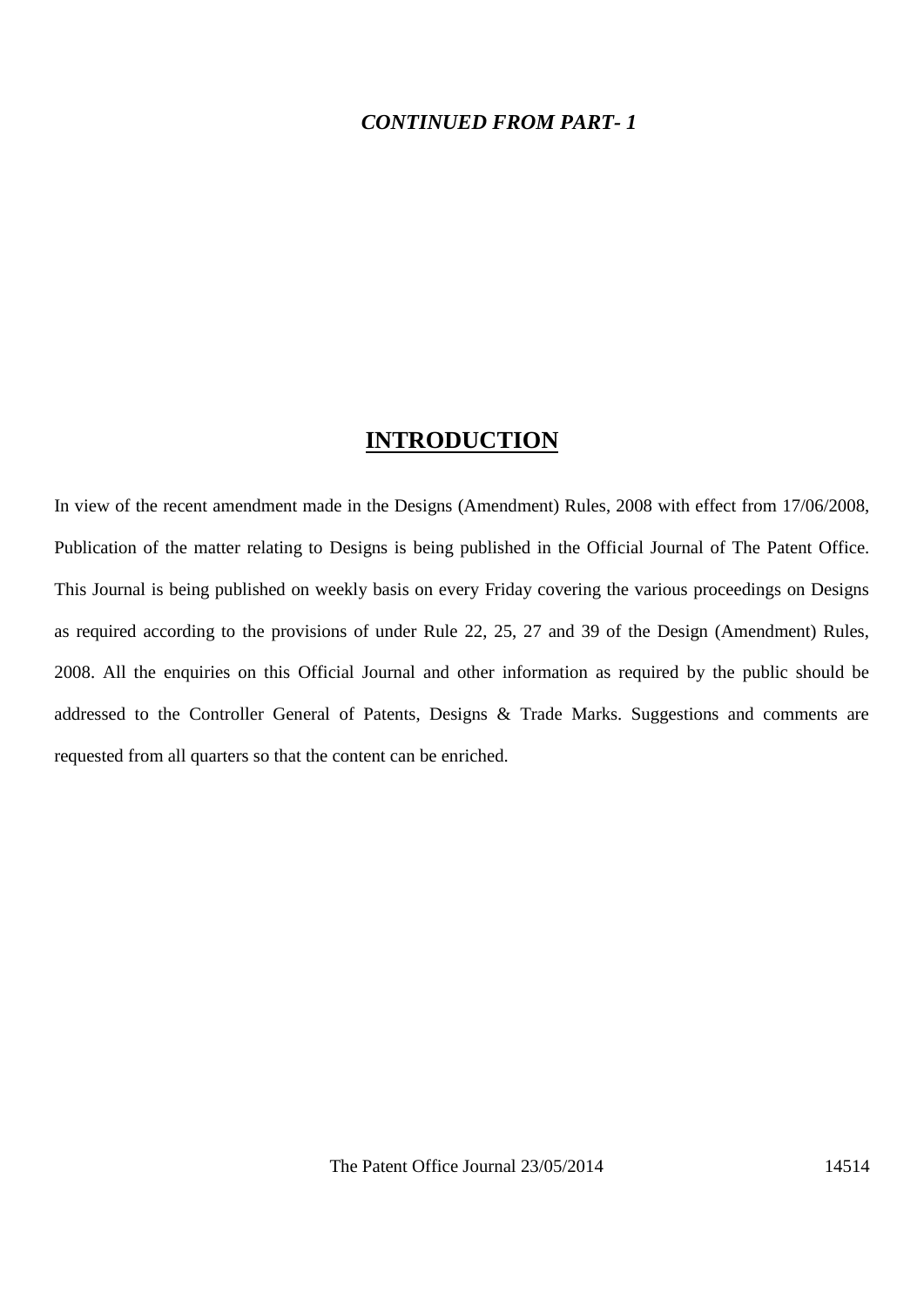# **COPYRIGHT PUBLICATION**

| <b>SL NO</b> | <b>Registered Design No.s</b> | <b>RENEWED ON</b> |
|--------------|-------------------------------|-------------------|
| 1.           | 191080                        | 09.05.2014        |
| 2.           | 191079                        | 09.05.2014        |
| 3.           | 191078                        | 09.05.2014        |
| 4.           | 191077                        | 09.05.2014        |
| 5.           | 191076                        | 09.05.2014        |
| 6.           | 191075                        | 09.05.2014        |
| 7.           | 188936                        | 03.04.2014        |
| 8.           | 194300                        | 16.04.2014        |
| 9.           | 194526                        | 16.04.2014        |
| 10.          | 194809                        | 20.03.2014        |
| 11.          | 196270                        | 16.04.2014        |
| 12.          | 213891                        | 05.05.2014        |
| 13.          | 194882                        | 28.04.2014        |
| 14.          | 196695                        | 28.04.2014        |
| 15.          | 197047                        | 28.04.2014        |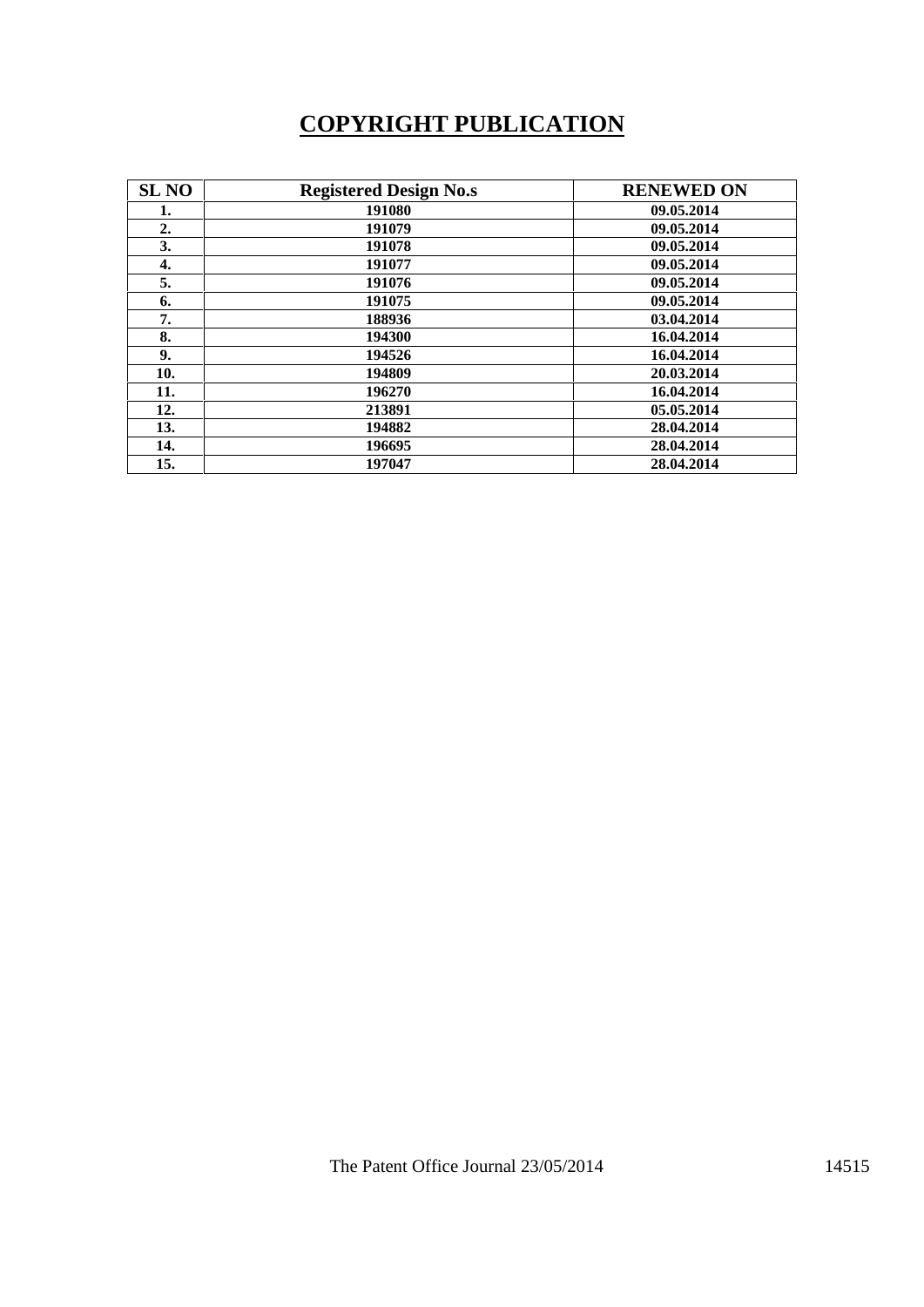## **CANCELLATION PROCEEDINGS under Section 19 of the Designs Act, 2000**

**"The Asstt. Controller of Patents & Designs passed an order on 19/5/2014 to dismiss the petition filed by Mr. Subhash Arora, Proprietor M/s. Real Line Home Appliances, G-2, DSIDC Complex, Rohtak Road, Nangloi, Delhi on 30/1/2012 for cancellation of registration of registered Design No. 235010 dated 7/3/2011 under class 07-01 titled as 'Water Jug' in the name of Rohit Bhatia, trading as M/s. Bhatia Enterprises, whose address is F-6, Sector-II, DSIDC, Bawana, Delhi – 110039, an Indian national of the above address ."**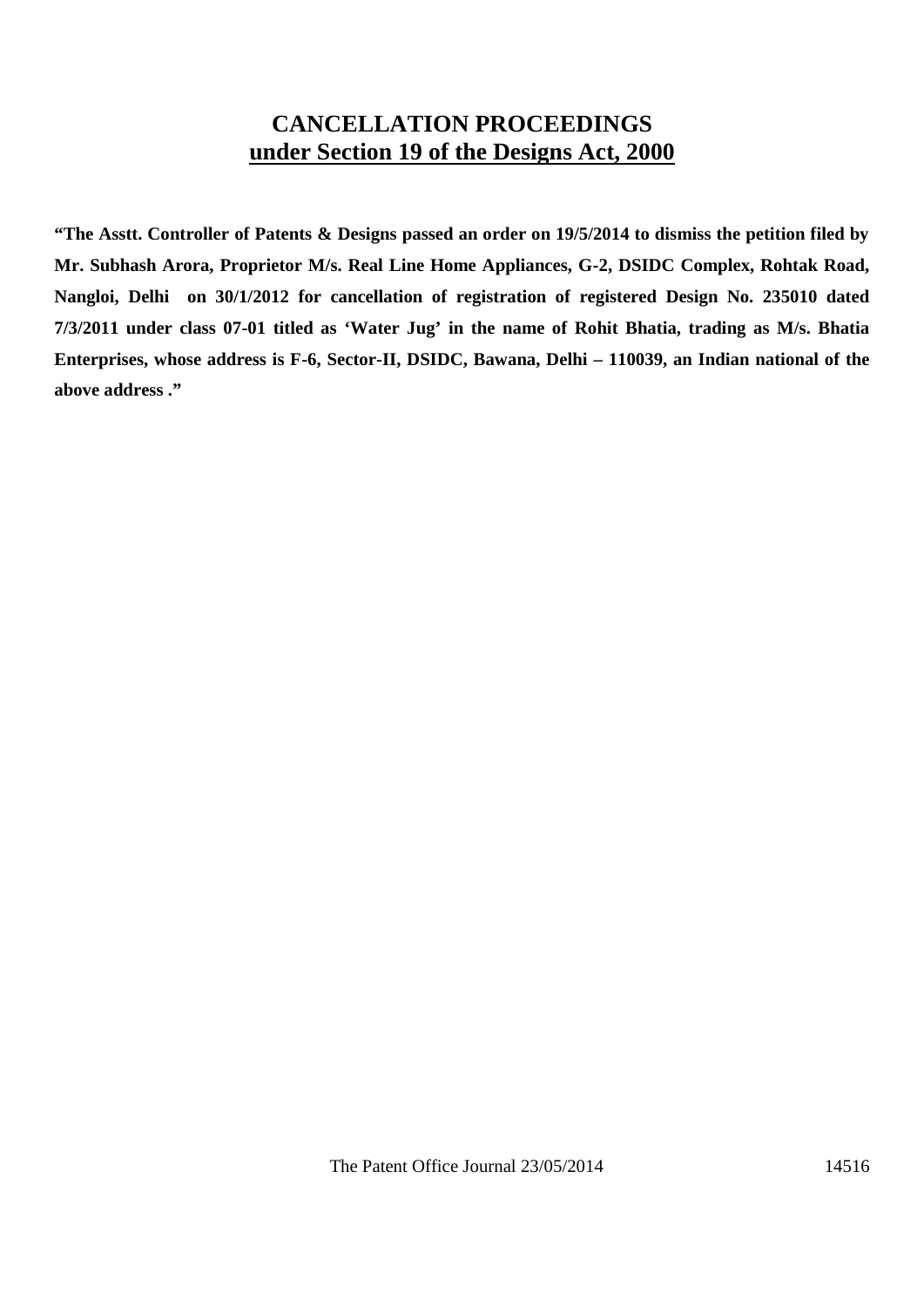## **THE DESIGNS ACT 2000 SECTION 30 DESIGN ASSIGNMENT**

**The Design stands in the name of ACHAL ANIL BAKERI registered under the Designs Act, 2000 has been assigned in the Register of Designs in the name as follows:-**

| Design No.                                                                                                                                         | <b>Class</b>                               | <b>Name</b>                                                                                                                                                                  |
|----------------------------------------------------------------------------------------------------------------------------------------------------|--------------------------------------------|------------------------------------------------------------------------------------------------------------------------------------------------------------------------------|
| 194305, 220948, 221068, 221084,<br>213308, 213309, 213298, 227069,<br>227070, 224212, 199757, 198637,<br>198241, 207648, 207860, 235189,<br>235190 | 23-04<br>199757 (23-03)<br>$207860(12-13)$ | <b>SYMPHONY LTD. (A COMPANY</b><br><b>REGISTERED UNDER THE COMPANIES</b><br>ACT, 1956), 'SAUMYA', BAKERI CIRCLE,<br>NAVRANGPURA, AHMEDABAD-380 014,<br><b>GUJARAT, INDIA</b> |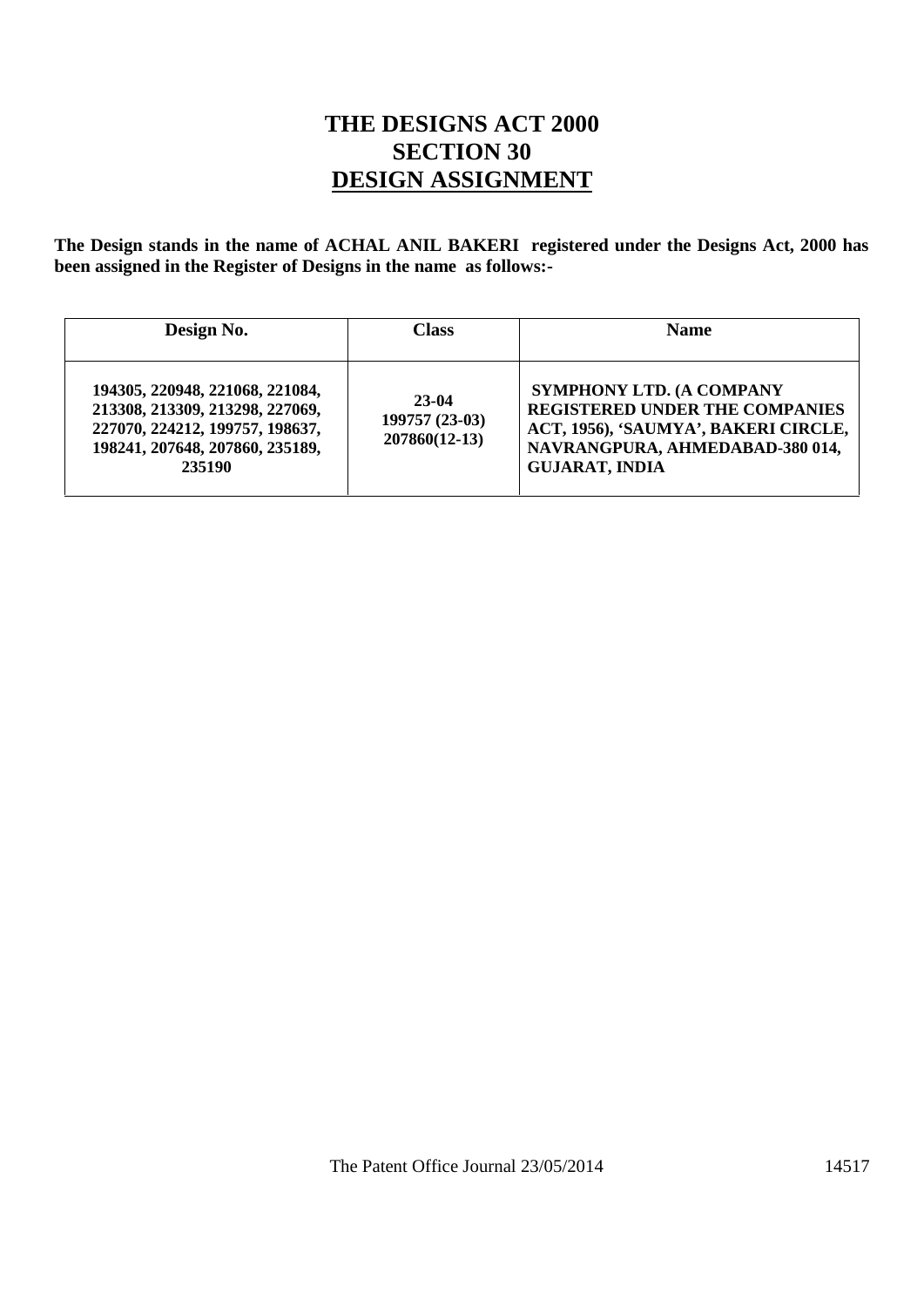## **REGISTRATION OF DESIGNS**

**The following designs have been registered. They are now open for public inspection. In the following each entry the Date of Registration is shown. The Priority Number, Priority Date and Priority Country are also shown**

| <b>DESIGN NUMBER</b>                                                                                                                                                                                                                                                                                                                                                                                                               |                    | 256655                |  |
|------------------------------------------------------------------------------------------------------------------------------------------------------------------------------------------------------------------------------------------------------------------------------------------------------------------------------------------------------------------------------------------------------------------------------------|--------------------|-----------------------|--|
| <b>CLASS</b>                                                                                                                                                                                                                                                                                                                                                                                                                       | 15-02              |                       |  |
| 1)GOODWIN INTERNATIONAL LIMITED, OF<br>IVY HOUSE FOUNDRY, HANLEY STOKE-ON-TRENT, ST1 3NR, UNITED<br>KINGDOM; NATIONALITY: UNITED KINGDOM                                                                                                                                                                                                                                                                                           |                    |                       |  |
| <b>DATE OF REGISTRATION</b>                                                                                                                                                                                                                                                                                                                                                                                                        |                    | 20/09/2013            |  |
| <b>TITLE</b>                                                                                                                                                                                                                                                                                                                                                                                                                       |                    | <b>PUMP</b>           |  |
| <b>PRIORITY</b>                                                                                                                                                                                                                                                                                                                                                                                                                    |                    |                       |  |
| PRIORITY NUMBER                                                                                                                                                                                                                                                                                                                                                                                                                    | <b>DATE</b>        | <b>COUNTRY</b>        |  |
| EP001379309-003                                                                                                                                                                                                                                                                                                                                                                                                                    | 26/07/2013         | <b>EUROPEAN UNION</b> |  |
| <b>DESIGN NUMBER</b>                                                                                                                                                                                                                                                                                                                                                                                                               |                    | 256788                |  |
| <b>CLASS</b>                                                                                                                                                                                                                                                                                                                                                                                                                       |                    | $14-01$               |  |
| 1) AUDIOPROF NAAMLOZE VENNOOTSCHAP, OF<br>INDUSTRIEPARK ZONE 4, BRECHTSEBAAN 8, 2900 SCHOTEN, BELGIUM, A<br><b>BELGIUN COMPANY</b>                                                                                                                                                                                                                                                                                                 |                    |                       |  |
| 25/09/2013<br><b>DATE OF REGISTRATION</b>                                                                                                                                                                                                                                                                                                                                                                                          |                    |                       |  |
| <b>TITLE</b>                                                                                                                                                                                                                                                                                                                                                                                                                       | <b>LOUDSPEAKER</b> |                       |  |
| <b>PRIORITY</b>                                                                                                                                                                                                                                                                                                                                                                                                                    |                    |                       |  |
| PRIORITY NUMBER                                                                                                                                                                                                                                                                                                                                                                                                                    | <b>DATE</b>        | <b>COUNTRY</b>        |  |
| 002233940                                                                                                                                                                                                                                                                                                                                                                                                                          | 08/05/2013         | <b>EUROPEAN UNION</b> |  |
| <b>DESIGN NUMBER</b>                                                                                                                                                                                                                                                                                                                                                                                                               |                    | 257192                |  |
| <b>CLASS</b>                                                                                                                                                                                                                                                                                                                                                                                                                       |                    | $07-02$               |  |
| 1)1) MR. JAGDISH BOHRA 2) MRS. KANTA JAGDISH BOHRA 3) MR. SUDHIR<br>JAGDISH BOHRA 4) MRS. SHWETA SUDHIR BOHRA AND 5) MRS. SUNIL<br><b>JAGDISH BOHRA, PARTNERS-INDIAN NATIONAL, TRADING AS MULTI</b><br><b>COLOUR PACKS, A REGISTERED PARTNERSHIP FIRM IN INDIA, HAVING ITS</b><br><b>REGISTERED OFFICE AT</b><br>PLOT NO. 257/8, MAHESHWARI WADI, NEAR FIRE STATION, SOMNATH<br>ROAD, DAMAN (U.T.) 396210, INDIA, OF ABOVE ADDRESS |                    |                       |  |
| <b>DATE OF REGISTRATION</b>                                                                                                                                                                                                                                                                                                                                                                                                        |                    | 04/10/2013            |  |
| <b>TITLE</b>                                                                                                                                                                                                                                                                                                                                                                                                                       |                    | <b>CASSEROLE</b>      |  |
| <b>PRIORITY NA</b>                                                                                                                                                                                                                                                                                                                                                                                                                 |                    |                       |  |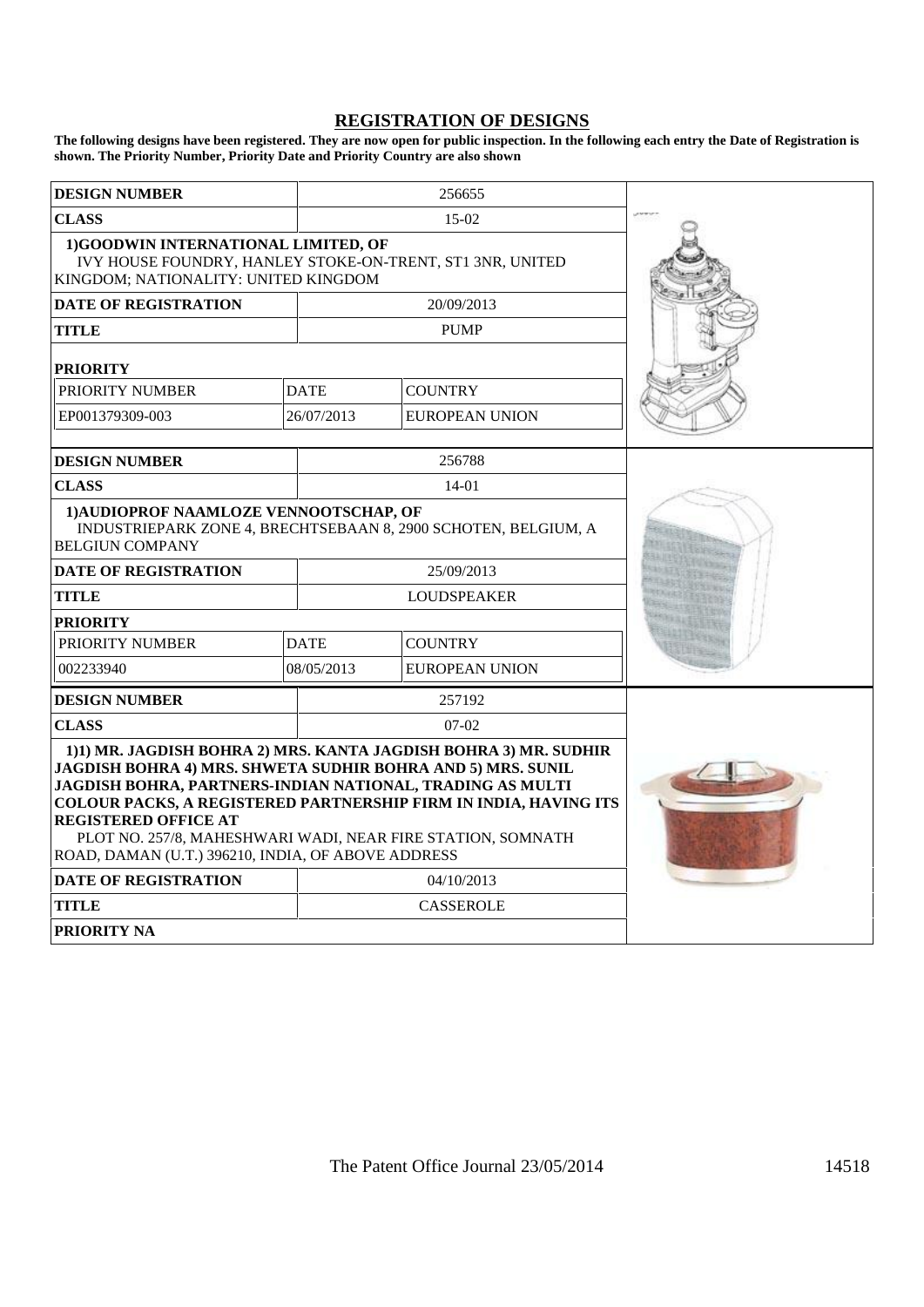| <b>DESIGN NUMBER</b>                                                                                                      |       | 252766                                                                                                                                      |  |  |
|---------------------------------------------------------------------------------------------------------------------------|-------|---------------------------------------------------------------------------------------------------------------------------------------------|--|--|
| <b>CLASS</b>                                                                                                              | 08-09 |                                                                                                                                             |  |  |
| 1) PACOLINE INDUSTRIES PVT. LTD., A COMPANY<br>INCORPORATED UNDER THE INDIAN COMPANIES ACT,<br>411013, MAHARASHTRA, INDIA |       | AT 21/1, HADAPSAR INDUSTRIAL ESTATE, HADAPSAR, PUNE-                                                                                        |  |  |
| <b>DATE OF REGISTRATION</b>                                                                                               |       | 02/04/2013                                                                                                                                  |  |  |
| <b>TITLE</b>                                                                                                              |       | HATRACK BRACKET IN LUGGAGE<br>RACK USED IN VEHICLES                                                                                         |  |  |
| <b>PRIORITY NA</b>                                                                                                        |       |                                                                                                                                             |  |  |
| <b>DESIGN NUMBER</b>                                                                                                      |       | 255415                                                                                                                                      |  |  |
| <b>CLASS</b>                                                                                                              |       | 09-01                                                                                                                                       |  |  |
| THE LAWS OF SCOTLAND WHOSE ADDRESS IS AT<br><b>SCOTLAND</b><br><b>DATE OF REGISTRATION</b>                                |       | 1) DON & SCHOLAR SPIRITS LIMITED A COMPANY ESTABLISHED AS PER<br>BLUE SQUARE HOUSE, 272 BATH STREET GLASGOW, SCOTLAND, G 4JR,<br>26/07/2013 |  |  |
| <b>TITLE</b>                                                                                                              |       | <b>BOTTLE</b>                                                                                                                               |  |  |
| <b>PRIORITY NA</b>                                                                                                        |       |                                                                                                                                             |  |  |
| <b>DESIGN NUMBER</b>                                                                                                      |       | 253988                                                                                                                                      |  |  |
| <b>CLASS</b>                                                                                                              |       | 26-02                                                                                                                                       |  |  |
| 1) SPEEDEX BATTERIES, A INDIAN COMPANY OF                                                                                 |       | 4810, GALI MITRA, ROSHANARA ROAD, DELHI-110007, INDIA                                                                                       |  |  |
| <b>DATE OF REGISTRATION</b>                                                                                               |       | 20/05/2013                                                                                                                                  |  |  |
| <b>TITLE</b>                                                                                                              |       | <b>TORCH</b>                                                                                                                                |  |  |
| <b>PRIORITY NA</b>                                                                                                        |       |                                                                                                                                             |  |  |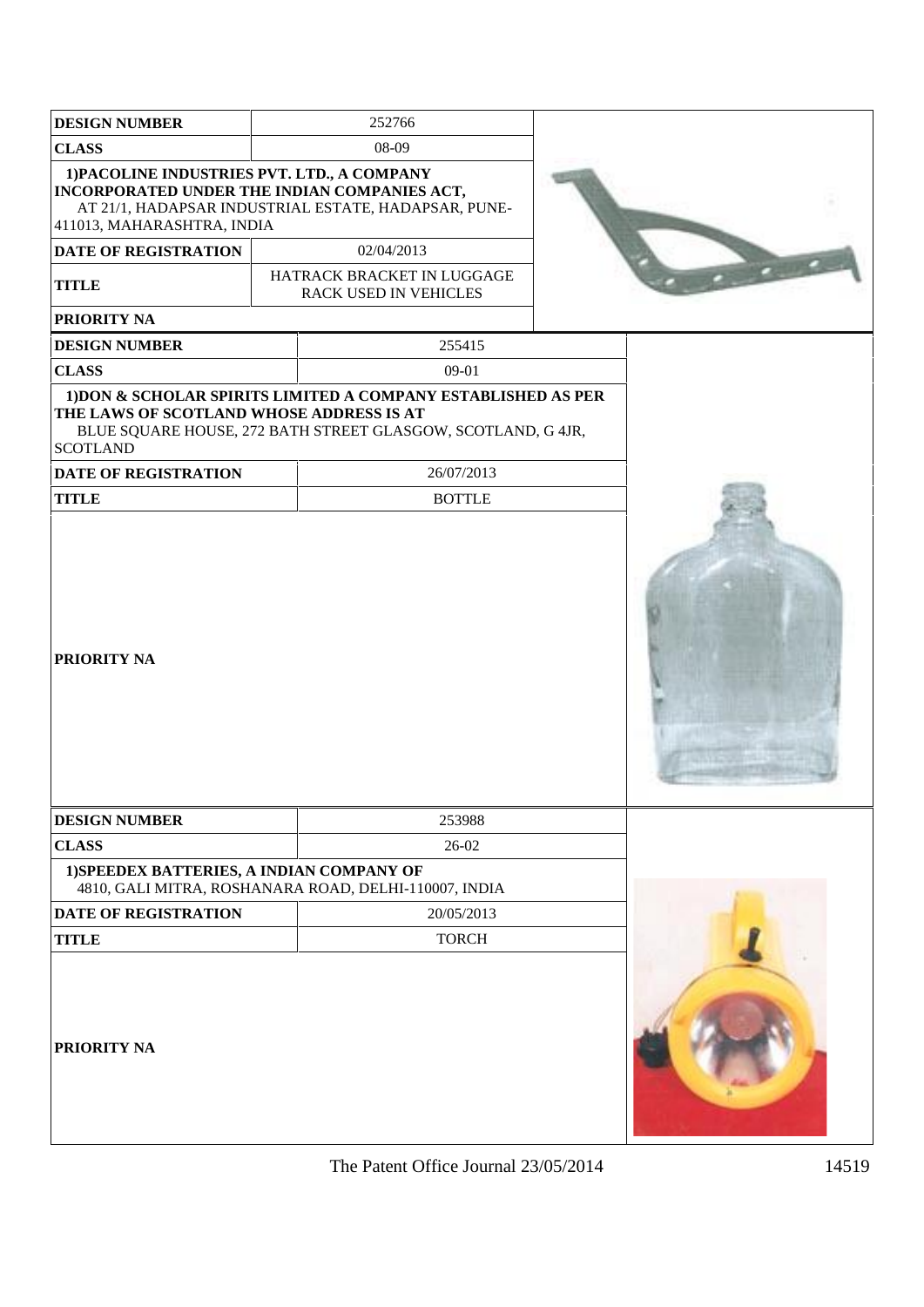| <b>DESIGN NUMBER</b>                                                                                                                                                                                                      | 255413                      |  |
|---------------------------------------------------------------------------------------------------------------------------------------------------------------------------------------------------------------------------|-----------------------------|--|
| 09-01<br><b>CLASS</b>                                                                                                                                                                                                     |                             |  |
| 1) DON & SCHOLAR SPIRITS LIMITED A COMPANY ESTABLISHED AS PER<br>THE LAWS OF SCOTLAND WHOSE ADDRESS IS AT<br>BLUE SQUARE HOUSE, 272 BATH STREET GLASGOW, SCOTLAND, G 4JR,<br><b>SCOTLAND</b>                              |                             |  |
| <b>DATE OF REGISTRATION</b>                                                                                                                                                                                               | 26/07/2013                  |  |
| <b>TITLE</b>                                                                                                                                                                                                              | <b>BOTTLE</b>               |  |
| PRIORITY NA                                                                                                                                                                                                               |                             |  |
| <b>DESIGN NUMBER</b>                                                                                                                                                                                                      | 255219                      |  |
| <b>CLASS</b>                                                                                                                                                                                                              | $13-01$                     |  |
| 1) SANJIV KUMAR GUPTA, WHOSE ADDRESS IS<br>B-83, APIE, BALANAGAR, PO-SANATHNAGAR, HYDERABAD-500018, INDIA,<br>AND WHOSE NATIONALITY IS INDIA                                                                              |                             |  |
| <b>DATE OF REGISTRATION</b>                                                                                                                                                                                               | 15/07/2013                  |  |
| <b>TITLE</b>                                                                                                                                                                                                              | <b>BACK COVER FOR MOTOR</b> |  |
| PRIORITY NA                                                                                                                                                                                                               |                             |  |
| <b>DESIGN NUMBER</b>                                                                                                                                                                                                      | 256201                      |  |
| <b>CLASS</b>                                                                                                                                                                                                              | 15-99                       |  |
| 1) M/S JOGINDER ELECTRIC WORKS, DHULKOT ROAD, P.O. AHMEDGARH-<br>148021, DISTT. SANGRUR (PUNJAB) INDIA<br>AN INDIAN PROPRIETORSHIP FIRM WHOSE PROPRIETOR IS:- HARJIT SINGH<br>BEING INDIAN NATIONALS OF THE ABOVE ADDRESS |                             |  |
| <b>DATE OF REGISTRATION</b>                                                                                                                                                                                               | 04/09/2013                  |  |
| <b>BASE PLATE FOR WOOD ENGRAVING</b><br><b>TITLE</b><br><b>MACHINE</b>                                                                                                                                                    |                             |  |
| <b>PRIORITY NA</b>                                                                                                                                                                                                        |                             |  |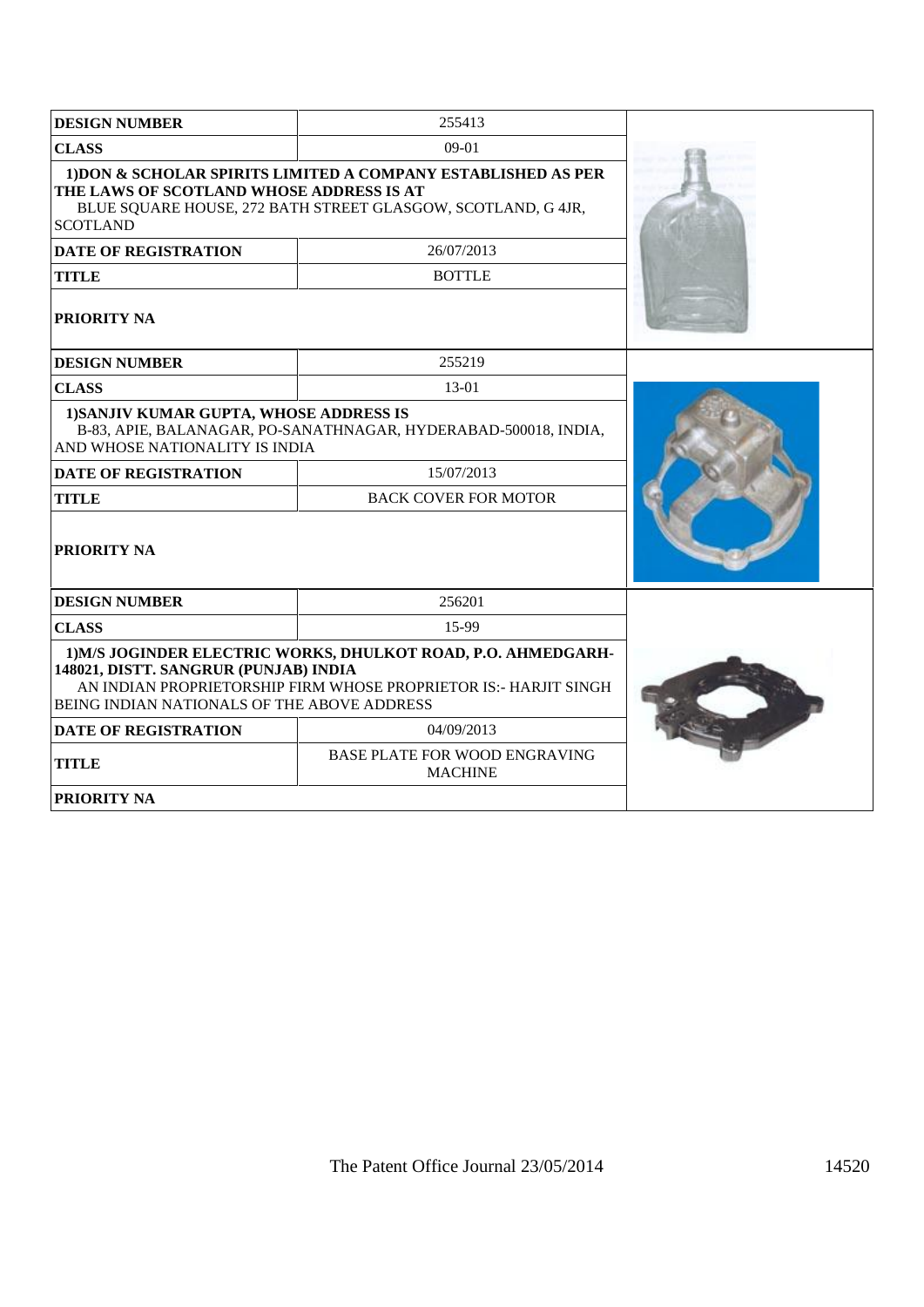| <b>DESIGN NUMBER</b>                                                                                                                                                                                                             | 237572                      |                               |     |
|----------------------------------------------------------------------------------------------------------------------------------------------------------------------------------------------------------------------------------|-----------------------------|-------------------------------|-----|
| <b>CLASS</b>                                                                                                                                                                                                                     |                             |                               |     |
| 1) GENERAL CABLE TECHNOLOGIES CORPORATION<br>4 TESSENEER DRIVE, HIGHLAND HEIGHTS, KENTUCKY 41076, UINTED<br><b>STATES OF AMERICA</b>                                                                                             |                             |                               | 100 |
| <b>DATE OF REGISTRATION</b>                                                                                                                                                                                                      |                             | 27/06/2011                    |     |
| <b>TITLE</b>                                                                                                                                                                                                                     |                             | ELECTRICAL CONNECTOR          |     |
| <b>PRIORITY</b>                                                                                                                                                                                                                  |                             |                               |     |
| PRIORITY NUMBER                                                                                                                                                                                                                  | <b>DATE</b>                 | <b>COUNTRY</b>                |     |
| 29/382, 230                                                                                                                                                                                                                      | 30/12/2010                  | U.S.A.                        |     |
| <b>DESIGN NUMBER</b>                                                                                                                                                                                                             |                             | 258694                        |     |
| <b>CLASS</b>                                                                                                                                                                                                                     |                             | $09-01$                       |     |
| 400067. [MAHARASHTRA] INDIA;<br>WHOSE PARTNERS ARE MOHIT KHUBILAL RATHOD, SUMIT VIMALCHAND<br>RATHOD, ARVIND VIMALCHAND SHAH AND SMT. JYOTI SUNIT SINGHI ALL<br><b>INDIANS OF THE ABOVE ADDRESS</b>                              |                             |                               |     |
| <b>DATE OF REGISTRATION</b><br><b>TITLE</b>                                                                                                                                                                                      | 11/12/2013<br><b>BOTTLE</b> |                               |     |
| PRIORITY NA                                                                                                                                                                                                                      |                             |                               |     |
| <b>DESIGN NUMBER</b>                                                                                                                                                                                                             |                             | 257371                        |     |
| <b>CLASS</b>                                                                                                                                                                                                                     |                             | $04-01$                       |     |
| <b>1) SAMEER BHAUSAHEB SHINDE AN INDIAN NATIONAL WHOSE ADDRESS</b><br>IS<br>KUSUM NIVAS, SURVEY NO. 56/2/1, LANE NO. 1, KAWADE NAGAR, OPPOSITE<br>TO MAYUR NAGRI PHASE-I, PIMPLE GURAV, PUNE 411027 MAHARASHTRA,<br><b>INDIA</b> |                             |                               |     |
| <b>DATE OF REGISTRATION</b>                                                                                                                                                                                                      |                             | 09/10/2013                    |     |
| <b>TITLE</b>                                                                                                                                                                                                                     |                             | MITTEN SCRUBBING GLOVES (SET) |     |
| <b>PRIORITY NA</b>                                                                                                                                                                                                               |                             |                               |     |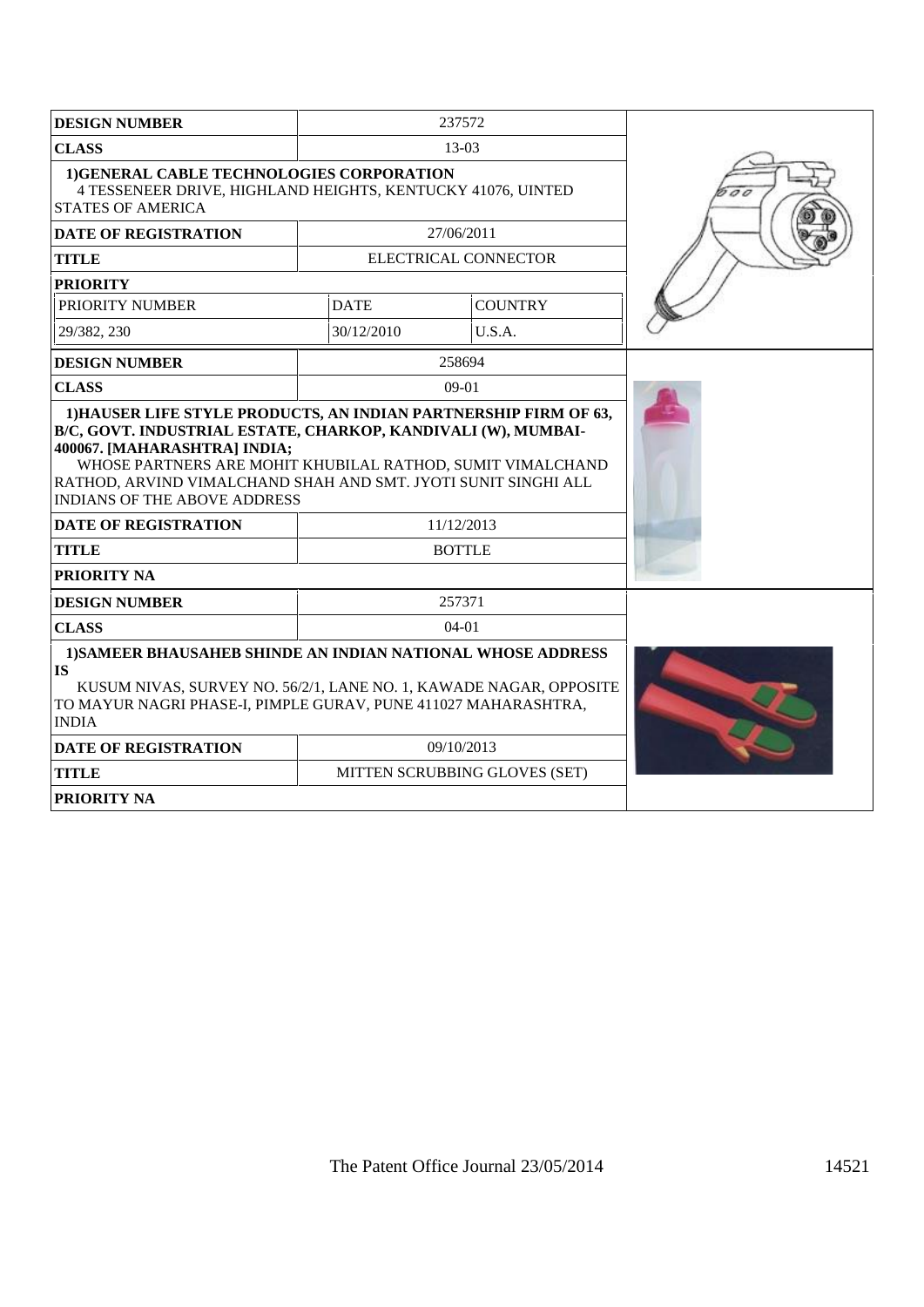| <b>DESIGN NUMBER</b>                                                                                                                                                                                                                                                 | 257467                                                                                                                                                                                                                                                      |  |
|----------------------------------------------------------------------------------------------------------------------------------------------------------------------------------------------------------------------------------------------------------------------|-------------------------------------------------------------------------------------------------------------------------------------------------------------------------------------------------------------------------------------------------------------|--|
| <b>CLASS</b><br>$08-06$                                                                                                                                                                                                                                              |                                                                                                                                                                                                                                                             |  |
| <b>HAVING PLACE OF BUSINESS AT-</b>                                                                                                                                                                                                                                  | 1) DILIPBHAI BACHUBHAI HIRPARA (INDIAN NATIONALS) AND SOLE<br>PROPRIETOR OF JANKI DIE-CAST (INDIAN PROPRIETORSHIP CONCERN)<br>PLOT NO. 834, AJI INDUSTRIAL AREA, NR; SITARAM WAY BRIDGE, OPP:<br>MUNICIPAL WORKSHOP, BHAVNAGAR ROAD, RAJKOT-GUJARAT (INDIA) |  |
| <b>DATE OF REGISTRATION</b>                                                                                                                                                                                                                                          | 14/10/2013                                                                                                                                                                                                                                                  |  |
| <b>TITLE</b>                                                                                                                                                                                                                                                         | <b>HANDLE</b>                                                                                                                                                                                                                                               |  |
| <b>PRIORITY NA</b>                                                                                                                                                                                                                                                   |                                                                                                                                                                                                                                                             |  |
| <b>DESIGN NUMBER</b>                                                                                                                                                                                                                                                 | 245294                                                                                                                                                                                                                                                      |  |
| <b>CLASS</b>                                                                                                                                                                                                                                                         | $11-01$                                                                                                                                                                                                                                                     |  |
| 1) DE BEERS CENTENARY AG<br>OF ALPENSTRASSE 5, 6000 LUZERN 6, SWITZERLAND, A COMPANY<br>INCORPORATED UNDER SWITZERLAND LAWS                                                                                                                                          |                                                                                                                                                                                                                                                             |  |
| <b>DATE OF REGISTRATION</b>                                                                                                                                                                                                                                          | 14/05/2012                                                                                                                                                                                                                                                  |  |
| <b>TITLE</b>                                                                                                                                                                                                                                                         | <b>PENDANT</b>                                                                                                                                                                                                                                              |  |
| <b>PRIORITY NA</b>                                                                                                                                                                                                                                                   |                                                                                                                                                                                                                                                             |  |
| <b>DESIGN NUMBER</b>                                                                                                                                                                                                                                                 | 257566                                                                                                                                                                                                                                                      |  |
| <b>CLASS</b>                                                                                                                                                                                                                                                         | $15-03$                                                                                                                                                                                                                                                     |  |
| 1) M/S LABHSONS IMPEX, BACHITTAR NAGAR, LANE NO.-8, GILL ROAD,<br>LABHSONS STREET, NEAR G.N.E. COLLEGE, LUDHIANA-141 006 (PUNJAB)<br><b>INDIA</b><br>AN INDIAN PROPRIETORSHIP FIRM WHOSE PROPRIETOR IS:- RANJIT SINGH<br>BEING INDIAN NATIONALS OF THE ABOVE ADDRESS |                                                                                                                                                                                                                                                             |  |
| 18/10/2013<br><b>DATE OF REGISTRATION</b>                                                                                                                                                                                                                            |                                                                                                                                                                                                                                                             |  |
| <b>TITLE</b>                                                                                                                                                                                                                                                         | CLAMP FOR AGRICULTURAL MACHINERY                                                                                                                                                                                                                            |  |
| <b>PRIORITY NA</b>                                                                                                                                                                                                                                                   |                                                                                                                                                                                                                                                             |  |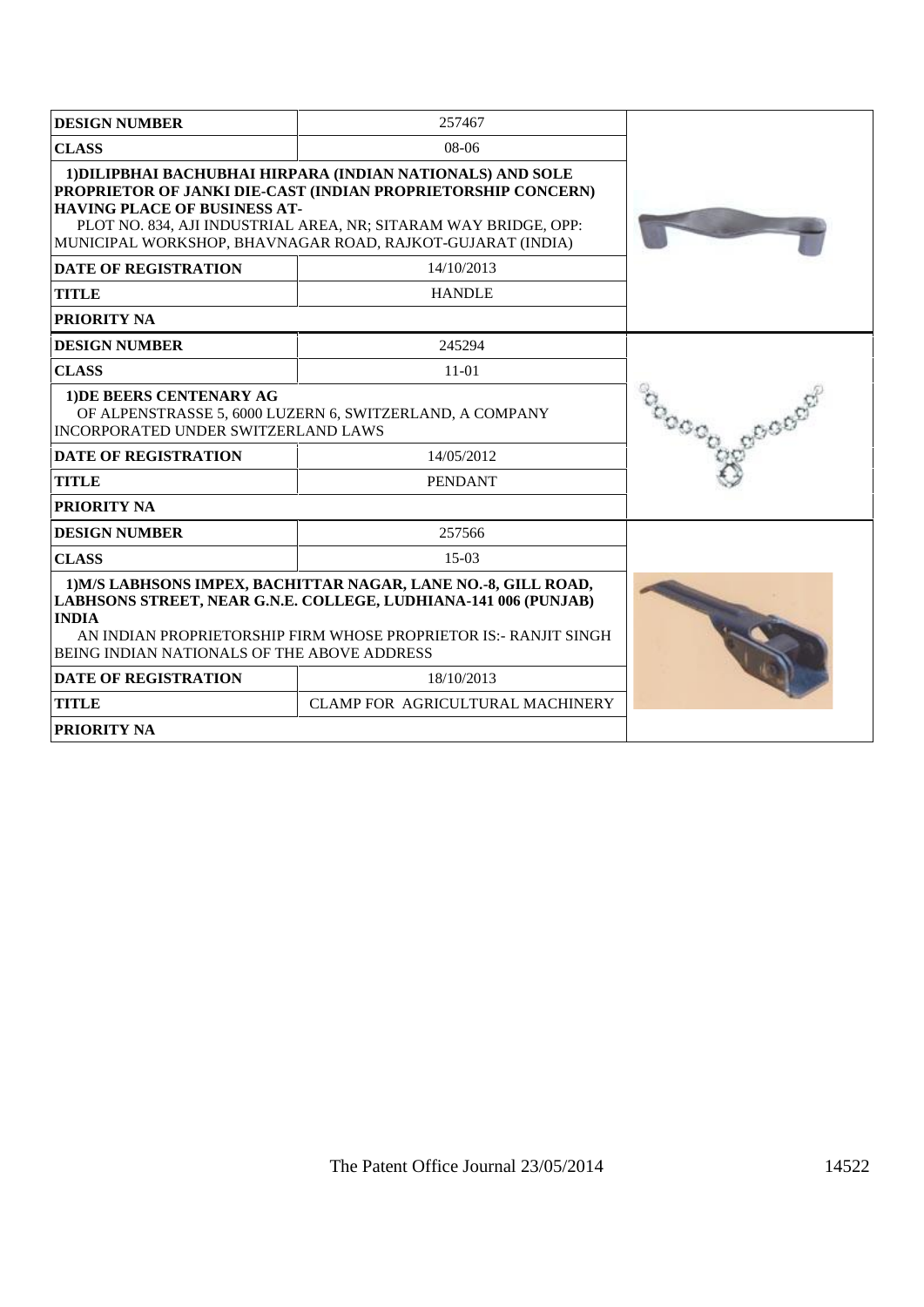| <b>DESIGN NUMBER</b>                                                                                                                                                                                                                                                                                                                                                                                          | 257690                              |  |  |
|---------------------------------------------------------------------------------------------------------------------------------------------------------------------------------------------------------------------------------------------------------------------------------------------------------------------------------------------------------------------------------------------------------------|-------------------------------------|--|--|
| 08-06<br><b>CLASS</b>                                                                                                                                                                                                                                                                                                                                                                                         |                                     |  |  |
| 1) HITESHBHAI VINODBHAI GHIYA (ADULT & INDIAN NATIONAL)<br>SOLE PROPRIETOR OF HITESH TRADERS (INDIAN PROPRIETORSHIP<br><b>CONCERN) HAVING PLACE OF BUSINESS AT:</b><br>"SHREE SWAMINARAYAN KRUPA" 5, GOKUL NAGAR, B/H. PUNIT<br>SOCIETY, KOTHARIYA MAIN ROAD, RAJKOT-GUJARAT-(INDIA)                                                                                                                          |                                     |  |  |
| <b>DATE OF REGISTRATION</b>                                                                                                                                                                                                                                                                                                                                                                                   | 24/10/2013                          |  |  |
| <b>TITLE</b>                                                                                                                                                                                                                                                                                                                                                                                                  | <b>HANDLE</b>                       |  |  |
| <b>PRIORITY NA</b>                                                                                                                                                                                                                                                                                                                                                                                            |                                     |  |  |
| <b>DESIGN NUMBER</b>                                                                                                                                                                                                                                                                                                                                                                                          | 255106                              |  |  |
| <b>CLASS</b>                                                                                                                                                                                                                                                                                                                                                                                                  | $26-02$                             |  |  |
| 1) D. LIGHT DESIGN, INC.,<br>CLIFTON HOUSE, 75 FORT STREET, GRAND CAYMAN, CAYMAN ISLANDS, KY<br>1-1108 A COMPANY INCORPORATED IN CAYMAN ISLANDS                                                                                                                                                                                                                                                               |                                     |  |  |
| <b>DATE OF REGISTRATION</b>                                                                                                                                                                                                                                                                                                                                                                                   | 10/07/2013                          |  |  |
| <b>TITLE</b>                                                                                                                                                                                                                                                                                                                                                                                                  | CASING FOR A PORTABLE SOLAR LANTERN |  |  |
| <b>PRIORITY</b><br><b>COUNTRY</b><br>PRIORITY NUMBER<br><b>DATE</b><br>29/443,198<br>14/01/2013<br>U.S.A.                                                                                                                                                                                                                                                                                                     |                                     |  |  |
| <b>DESIGN NUMBER</b><br><b>CLASS</b>                                                                                                                                                                                                                                                                                                                                                                          | 258693<br>09-01                     |  |  |
| 1) HAUSER LIFE STYLE PRODUCTS, AN INDIAN PARTNERSHIP FIRM OF 63,<br>B/C, GOVT. INDUSTRIAL ESTATE, CHARKOP, KANDIVALI (W), MUMBAI-<br>400067. [MAHARASHTRA] INDIA;<br>WHOSE PARTNERS ARE MOHIT KHUBILAL RATHOD, SUMIT VIMALCHAND<br>RATHOD, ARVIND VIMALCHAND SHAH AND SMT. JYOTI SUNIT SINGHI ALL<br><b>INDIANS OF THE ABOVE ADDRESS</b><br><b>DATE OF REGISTRATION</b><br><b>TITLE</b><br><b>PRIORITY NA</b> |                                     |  |  |
|                                                                                                                                                                                                                                                                                                                                                                                                               |                                     |  |  |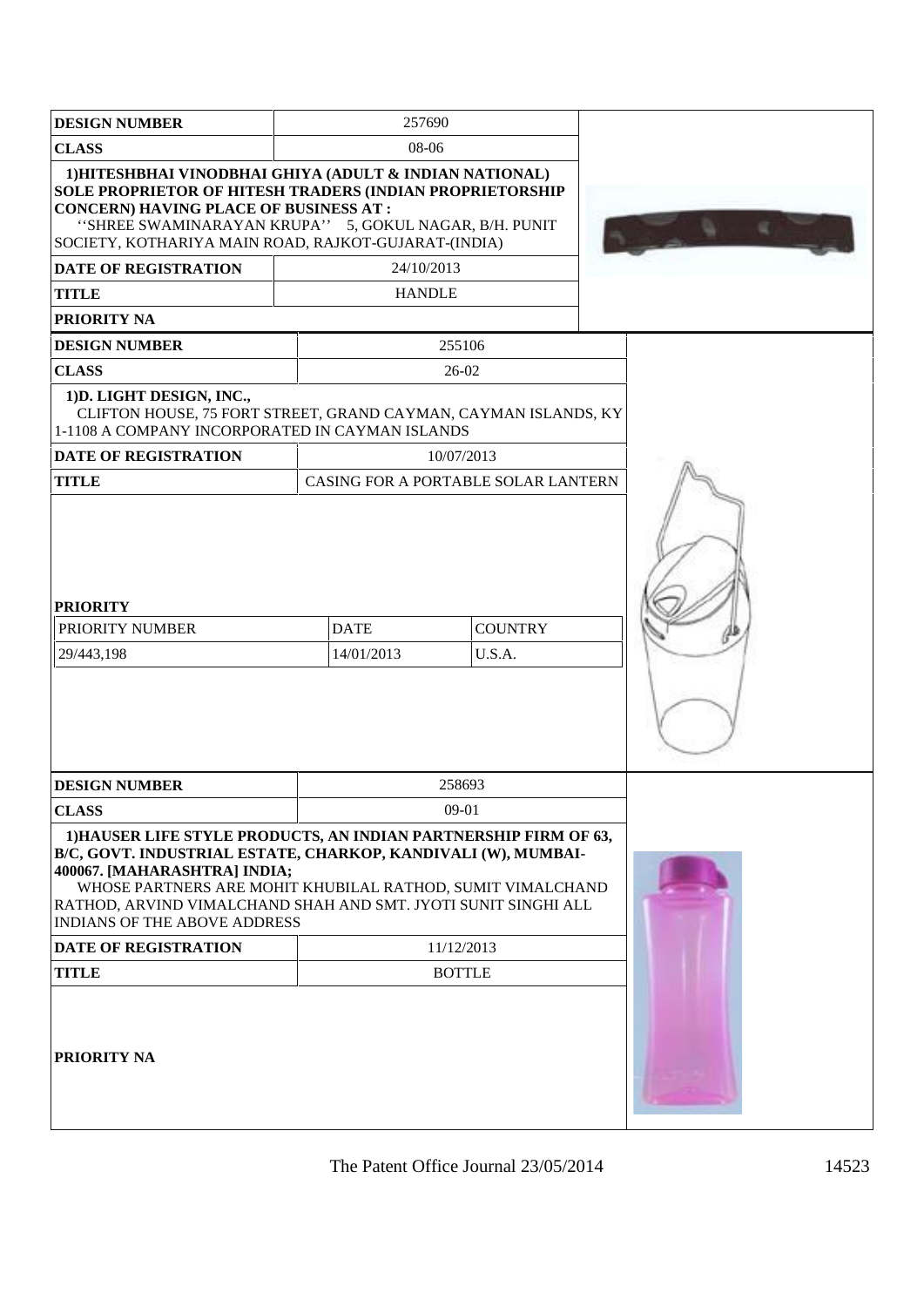| <b>DESIGN NUMBER</b>                                                                                                                                                                                                                                        | 256681        |                     |           |
|-------------------------------------------------------------------------------------------------------------------------------------------------------------------------------------------------------------------------------------------------------------|---------------|---------------------|-----------|
| <b>CLASS</b>                                                                                                                                                                                                                                                |               | $26-05$             |           |
| 1) KONINKLIJKE PHILIPS N.V., A COMPANY ORGANIZED AND EXISTING<br>UNDER THE LAWS OF THE KINGDOM OF THE NETHERLANDS, RESIDING AT<br>EINDHOVEN, WHOSE POST-OFFICE ADDRESS IS<br>HIGH TECH CAMPUS 5, 5656 AE EINDHOVEN, THE NETHERLANDS                         |               |                     |           |
| <b>DATE OF REGISTRATION</b>                                                                                                                                                                                                                                 |               | 23/09/2013          |           |
| <b>TITLE</b>                                                                                                                                                                                                                                                |               | <b>CEILING LAMP</b> |           |
| <b>PRIORITY</b>                                                                                                                                                                                                                                             |               |                     |           |
| PRIORITY NUMBER                                                                                                                                                                                                                                             | <b>DATE</b>   | <b>COUNTRY</b>      |           |
| 002231233-0002                                                                                                                                                                                                                                              | 02/05/2013    | <b>OHIM</b>         |           |
| <b>DESIGN NUMBER</b>                                                                                                                                                                                                                                        | 257688        |                     |           |
| <b>CLASS</b>                                                                                                                                                                                                                                                |               | $08-06$             |           |
| 1) DIPAKBHAI BHIKHABHAI KHUNT (ADULT & INDIAN NATIONAL) SOLE<br>PROPRIETOR OF OM SAI MANUFACTURE (INDIAN PROPRIETORSHIP<br>CONCERN) HAVING PLACE OF BUSINESS AT-<br>6/A, PARSANA SOCIETY, 50, FEET ROAD, SHREENATHJI PAN, RAJKOT-360<br>002-GUJARAT-(INDIA) |               |                     |           |
| <b>DATE OF REGISTRATION</b>                                                                                                                                                                                                                                 | 24/10/2013    |                     |           |
| <b>TITLE</b>                                                                                                                                                                                                                                                | <b>HANDLE</b> |                     |           |
| <b>PRIORITY NA</b>                                                                                                                                                                                                                                          |               |                     |           |
| <b>DESIGN NUMBER</b>                                                                                                                                                                                                                                        |               | 252905              |           |
| <b>CLASS</b>                                                                                                                                                                                                                                                |               | 13-03               |           |
| 1) SKAVA ELECTRIC LIMITED., A LIMITED COMPANY, HAVING OFFICE AT<br>NO: 92/2, 1ST FLOOR, 80' FEET ROAD, KATHRIGUPPE, BANASHANKARI 3RD<br>STAGE, BANGALORE-560085, KARNATAKA, INDIA                                                                           |               |                     | $\bullet$ |
| <b>DATE OF REGISTRATION</b>                                                                                                                                                                                                                                 | 04/04/2013    |                     |           |
| <b>TITLE</b>                                                                                                                                                                                                                                                |               | <b>SWITCH PLATE</b> |           |
| <b>PRIORITY NA</b>                                                                                                                                                                                                                                          |               |                     |           |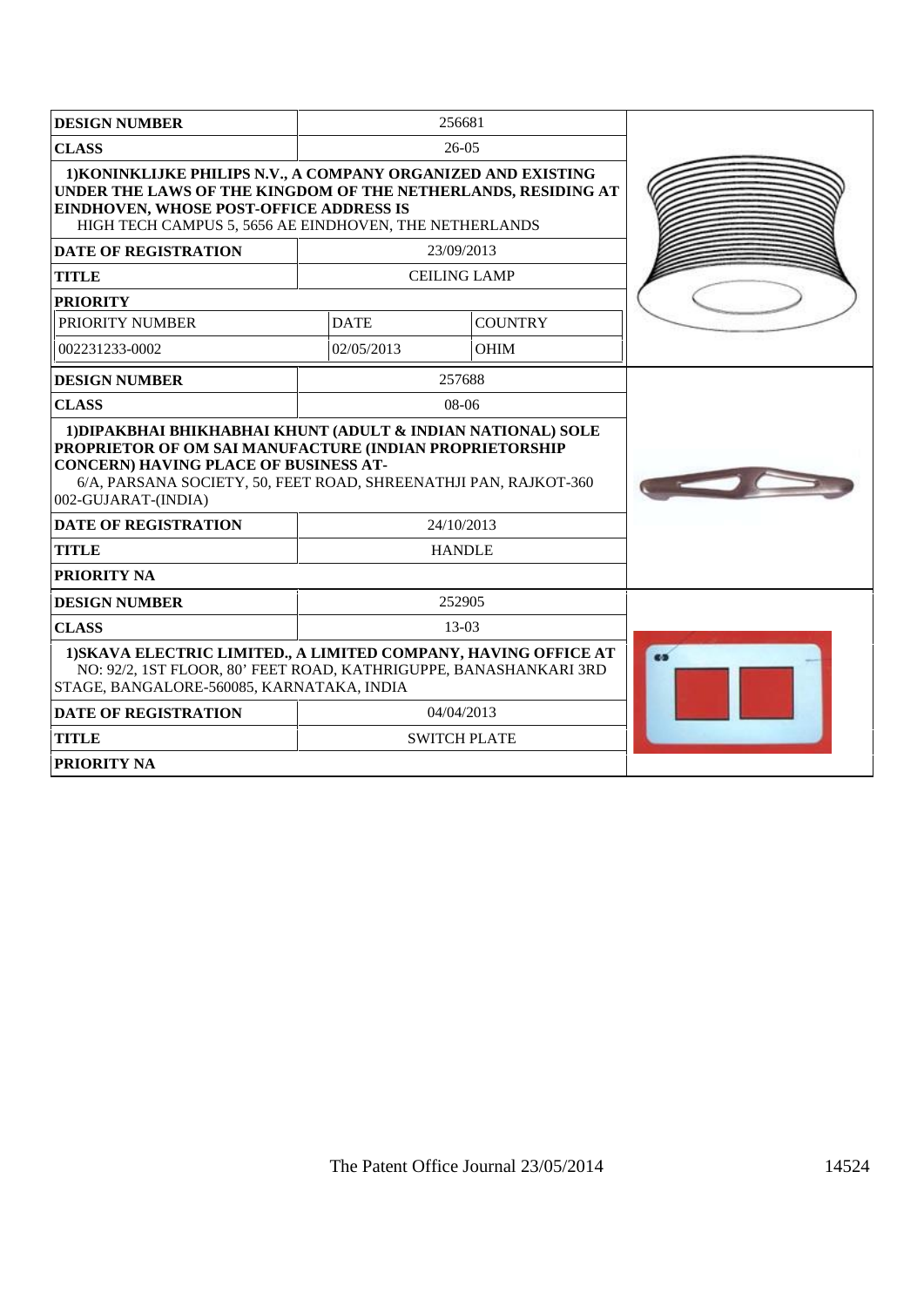| <b>DESIGN NUMBER</b>                            | 257774                                                                                                                                                                                           |  |
|-------------------------------------------------|--------------------------------------------------------------------------------------------------------------------------------------------------------------------------------------------------|--|
| <b>CLASS</b>                                    | 08-06                                                                                                                                                                                            |  |
| <b>ITS OFFICE AT</b><br><b>NATIONAL</b>         | 1) M/S SANGAM METAL PRODUCTS, A PROPRIETORSHIP FIRM WHOSE<br>PROPRIETOR IS SHALENDR KUMAR S/O SH. RAMESH CHANDRA HAVING<br>9/137, GANDHI BARA, KANWARI GANJ, ALIGARH-202001 (U.P.) INDIA, INDIAN |  |
| <b>DATE OF REGISTRATION</b>                     | 25/10/2013                                                                                                                                                                                       |  |
| <b>TITLE</b>                                    | <b>DOOR HANDLES</b>                                                                                                                                                                              |  |
| PRIORITY NA                                     |                                                                                                                                                                                                  |  |
| <b>DESIGN NUMBER</b>                            | 258874                                                                                                                                                                                           |  |
| <b>CLASS</b>                                    | 28-02                                                                                                                                                                                            |  |
| LITTLE PROFIT TRADING COMPANY,                  | 1) SH. SONAL JAIN (AN INDIAN NATIONAL) (PROPRIETOR) TRADING AS<br>2804, 2ND FLOOR, MAIN QUTAB ROAD, SADAR BAZAR, DELHI-110006                                                                    |  |
| <b>DATE OF REGISTRATION</b>                     | 19/12/2013                                                                                                                                                                                       |  |
| <b>TITLE</b>                                    | <b>LIPSTICK CASE</b>                                                                                                                                                                             |  |
| <b>PRIORITY NA</b>                              |                                                                                                                                                                                                  |  |
| <b>DESIGN NUMBER</b>                            | 252768                                                                                                                                                                                           |  |
| <b>CLASS</b>                                    | 08-09                                                                                                                                                                                            |  |
| THE INDIAN COMPANIES ACT,<br>MAHARASHTRA, INDIA | 1) PACOLINE INDUSTRIES PVT. LTD., A COMPANY INCORPORATED UNDER<br>AT 21/1, HADAPSAR INDUSTRIAL ESTATE, HADAPSAR, PUNE-411013,                                                                    |  |
| <b>DATE OF REGISTRATION</b>                     | 02/04/2013                                                                                                                                                                                       |  |
| <b>TITLE</b>                                    | HATRACK BRACKET IN LUGGAGE RACK<br><b>USED IN VEHICLES</b>                                                                                                                                       |  |
| <b>PRIORITY NA</b>                              |                                                                                                                                                                                                  |  |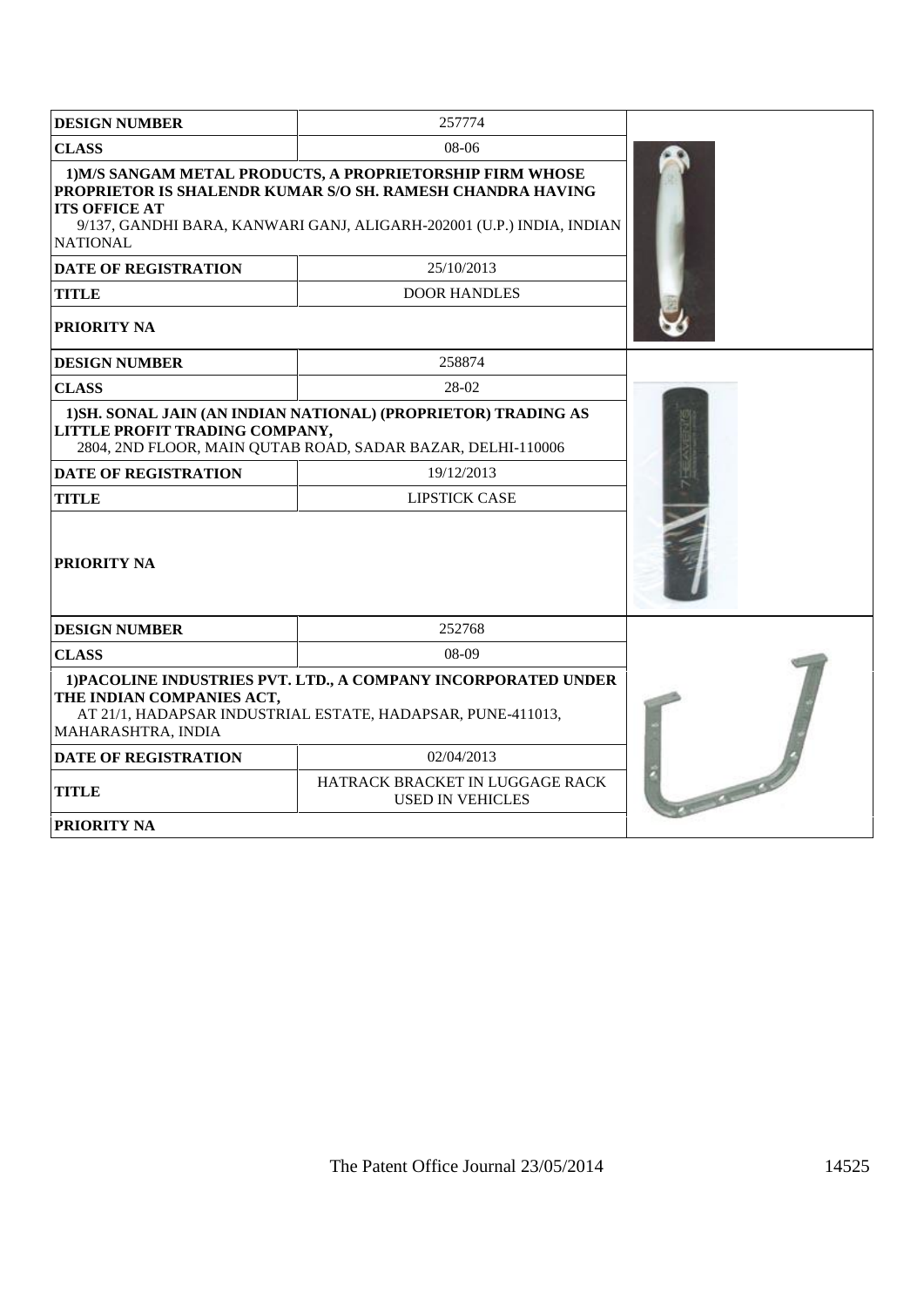| <b>DESIGN NUMBER</b>                                                                                                                                                                                                                                                                                                                                                                                                                                                      |                           | 255009                     |      |
|---------------------------------------------------------------------------------------------------------------------------------------------------------------------------------------------------------------------------------------------------------------------------------------------------------------------------------------------------------------------------------------------------------------------------------------------------------------------------|---------------------------|----------------------------|------|
| <b>CLASS</b>                                                                                                                                                                                                                                                                                                                                                                                                                                                              |                           |                            |      |
| 1)(1) HAIER GROUP CORPORATION, A COMPANY INCORPORATED UNDER<br>THE LAWS OF CHINA, ADDRESS AT, HAIER INDUSTRIAL PARK, NO. 1 HAIER<br>ROAD, HI-TECH ZONE, LAOSHAN, QINGDAO, SHANDONG 266101, CHINA.,<br>AND (2) OINGDAO ECONOMIC AND TECHNOLOGICAL DEVELOPMENT<br>DISTRICT HAIER WATER HEATER CO., LTD., A COMPANY INCORPORATED<br>UNDER THE LAWS OF CHINA, ADDRESS AT<br>HAIER INDUSTRIAL PARK, NO.1 HAIER ROAD, HI-TECH ZONE, LAOSHAN,<br>QINGDAO, SHANDONG 266101, CHINA |                           |                            |      |
| <b>DATE OF REGISTRATION</b>                                                                                                                                                                                                                                                                                                                                                                                                                                               |                           | 05/07/2013                 |      |
| <b>TITLE</b>                                                                                                                                                                                                                                                                                                                                                                                                                                                              |                           | ELECTRIC WATER HEATER (P3) |      |
| <b>PRIORITY</b>                                                                                                                                                                                                                                                                                                                                                                                                                                                           |                           |                            |      |
| PRIORITY NUMBER                                                                                                                                                                                                                                                                                                                                                                                                                                                           | <b>DATE</b>               | <b>COUNTRY</b>             |      |
| 201330193875.4                                                                                                                                                                                                                                                                                                                                                                                                                                                            | 21/05/2013                | <b>CHINA</b>               |      |
| <b>DESIGN NUMBER</b>                                                                                                                                                                                                                                                                                                                                                                                                                                                      |                           | 255622                     |      |
| <b>CLASS</b>                                                                                                                                                                                                                                                                                                                                                                                                                                                              |                           | 14-03                      | 4713 |
| 1) NOKIA CORPORATION, A FINNISH CORPORATION, OF THE ADDRESS<br>KEILALAHDENTIE 4, ESPOO, FINLAND 02150                                                                                                                                                                                                                                                                                                                                                                     |                           |                            |      |
| <b>DATE OF REGISTRATION</b>                                                                                                                                                                                                                                                                                                                                                                                                                                               |                           | 02/08/2013                 |      |
| <b>TITLE</b>                                                                                                                                                                                                                                                                                                                                                                                                                                                              | <b>MOBILE PHONE</b>       |                            |      |
| <b>PRIORITY</b><br>PRIORITY NUMBER                                                                                                                                                                                                                                                                                                                                                                                                                                        |                           |                            |      |
| 29/444885                                                                                                                                                                                                                                                                                                                                                                                                                                                                 | <b>DATE</b><br>05/02/2013 | <b>COUNTRY</b><br>U.S.A.   |      |
|                                                                                                                                                                                                                                                                                                                                                                                                                                                                           |                           |                            |      |
| <b>DESIGN NUMBER</b>                                                                                                                                                                                                                                                                                                                                                                                                                                                      |                           | 257404                     |      |
| <b>CLASS</b>                                                                                                                                                                                                                                                                                                                                                                                                                                                              |                           | $12-16$                    |      |
| 1) VOLVO LASTVAGNAR AB, OF<br>SE 405 08 GÖTEBORG, SWEDEN                                                                                                                                                                                                                                                                                                                                                                                                                  |                           |                            |      |
| <b>DATE OF REGISTRATION</b>                                                                                                                                                                                                                                                                                                                                                                                                                                               |                           | 10/10/2013                 |      |
| <b>TITLE</b>                                                                                                                                                                                                                                                                                                                                                                                                                                                              |                           | FOOTSTEP FOR VEHICLE       |      |
| <b>PRIORITY</b>                                                                                                                                                                                                                                                                                                                                                                                                                                                           |                           |                            |      |
| PRIORITY NUMBER                                                                                                                                                                                                                                                                                                                                                                                                                                                           | <b>DATE</b>               | <b>COUNTRY</b>             |      |
| 2013/0155                                                                                                                                                                                                                                                                                                                                                                                                                                                                 | 11/04/2013                | <b>SWEDEN</b>              |      |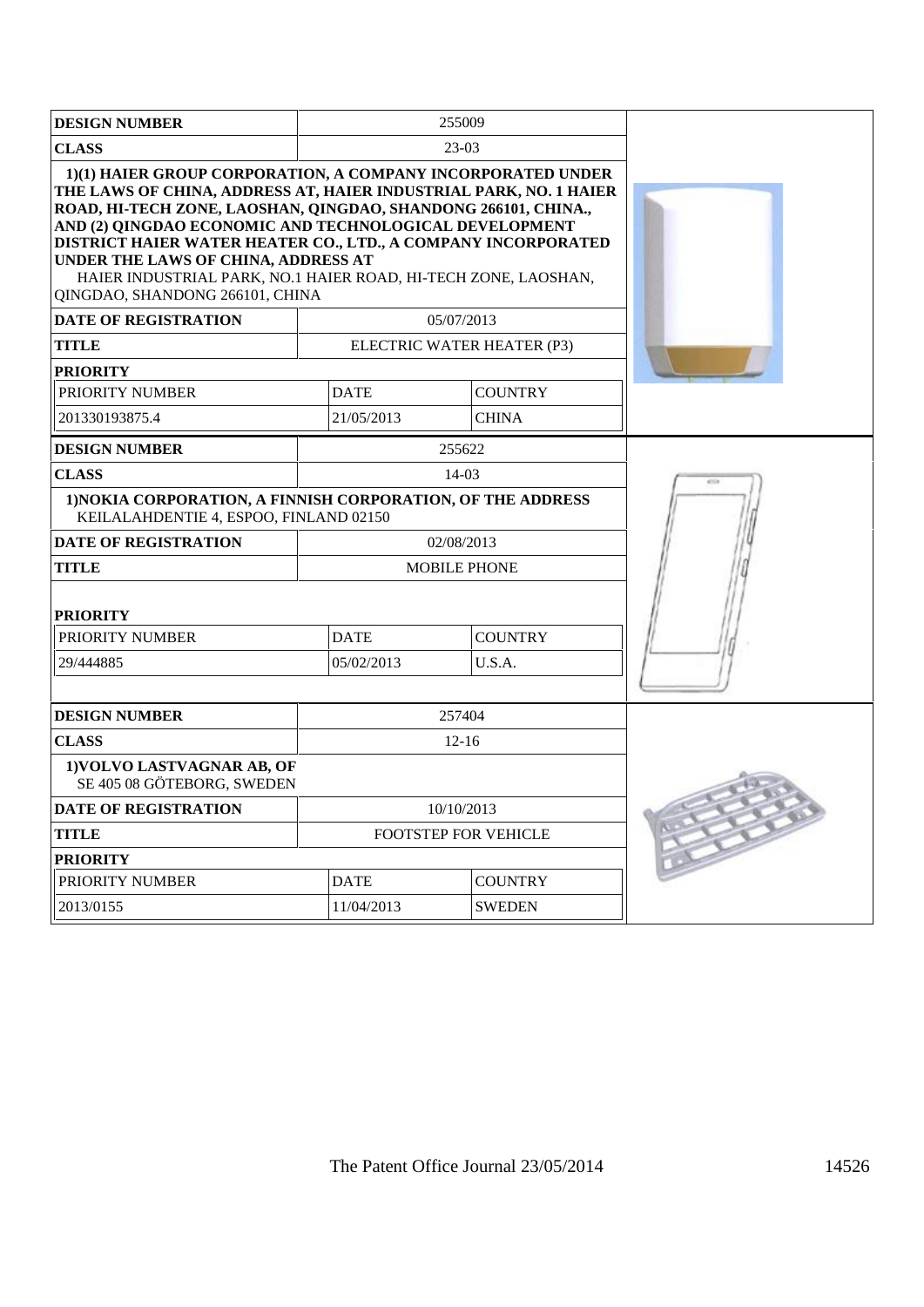| <b>DESIGN NUMBER</b>                                                                                                      | 257681                                                                                                                                                                                                 |  |          |
|---------------------------------------------------------------------------------------------------------------------------|--------------------------------------------------------------------------------------------------------------------------------------------------------------------------------------------------------|--|----------|
| <b>CLASS</b>                                                                                                              | $31 - 00$                                                                                                                                                                                              |  |          |
| STATE OF KARNATAKA, INDIA                                                                                                 | 1) TTK PRESTIGE LIMITED, AN INDIAN COMPANY, INCORPORATED UNDER<br>THE COMPANIES ACT 1956, HAVING ITS PRINCIPAL PLACE OF BUSINESS AT<br>11TH FLOOR, BRIGADE TOWERS, 135 BRIGADE ROAD, BANGALORE-560025, |  |          |
| <b>DATE OF REGISTRATION</b>                                                                                               | 23/10/2013                                                                                                                                                                                             |  |          |
| <b>TITLE</b>                                                                                                              | HOUSEHOLD GRINDING MACHINE                                                                                                                                                                             |  |          |
| <b>PRIORITY NA</b>                                                                                                        |                                                                                                                                                                                                        |  |          |
| <b>DESIGN NUMBER</b>                                                                                                      | 252767                                                                                                                                                                                                 |  |          |
| <b>CLASS</b>                                                                                                              | 08-09                                                                                                                                                                                                  |  |          |
| 1) PACOLINE INDUSTRIES PVT. LTD., A COMPANY<br>INCORPORATED UNDER THE INDIAN COMPANIES ACT,<br>411013, MAHARASHTRA, INDIA | AT 21/1, HADAPSAR INDUSTRIAL ESTATE, HADAPSAR, PUNE-                                                                                                                                                   |  |          |
| <b>DATE OF REGISTRATION</b>                                                                                               | 02/04/2013                                                                                                                                                                                             |  |          |
| <b>TITLE</b>                                                                                                              | HATRACK BRACKET IN LUGGAGE<br>RACK USED IN VEHICLES                                                                                                                                                    |  |          |
| <b>PRIORITY NA</b>                                                                                                        |                                                                                                                                                                                                        |  |          |
| <b>DESIGN NUMBER</b>                                                                                                      | 257823                                                                                                                                                                                                 |  |          |
| <b>CLASS</b>                                                                                                              | 09-02                                                                                                                                                                                                  |  |          |
| <b>ADDRESS</b><br><b>INDIA</b>                                                                                            | 1) ABHISHEK TRIPATHI, INDIA, AN INDIAN CITIZEN OF THE<br>E 2217, RAJAJIPURAM, LUCKNOW-226017, UTTAR PRADESH,                                                                                           |  | tion No. |
| DATE OF REGISTRATION                                                                                                      | 28/10/2013                                                                                                                                                                                             |  |          |
| <b>TITLE</b>                                                                                                              | WATER STORAGE TANK                                                                                                                                                                                     |  |          |
| <b>PRIORITY NA</b>                                                                                                        |                                                                                                                                                                                                        |  |          |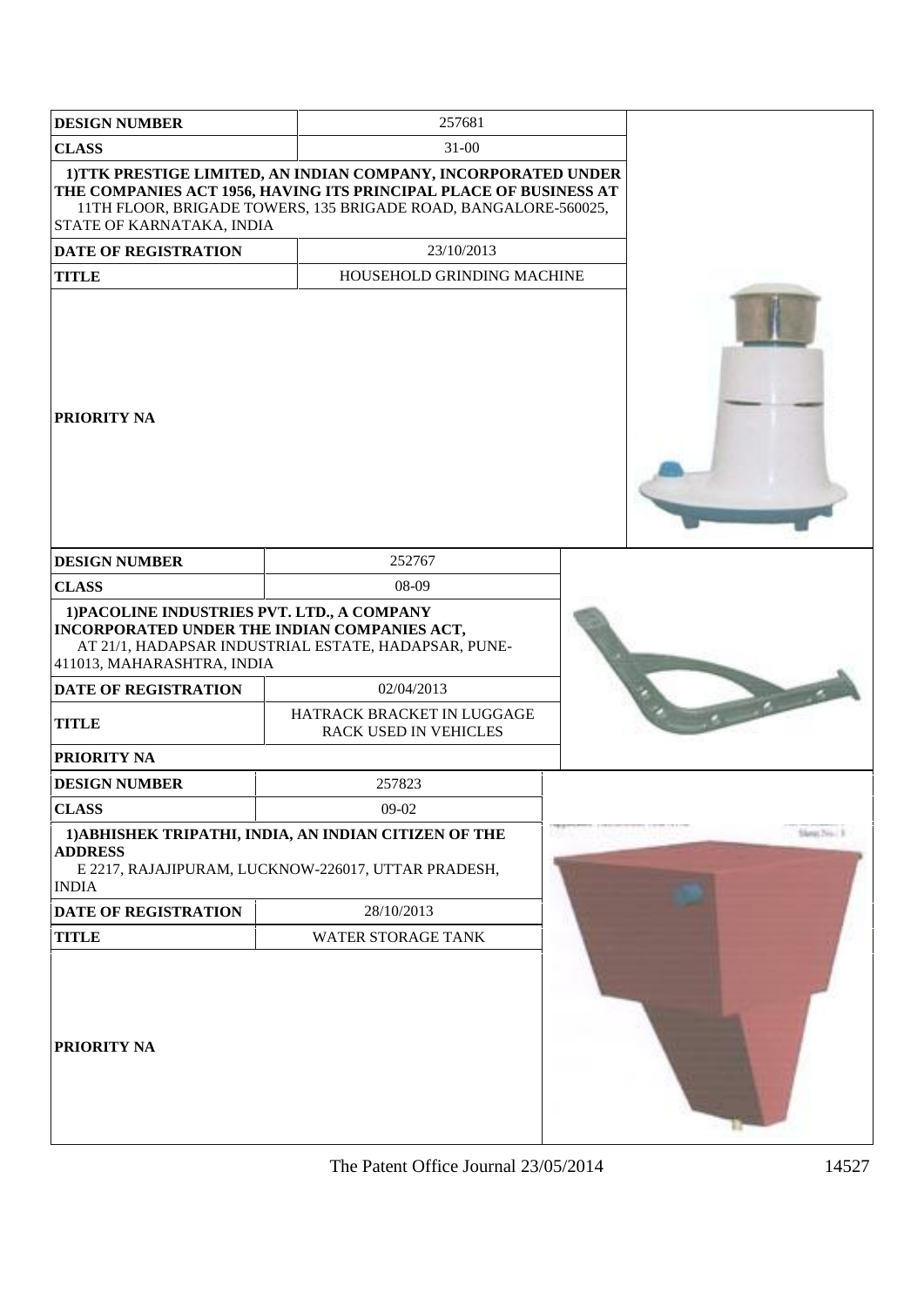| <b>DESIGN NUMBER</b>                                                                                                                   | 249992      |                      |  |
|----------------------------------------------------------------------------------------------------------------------------------------|-------------|----------------------|--|
| <b>CLASS</b>                                                                                                                           |             | $21-01$              |  |
| 1)GRAVITY BOARD GAMES APS,<br>STÅRUPVEJ 15, ØSTRE HØJBY, 4573 HØJBY, DENMARK                                                           |             |                      |  |
| <b>DATE OF REGISTRATION</b>                                                                                                            |             | 07/12/2012           |  |
| <b>TITLE</b>                                                                                                                           |             | <b>GAMEBOARD</b>     |  |
| <b>PRIORITY</b>                                                                                                                        |             |                      |  |
| PRIORITY NUMBER                                                                                                                        | <b>DATE</b> | <b>COUNTRY</b>       |  |
| 002053991 - 0004                                                                                                                       | 07/06/2012  | OHIM                 |  |
| <b>DESIGN NUMBER</b>                                                                                                                   |             | 254616               |  |
| <b>CLASS</b>                                                                                                                           |             | $11-01$              |  |
| 1) MS SUMONA PAREKH, RESIDING AT<br>12, DOVER PARK, FLAT 4C, MARUTI SADAN BUILDING, KOLKKOLKATA-<br>700019, INDIA, AN INDIAN NATIONAL  |             |                      |  |
| <b>DATE OF REGISTRATION</b>                                                                                                            |             | 20/06/2013           |  |
| <b>TITLE</b>                                                                                                                           |             | <b>JEWELLERY SET</b> |  |
| <b>PRIORITY NA</b>                                                                                                                     |             |                      |  |
| <b>DESIGN NUMBER</b>                                                                                                                   |             | 257472               |  |
| <b>CLASS</b>                                                                                                                           |             | $09-02$              |  |
| 1) MYSTICAL TECHNOPLAST PVT. LTD. OF<br>PLOT NO- A.2, ROAD NO-2, WAGLE-IND ESTATE, THANE (WEST),<br>MAHARASHTRA, INDIA, INDIAN COMPANY |             |                      |  |
| <b>DATE OF REGISTRATION</b>                                                                                                            |             | 14/10/2013           |  |
| <b>TITLE</b>                                                                                                                           |             | CAN                  |  |
| <b>PRIORITY NA</b>                                                                                                                     |             |                      |  |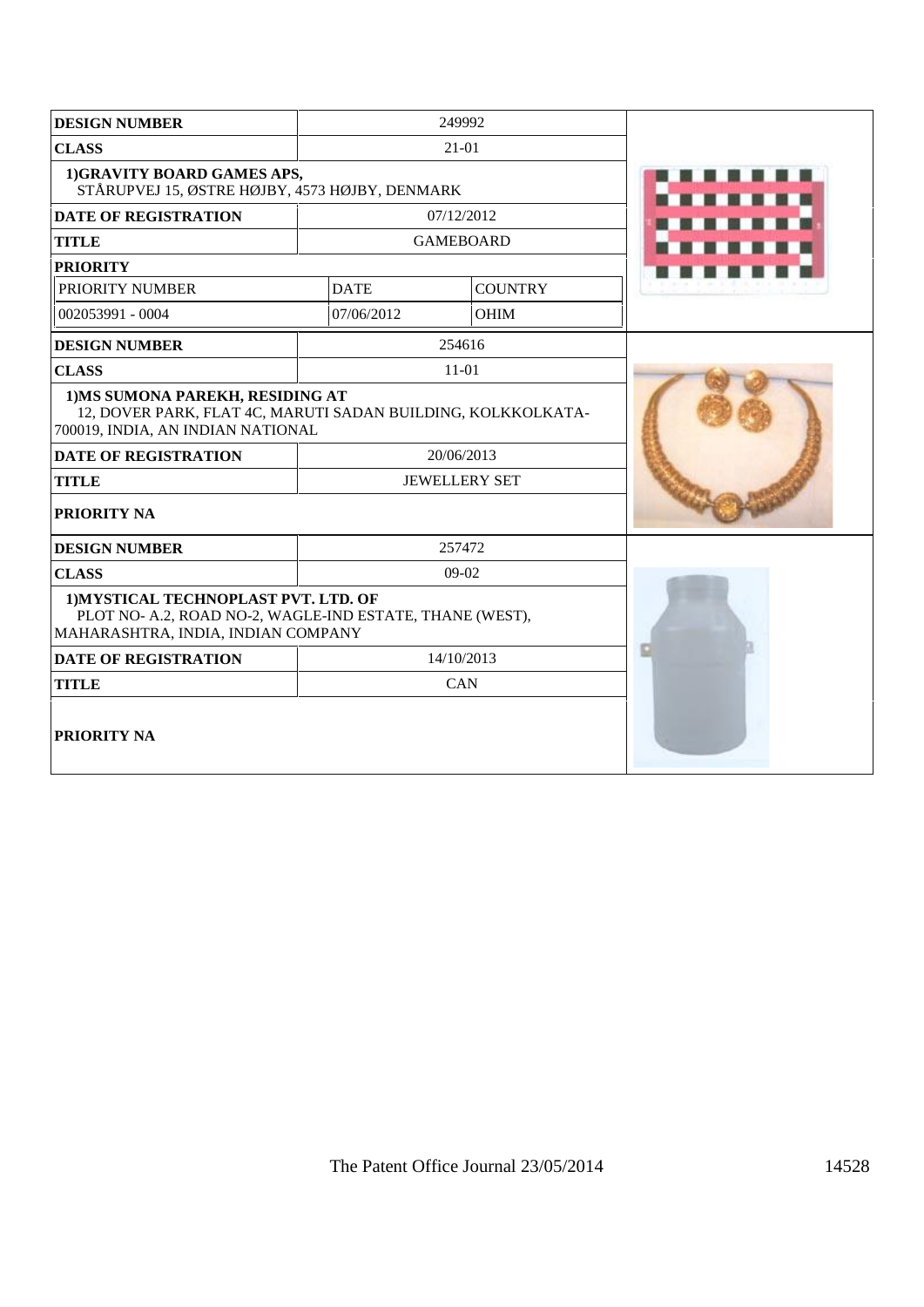| <b>DESIGN NUMBER</b>                                                                                                                                                       | 252273                                                                                         |  |  |
|----------------------------------------------------------------------------------------------------------------------------------------------------------------------------|------------------------------------------------------------------------------------------------|--|--|
| <b>CLASS</b>                                                                                                                                                               | 06-99                                                                                          |  |  |
| 1) MR. MANU MEHRA, AN INDIAN NATIONAL AND RESIDENT OF<br>G-15, JANGPURA EXTN., NEW DELHI-110014                                                                            |                                                                                                |  |  |
| <b>DATE OF REGISTRATION</b>                                                                                                                                                | 13/03/2013                                                                                     |  |  |
| <b>TITLE</b>                                                                                                                                                               | STAND AND LIGHTS ASSEMBLY TO BE USED<br>FOR MOUNTING AND DISPLAYING ANY<br><b>CHAFING DISH</b> |  |  |
| <b>PRIORITY NA</b>                                                                                                                                                         |                                                                                                |  |  |
| <b>DESIGN NUMBER</b>                                                                                                                                                       | 258153                                                                                         |  |  |
| <b>CLASS</b>                                                                                                                                                               | $02 - 02$                                                                                      |  |  |
| 1) TAHILIANI DESIGN PRIVATE LIMITED, WHICH IS OF THE ADDRESS<br>708, PACE CITY-2, SECTOR-37, PART-II, GURGAON (HARYANA), A COMPANY<br>INCORPORATED UNDER THE LAWS OF INDIA |                                                                                                |  |  |
| DATE OF REGISTRATION                                                                                                                                                       | 14/11/2013                                                                                     |  |  |
| <b>TITLE</b>                                                                                                                                                               | <b>GARMENT</b>                                                                                 |  |  |
| <b>PRIORITY NA</b>                                                                                                                                                         |                                                                                                |  |  |
| <b>DESIGN NUMBER</b>                                                                                                                                                       | 244067                                                                                         |  |  |
| <b>CLASS</b>                                                                                                                                                               | 99-01                                                                                          |  |  |
| 1) ETHICON ENDO-SURGERY, INC.<br>4545 CREEK ROAD, CINCINNATI, OH 45242, USA                                                                                                |                                                                                                |  |  |
| <b>DATE OF REGISTRATION</b>                                                                                                                                                | 22/03/2012                                                                                     |  |  |
| <b>TITLE</b>                                                                                                                                                               | NEW CIRCULAR STAPLER                                                                           |  |  |
| <b>PRIORITY</b>                                                                                                                                                            |                                                                                                |  |  |
| PRIORITY NUMBER                                                                                                                                                            | <b>DATE</b><br><b>COUNTRY</b>                                                                  |  |  |
| 29/398467                                                                                                                                                                  | 23/09/2011<br>U.S.A.                                                                           |  |  |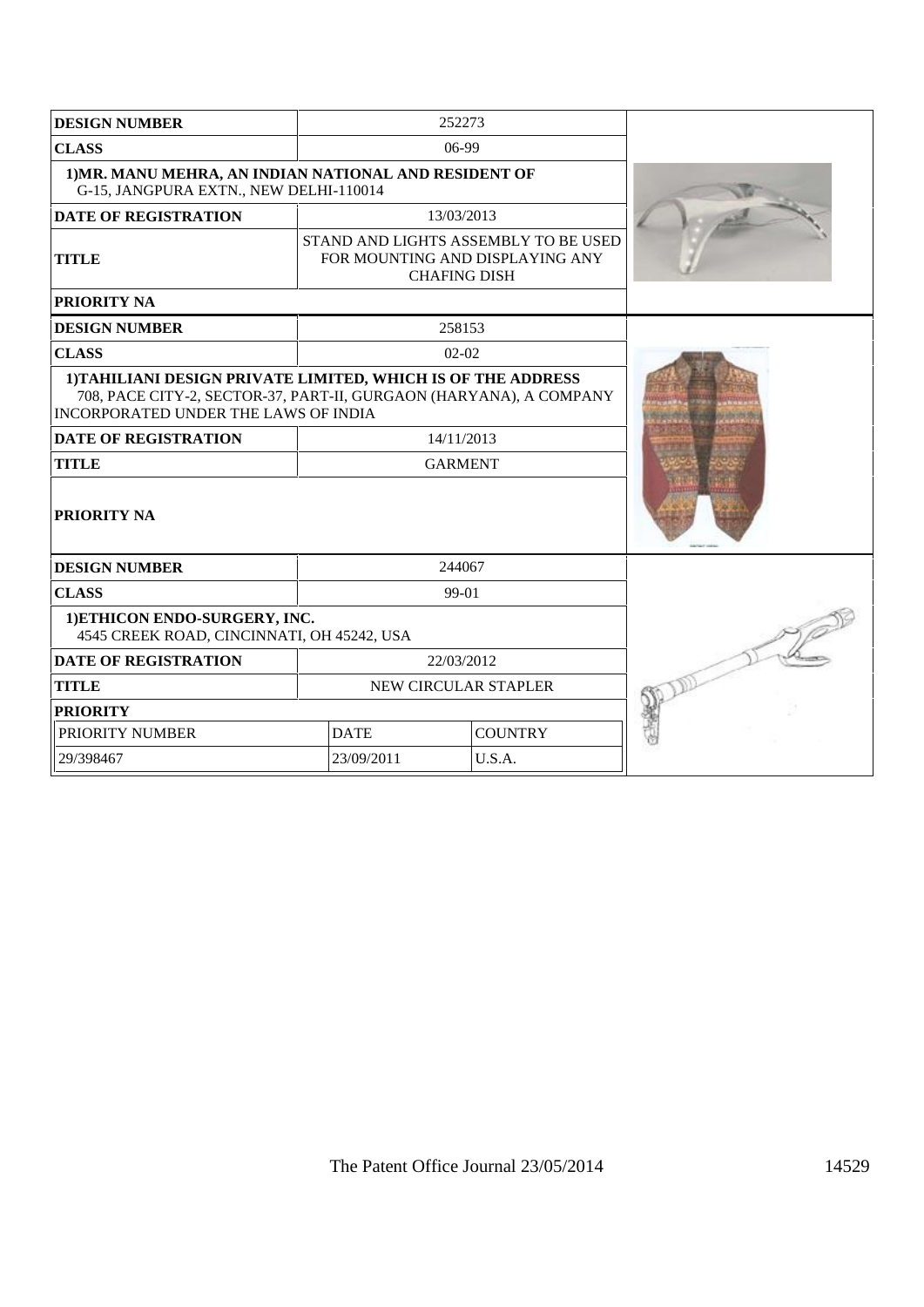| <b>DESIGN NUMBER</b>                                                                                                                                                                                                                                                                                                               | 258447                                                     |  |
|------------------------------------------------------------------------------------------------------------------------------------------------------------------------------------------------------------------------------------------------------------------------------------------------------------------------------------|------------------------------------------------------------|--|
| <b>CLASS</b>                                                                                                                                                                                                                                                                                                                       | $12 - 11$                                                  |  |
| <b>BUSINESS ADDRESS AT</b><br>745, BUDHWAR PETH, PHADKE HAUD CHOWK, PUNE-411002,<br>MAHARASHTRA, INDIA                                                                                                                                                                                                                             | 1) MR. PARAMJEET SINGH NARANG INDIAN NATIONAL, CARRYING ON |  |
| <b>DATE OF REGISTRATION</b>                                                                                                                                                                                                                                                                                                        | 28/11/2013                                                 |  |
| <b>TITLE</b>                                                                                                                                                                                                                                                                                                                       | <b>CYCLE</b>                                               |  |
| PRIORITY NA                                                                                                                                                                                                                                                                                                                        |                                                            |  |
| <b>DESIGN NUMBER</b>                                                                                                                                                                                                                                                                                                               | 256163                                                     |  |
| <b>CLASS</b>                                                                                                                                                                                                                                                                                                                       | $09-03$                                                    |  |
| DADY SHETH AGIARY LANE, MUMBAI-400002, MAHARASHTRA, INDIA.<br>WHOSE PARTNERS ARE: 1. VELJI MONSHI SHAH 2. KANTI MONSHI SHAH 3.<br>HITEN HANSRAJ SHAH & JITENDRA REGHAVJI GADA, ALL INDIAN<br><b>NATIONALS</b><br>AT SHOP NO. 4, 83-85, DADY SHETH AGIARY LANE, MUMBAI-400002,<br>MAHARASHTRA, INDIA<br><b>DATE OF REGISTRATION</b> |                                                            |  |
| <b>TITLE</b>                                                                                                                                                                                                                                                                                                                       | <b>CASSEROLE</b>                                           |  |
| <b>PRIORITY NA</b>                                                                                                                                                                                                                                                                                                                 |                                                            |  |
| <b>DESIGN NUMBER</b>                                                                                                                                                                                                                                                                                                               | 257475                                                     |  |
| <b>CLASS</b>                                                                                                                                                                                                                                                                                                                       | $07-02$                                                    |  |
| 1) VINOD AGGARWAL (AN INDIAN NATIONAL),<br>``A"<br>BUNGLOW, OPP. HANS RAJ COLLEGE, MALKA GANJ, DELHI-110007,<br>(INDIA)                                                                                                                                                                                                            |                                                            |  |
| <b>DATE OF REGISTRATION</b>                                                                                                                                                                                                                                                                                                        | 14/10/2013                                                 |  |
| <b>TITLE</b>                                                                                                                                                                                                                                                                                                                       | <b>BURNER FOR COOKING STOVE</b>                            |  |
| <b>PRIORITY NA</b>                                                                                                                                                                                                                                                                                                                 |                                                            |  |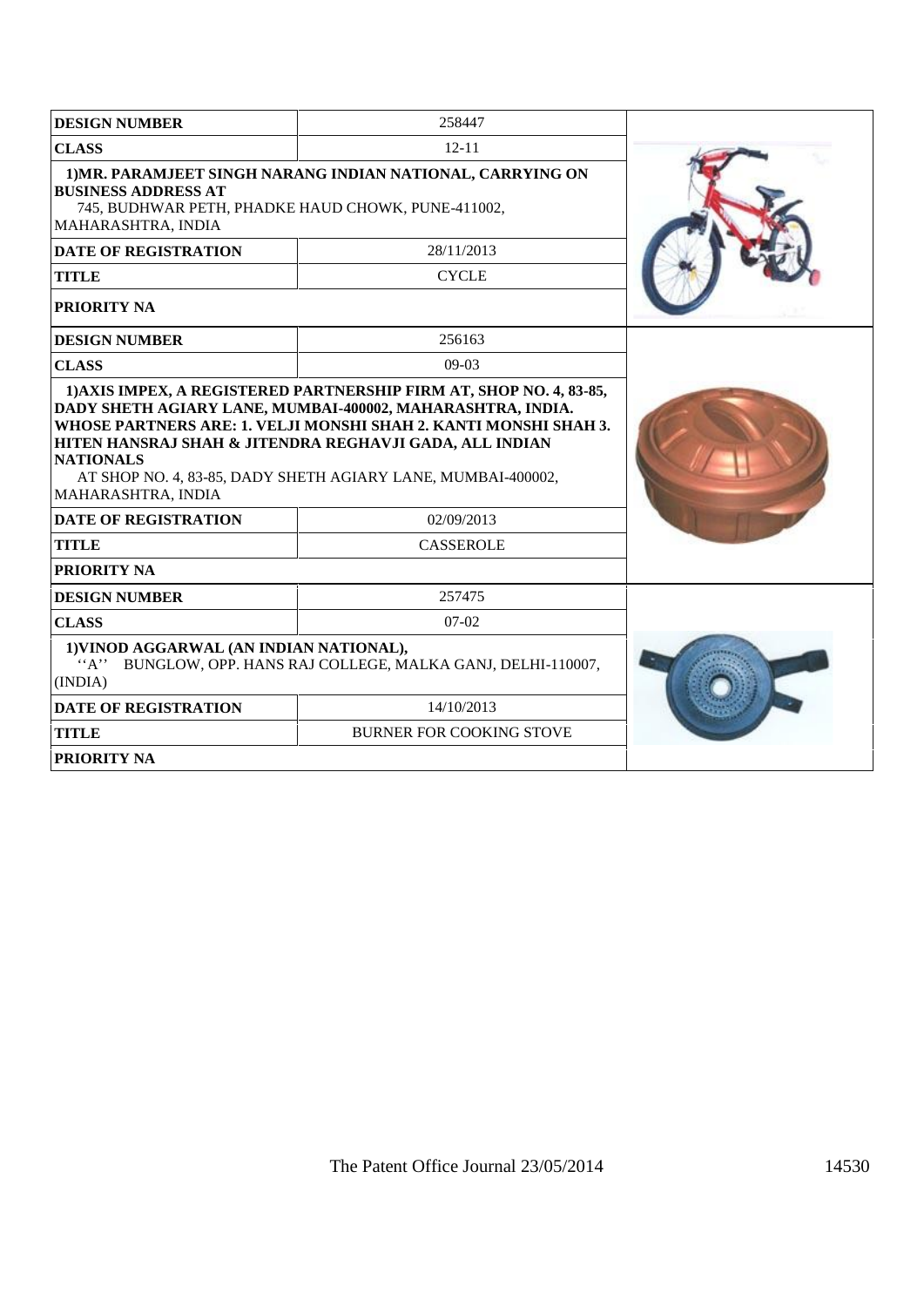| <b>DESIGN NUMBER</b>                                                                                                                                                                                                                                                                   | 257532                           |                |  |
|----------------------------------------------------------------------------------------------------------------------------------------------------------------------------------------------------------------------------------------------------------------------------------------|----------------------------------|----------------|--|
| <b>CLASS</b>                                                                                                                                                                                                                                                                           | 07-02                            |                |  |
| 1) DHEERAJ BHANDARI, PROPRIETOR-INDIAN NATIONAL,<br>TRADING AS RAI INDUSTRIES, HAVING ITS OFFICE AT<br>1102, B-WING, TULSI TOWER, M.G. ROAD, GOREGAON (WEST),<br>MUMBAI-400104, STATE OF MAHARASHTRA, INDIA, OF ABOVE<br><b>ADDRESS</b><br><b>DATE OF REGISTRATION</b><br><b>TITLE</b> | 15/10/2013<br><b>CASSEROLE</b>   |                |  |
| <b>PRIORITY NA</b>                                                                                                                                                                                                                                                                     |                                  |                |  |
| <b>DESIGN NUMBER</b>                                                                                                                                                                                                                                                                   | 249118                           |                |  |
| <b>CLASS</b>                                                                                                                                                                                                                                                                           | 09-99                            |                |  |
| UNDER THE COMPANIES ACT, 1956) HAVING ITS REGISTERED<br><b>OFFICE AT</b><br>2, UMAKANT PANDIT, UDYOGNAGAR, MAVDI PLOT, RAJKOT-<br>360004 (GUJARAT), INDIA, INDIAN COMPANY                                                                                                              |                                  |                |  |
| <b>DATE OF REGISTRATION</b><br><b>TITLE</b>                                                                                                                                                                                                                                            | 31/10/2012<br><b>SAFETY SKID</b> |                |  |
| <b>PRIORITY NA</b>                                                                                                                                                                                                                                                                     |                                  |                |  |
| <b>DESIGN NUMBER</b>                                                                                                                                                                                                                                                                   | 255862                           |                |  |
| <b>CLASS</b>                                                                                                                                                                                                                                                                           | 15-04                            |                |  |
| 1) JOSEPH VÖGELE AG,<br>OF JOSEPH-VÖGELE-STRAßE 1, 67067 LUDWIGSHAFEN/RHEIN,<br>GERMANY; NATIONALITY: GERMAN                                                                                                                                                                           |                                  |                |  |
| <b>DATE OF REGISTRATION</b>                                                                                                                                                                                                                                                            | 16/08/2013                       |                |  |
| <b>TITLE</b>                                                                                                                                                                                                                                                                           | ROAD PAVING MACHINE              |                |  |
| <b>PRIORITY</b><br>PRIORITY NUMBER                                                                                                                                                                                                                                                     | <b>DATE</b>                      | <b>COUNTRY</b> |  |
| 001369649                                                                                                                                                                                                                                                                              | 12/04/2013                       | <b>OHIM</b>    |  |
|                                                                                                                                                                                                                                                                                        |                                  |                |  |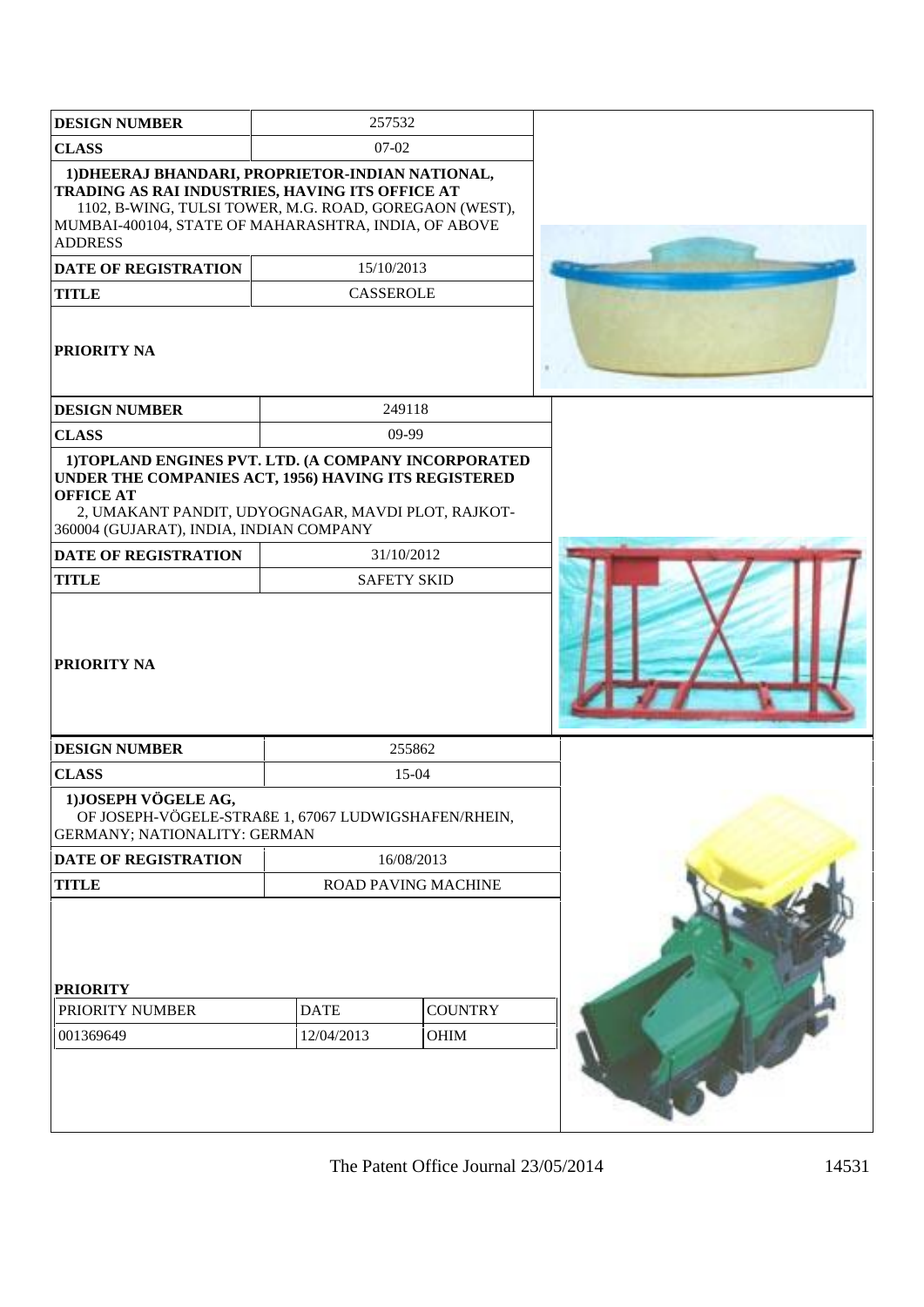| <b>DESIGN NUMBER</b>                                                                                                                                                                                                      | 256686                                                            |  |  |
|---------------------------------------------------------------------------------------------------------------------------------------------------------------------------------------------------------------------------|-------------------------------------------------------------------|--|--|
| <b>CLASS</b>                                                                                                                                                                                                              | $12 - 16$                                                         |  |  |
| 1) INNOVA RUBBERS PRIVATE LIMITED, A COMPANY INCORPORATED<br>UNDER THE INDIAN COMPANIES ACT, AT<br>A-26 & 27, MIDC, AMBAD, NASHIK-420 010, MAHARASHTRA, INDIA                                                             |                                                                   |  |  |
| <b>DATE OF REGISTRATION</b>                                                                                                                                                                                               | 23/09/2013                                                        |  |  |
| <b>TITLE</b>                                                                                                                                                                                                              | <b>INSULATOR ENGINE MOUNT FOR SPORT</b><br><b>UTILITY VEHICLE</b> |  |  |
| PRIORITY NA                                                                                                                                                                                                               |                                                                   |  |  |
| <b>DESIGN NUMBER</b>                                                                                                                                                                                                      | 256202                                                            |  |  |
| <b>CLASS</b>                                                                                                                                                                                                              | 15-99                                                             |  |  |
| 1) M/S JOGINDER ELECTRIC WORKS, DHULKOT ROAD, P.O. AHMEDGARH-<br>148021, DISTT. SANGRUR (PUNJAB) INDIA<br>AN INDIAN PROPRIETORSHIP FIRM WHOSE PROPRIETOR IS:- HARJIT SINGH<br>BEING INDIAN NATIONALS OF THE ABOVE ADDRESS |                                                                   |  |  |
| <b>DATE OF REGISTRATION</b>                                                                                                                                                                                               | 04/09/2013                                                        |  |  |
| <b>TITLE</b>                                                                                                                                                                                                              | BODY FOR WOOD ENGRAVING MACHINE                                   |  |  |
| PRIORITY NA                                                                                                                                                                                                               |                                                                   |  |  |
| <b>DESIGN NUMBER</b>                                                                                                                                                                                                      | 257339                                                            |  |  |
| <b>CLASS</b>                                                                                                                                                                                                              | $08-09$                                                           |  |  |
| 1) DORMA INDIA PRIVATE LIMITED, COMPANY INCORPORATED UNDER<br>THE COMPANIES ACT, 1956, HAVING ITS REGISTERED OFFICE AT<br>NO. 14, PATTULOS ROAD, CHENNAI-600002, TAMIL NADU, INDIA                                        |                                                                   |  |  |
| <b>DATE OF REGISTRATION</b>                                                                                                                                                                                               | 09/10/2013                                                        |  |  |
| <b>TITLE</b>                                                                                                                                                                                                              | STRUCTURAL METAL FITTING                                          |  |  |
| <b>PRIORITY NA</b>                                                                                                                                                                                                        |                                                                   |  |  |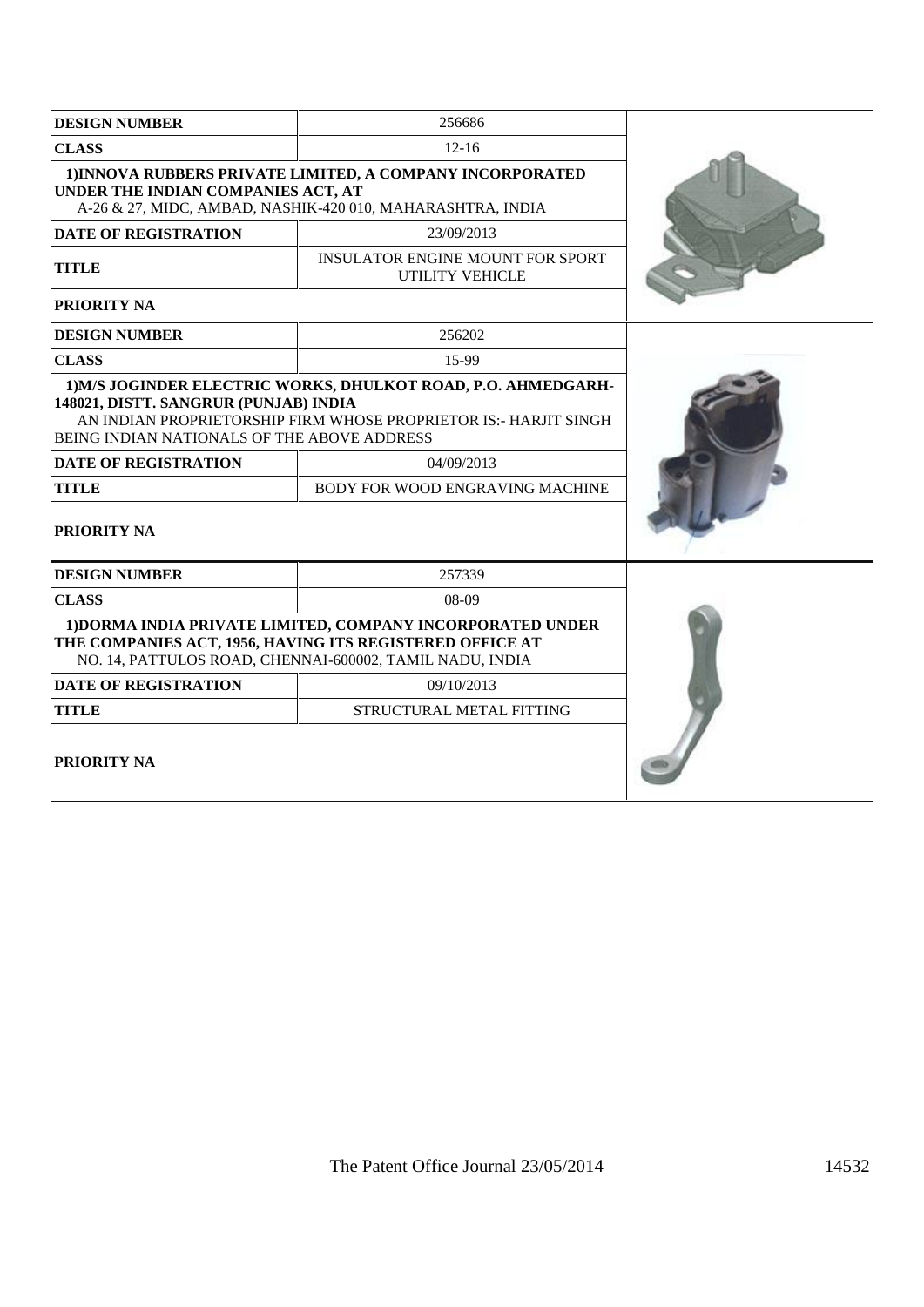| <b>DESIGN NUMBER</b>                                                                                   | 258445                                                                                                                             |  |
|--------------------------------------------------------------------------------------------------------|------------------------------------------------------------------------------------------------------------------------------------|--|
| <b>CLASS</b>                                                                                           | $12 - 11$                                                                                                                          |  |
| <b>BUSINESS ADDRESS AT</b><br>745, BUDHWAR PETH, PHADKE HAUD CHOWK, PUNE-411002,<br>MAHARASHTRA, INDIA | 1) MR. PARAMJEET SINGH NARANG INDIAN NATIONAL, CARRYING ON                                                                         |  |
| <b>DATE OF REGISTRATION</b>                                                                            | 28/11/2013                                                                                                                         |  |
| <b>TITLE</b>                                                                                           | <b>CYCLE</b>                                                                                                                       |  |
| PRIORITY NA                                                                                            |                                                                                                                                    |  |
| <b>DESIGN NUMBER</b>                                                                                   | 258152                                                                                                                             |  |
| <b>CLASS</b>                                                                                           | $02 - 02$                                                                                                                          |  |
| INCORPORATED UNDER THE LAWS OF INDIA                                                                   | 1) TAHILIANI DESIGN PRIVATE LIMITED, WHICH IS OF THE ADDRESS<br>708, PACE CITY-2, SECTOR-37, PART-II, GURGAON (HARYANA), A COMPANY |  |
| <b>DATE OF REGISTRATION</b>                                                                            | 14/11/2013                                                                                                                         |  |
| <b>TITLE</b>                                                                                           | <b>GARMENT</b>                                                                                                                     |  |
| <b>PRIORITY NA</b>                                                                                     |                                                                                                                                    |  |
| <b>DESIGN NUMBER</b>                                                                                   | 254352                                                                                                                             |  |
| <b>CLASS</b>                                                                                           | $12-08$                                                                                                                            |  |
| <b>FRANCE,</b><br>OF 99 ROUTE DE LYON, 69800 SAINT PRIEST, FRANCE                                      | 1) RENAULT TRUCKS, A COMPANY ORGANIZED UNDER THE LAWS OF                                                                           |  |
| <b>DATE OF REGISTRATION</b>                                                                            | 06/06/2013                                                                                                                         |  |
| <b>TITLE</b>                                                                                           | <b>TRUCK CABIN</b>                                                                                                                 |  |
| <b>PRIORITY NA</b>                                                                                     |                                                                                                                                    |  |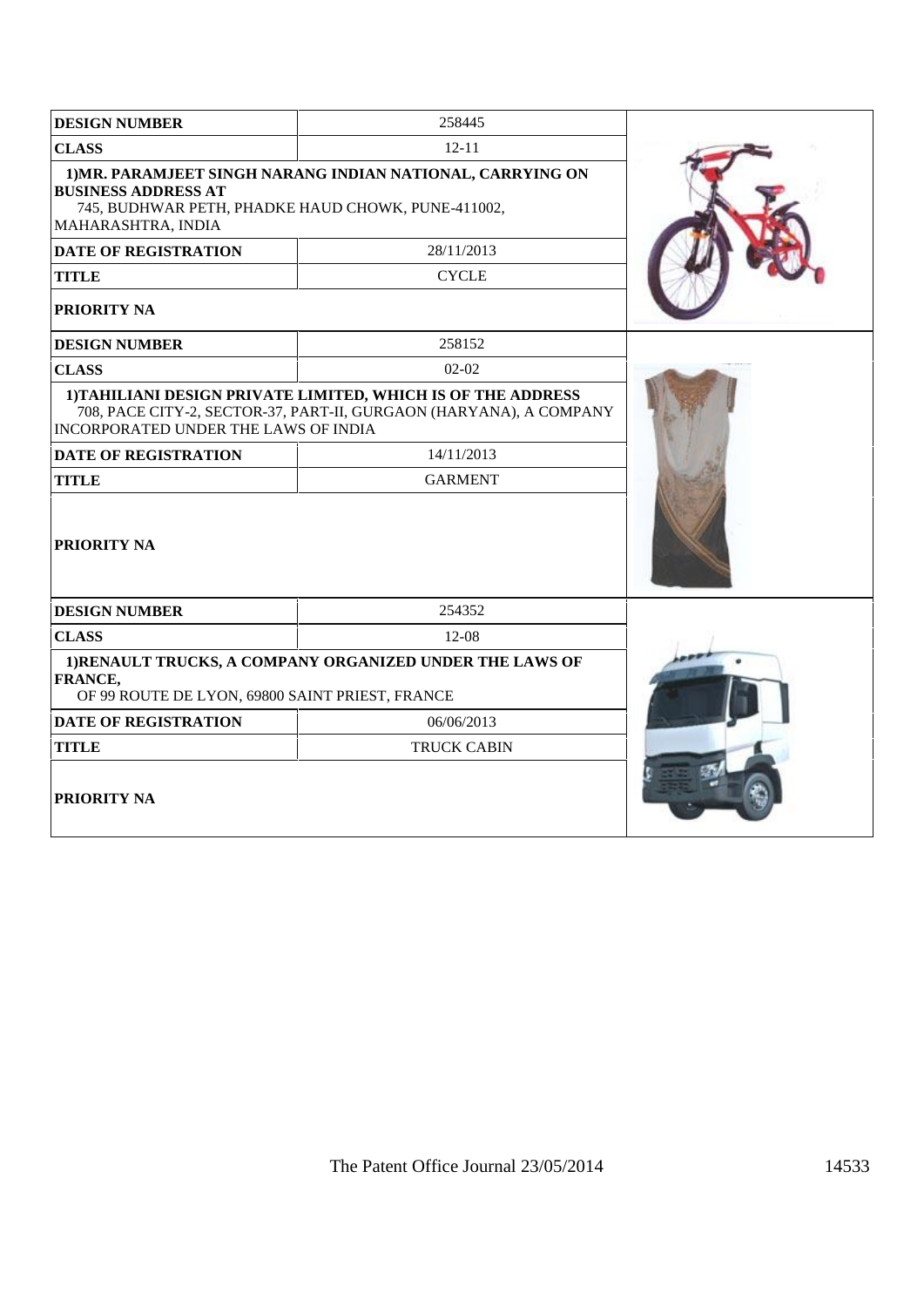| <b>DESIGN NUMBER</b>                                                                                                                                                    | 253841                             |  |
|-------------------------------------------------------------------------------------------------------------------------------------------------------------------------|------------------------------------|--|
| <b>CLASS</b><br>$11 - 01$                                                                                                                                               |                                    |  |
| 1) MS SUMONA PAREKH, RESIDING AT<br>12, DOVER PARK, FLAT 4C, MARUTI SADAN BUILDING, KOLKKOLKATA-<br>700019, INDIA, AN INDIAN NATIONAL                                   |                                    |  |
| <b>DATE OF REGISTRATION</b>                                                                                                                                             | 14/05/2013                         |  |
| <b>TITLE</b>                                                                                                                                                            | <b>JEWELLERY SET</b>               |  |
| <b>PRIORITY NA</b>                                                                                                                                                      |                                    |  |
| <b>DESIGN NUMBER</b>                                                                                                                                                    | 255991                             |  |
| <b>CLASS</b>                                                                                                                                                            |                                    |  |
| 1) HSIL LIMITED<br>BAHADURGARH-12450, DT: JHAJJAR, HARYANA, INDIA, AN INDIAN<br><b>COMPANY</b>                                                                          |                                    |  |
| <b>DATE OF REGISTRATION</b>                                                                                                                                             | 23/08/2013                         |  |
| <b>TITLE</b>                                                                                                                                                            | <b>WASH BASIN</b>                  |  |
| <b>PRIORITY NA</b>                                                                                                                                                      |                                    |  |
| <b>DESIGN NUMBER</b>                                                                                                                                                    | 256066                             |  |
| <b>CLASS</b>                                                                                                                                                            | 23-03                              |  |
| 1) M/S MATRIX BOILERS PRIVATE LIMITED HAVING ADDRESS AT,<br>S.F. NO. 17/110, KUMARMANGALAM INDUSTRIAL AREA, RASIPURAM ROAD,<br>MATHUR-622 515, PUDUKKOTTAI DIST, INDIA. |                                    |  |
| <b>DATE OF REGISTRATION</b>                                                                                                                                             | 27/08/2013                         |  |
| <b>TITLE</b>                                                                                                                                                            | <b>BOILER FOR STEAM GENERATION</b> |  |
| <b>PRIORITY NA</b>                                                                                                                                                      |                                    |  |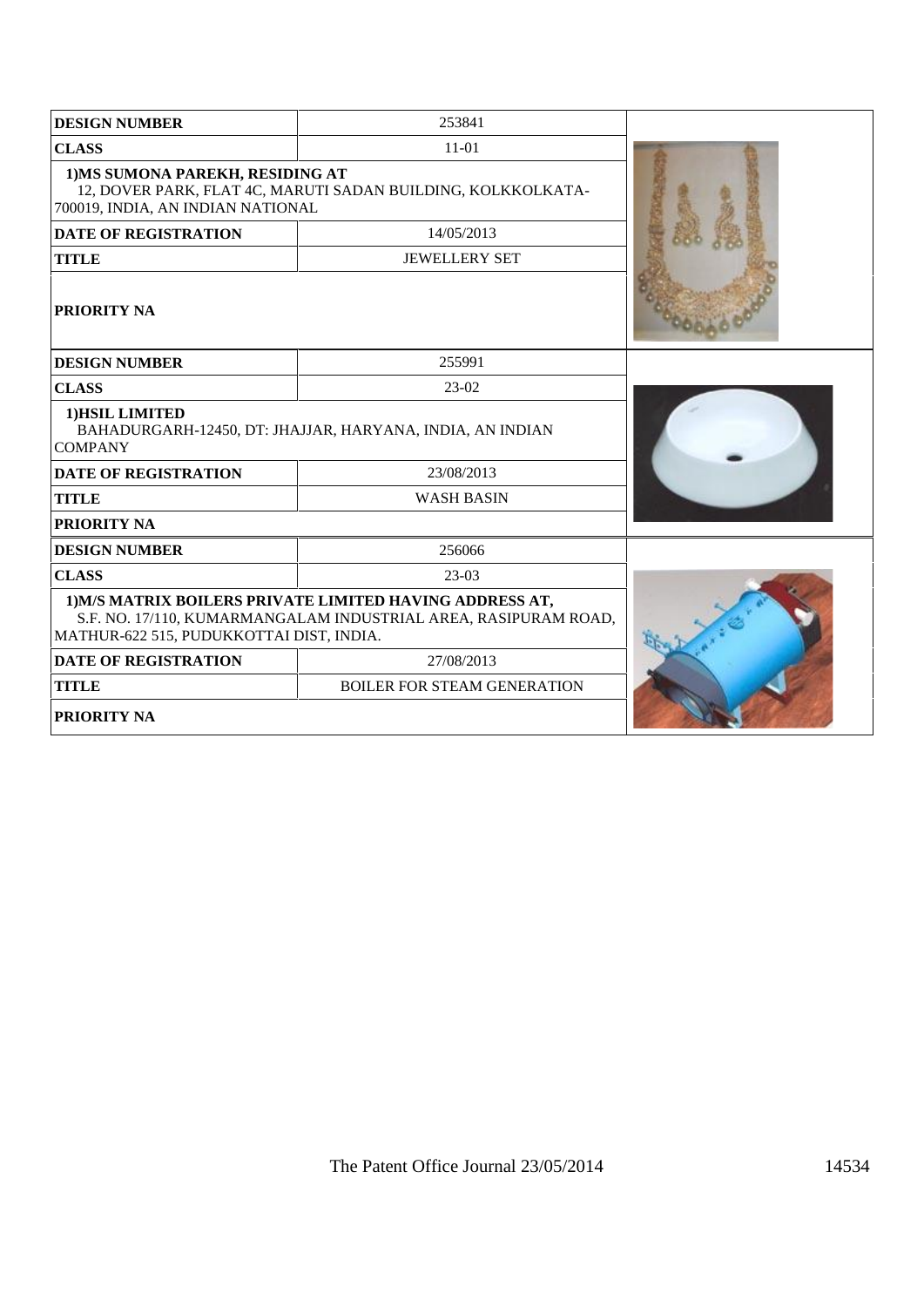| <b>DESIGN NUMBER</b>                                                                                                                                                                                                                                                                                                             | 257420           |            |                             |  |  |
|----------------------------------------------------------------------------------------------------------------------------------------------------------------------------------------------------------------------------------------------------------------------------------------------------------------------------------|------------------|------------|-----------------------------|--|--|
| <b>CLASS</b>                                                                                                                                                                                                                                                                                                                     | $12 - 16$        |            |                             |  |  |
| 1) VOLVO LASTVAGNAR AB, OF<br>SE 405 08 GÖTEBORG, SWEDEN                                                                                                                                                                                                                                                                         |                  |            |                             |  |  |
| <b>DATE OF</b><br><b>REGISTRATION</b>                                                                                                                                                                                                                                                                                            |                  | 10/10/2013 |                             |  |  |
| <b>TITLE</b>                                                                                                                                                                                                                                                                                                                     |                  |            | FRONT PANEL FOR VEHICLE     |  |  |
| <b>PRIORITY</b>                                                                                                                                                                                                                                                                                                                  |                  |            |                             |  |  |
| PRIORITY NUMBER                                                                                                                                                                                                                                                                                                                  | <b>DATE</b>      |            | <b>COUNTRY</b>              |  |  |
| 2013/0174                                                                                                                                                                                                                                                                                                                        | 11/04/2013       |            | <b>SWEDEN</b>               |  |  |
| <b>DESIGN NUMBER</b>                                                                                                                                                                                                                                                                                                             |                  |            | 257507                      |  |  |
| <b>CLASS</b>                                                                                                                                                                                                                                                                                                                     |                  |            | $25-04$                     |  |  |
| 1) BHERULAL PUKHRAJ JAIN, INDIAN NATIONALITY, A SOLE PROPRIETOR<br>OF M/S. PRIME ANODIZERS, HAVING PRINCIPAL PLACE OF BUSINESS AT<br>BYREGOWDA INDUSTRIAL ESTATE, SRIGANDHADANAGAR,<br>HEGGANAHALLI, VISHWANEEDAM POST, PEENYA 2ND STAGE, BANGALORE-<br>560091, KARNATAKA STATE, INDIA                                           |                  |            |                             |  |  |
| <b>DATE OF REGISTRATION</b><br><b>TITLE</b>                                                                                                                                                                                                                                                                                      |                  |            | 15/10/2013<br><b>LADDER</b> |  |  |
| <b>PRIORITY NA</b>                                                                                                                                                                                                                                                                                                               |                  |            |                             |  |  |
| <b>DESIGN NUMBER</b>                                                                                                                                                                                                                                                                                                             |                  |            | 257876                      |  |  |
| <b>CLASS</b>                                                                                                                                                                                                                                                                                                                     |                  |            | $09-03$                     |  |  |
| 1) HAUSER LIFE STYLE PRODUCTS, AN INDIAN PARTNERSHIP FIRM OF<br>63, B/C, GOVT. INDUSTRIAL ESTATE, CHARKOP, KANDIVALI (W),<br>MUMBAI-400067. [MAHARASHTRA] INDIA;<br>WHOSE PARTNERS ARE MOHIT KHUBILAL RATHOD, SUMIT<br>VIMALCHAND RATHOD, ARVIND VIMALCHAND SHAH AND SMT. JYOTI<br>SUNIT SINGHI ALL INDIANS OF THE ABOVE ADDRESS |                  |            |                             |  |  |
| DATE OF REGISTRATION                                                                                                                                                                                                                                                                                                             |                  |            | 30/10/2013                  |  |  |
| <b>TITLE</b>                                                                                                                                                                                                                                                                                                                     | <b>CONTAINER</b> |            |                             |  |  |
| <b>PRIORITY NA</b>                                                                                                                                                                                                                                                                                                               |                  |            |                             |  |  |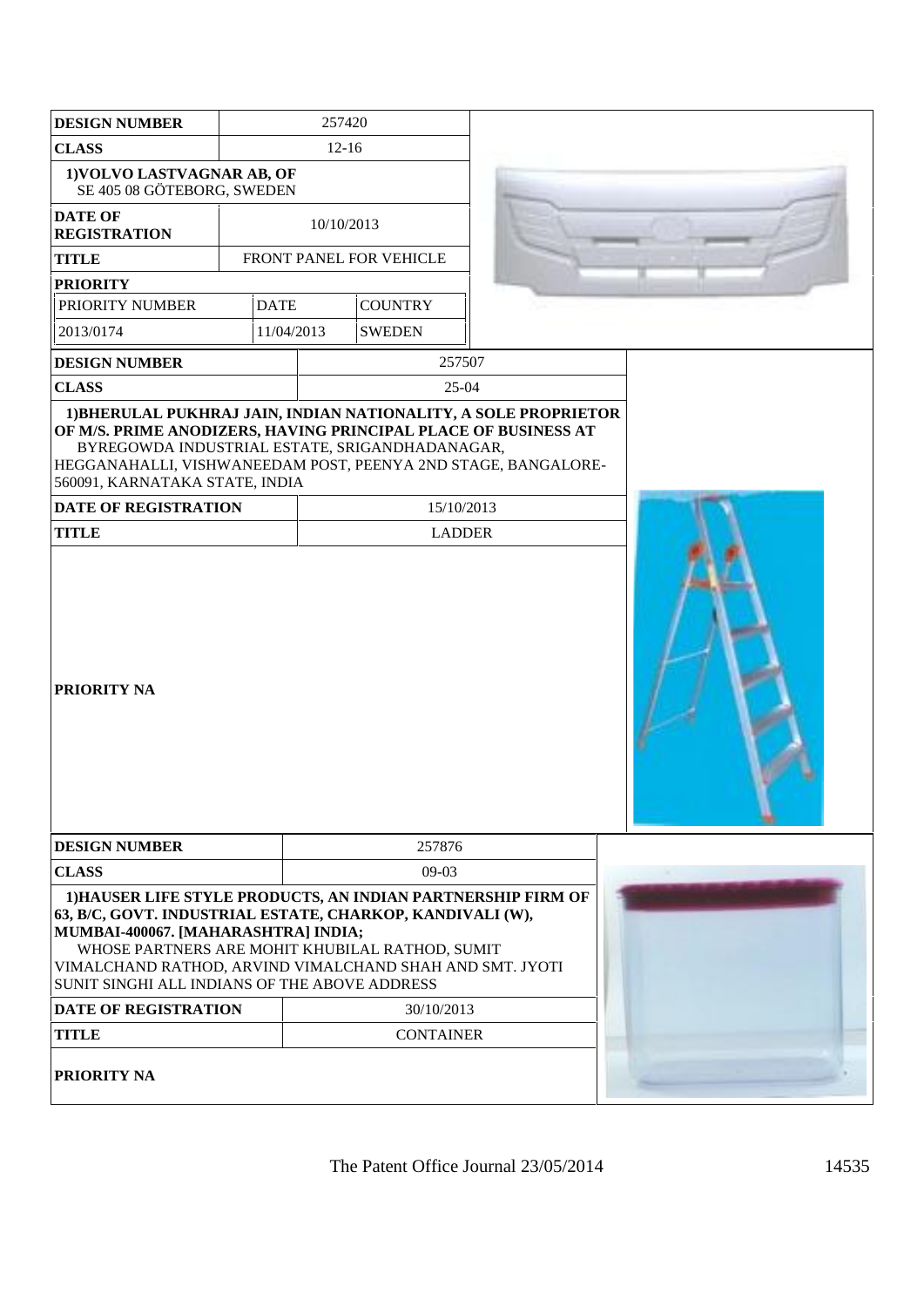| <b>DESIGN NUMBER</b>                                                                                                                                                                                                  | 258162                |                |  |
|-----------------------------------------------------------------------------------------------------------------------------------------------------------------------------------------------------------------------|-----------------------|----------------|--|
| <b>CLASS</b>                                                                                                                                                                                                          | $02 - 02$             |                |  |
| 1) TAHILIANI DESIGN PRIVATE LIMITED, WHICH IS OF THE ADDRESS<br>708, PACE CITY-2, SECTOR-37, PART-II, GURGAON (HARYANA), A COMPANY<br><b>INCORPORATED UNDER THE LAWS OF INDIA</b>                                     |                       |                |  |
| <b>DATE OF REGISTRATION</b>                                                                                                                                                                                           | 14/11/2013            |                |  |
| <b>TITLE</b>                                                                                                                                                                                                          | <b>GARMENT</b>        |                |  |
| <b>PRIORITY NA</b>                                                                                                                                                                                                    |                       |                |  |
| <b>DESIGN NUMBER</b>                                                                                                                                                                                                  | 253952                |                |  |
| <b>CLASS</b>                                                                                                                                                                                                          | $09-03$               |                |  |
| 1) CRYSTAL CROP PROTECTION LIMITED, (A COMPANY INCORPORATED<br>AND EXISTING UNDER THE INDIAN COMPANIES ACT, 1913) HAVING ITS<br>PRINCIPLE PLACE OF BUSINESS AT<br>GI-17, GT KARNAL ROAD, AZADPUR, DELHI-110033, INDIA |                       |                |  |
| <b>DATE OF REGISTRATION</b>                                                                                                                                                                                           | 17/05/2013            |                |  |
| <b>TITLE</b>                                                                                                                                                                                                          | <b>CONTAINER</b>      |                |  |
| <b>PRIORITY NA</b>                                                                                                                                                                                                    |                       |                |  |
| <b>DESIGN NUMBER</b>                                                                                                                                                                                                  | 255492                |                |  |
| <b>CLASS</b>                                                                                                                                                                                                          | $16-06$               |                |  |
| 1) PATRICK C. HO, A US CITIZEN, HAVING ITS OFFICE AT<br>4, QUAIL RUN, HILTON, NY 14468, UNITED STATES OF AMERICA                                                                                                      |                       |                |  |
| <b>DATE OF REGISTRATION</b>                                                                                                                                                                                           | 29/07/2013            |                |  |
| <b>TITLE</b>                                                                                                                                                                                                          | <b>EYEGLASS FRAME</b> |                |  |
| <b>PRIORITY</b>                                                                                                                                                                                                       |                       |                |  |
| PRIORITY NUMBER                                                                                                                                                                                                       | <b>DATE</b>           | <b>COUNTRY</b> |  |
| 29/454,800                                                                                                                                                                                                            | 14/05/2013            | U.S.A.         |  |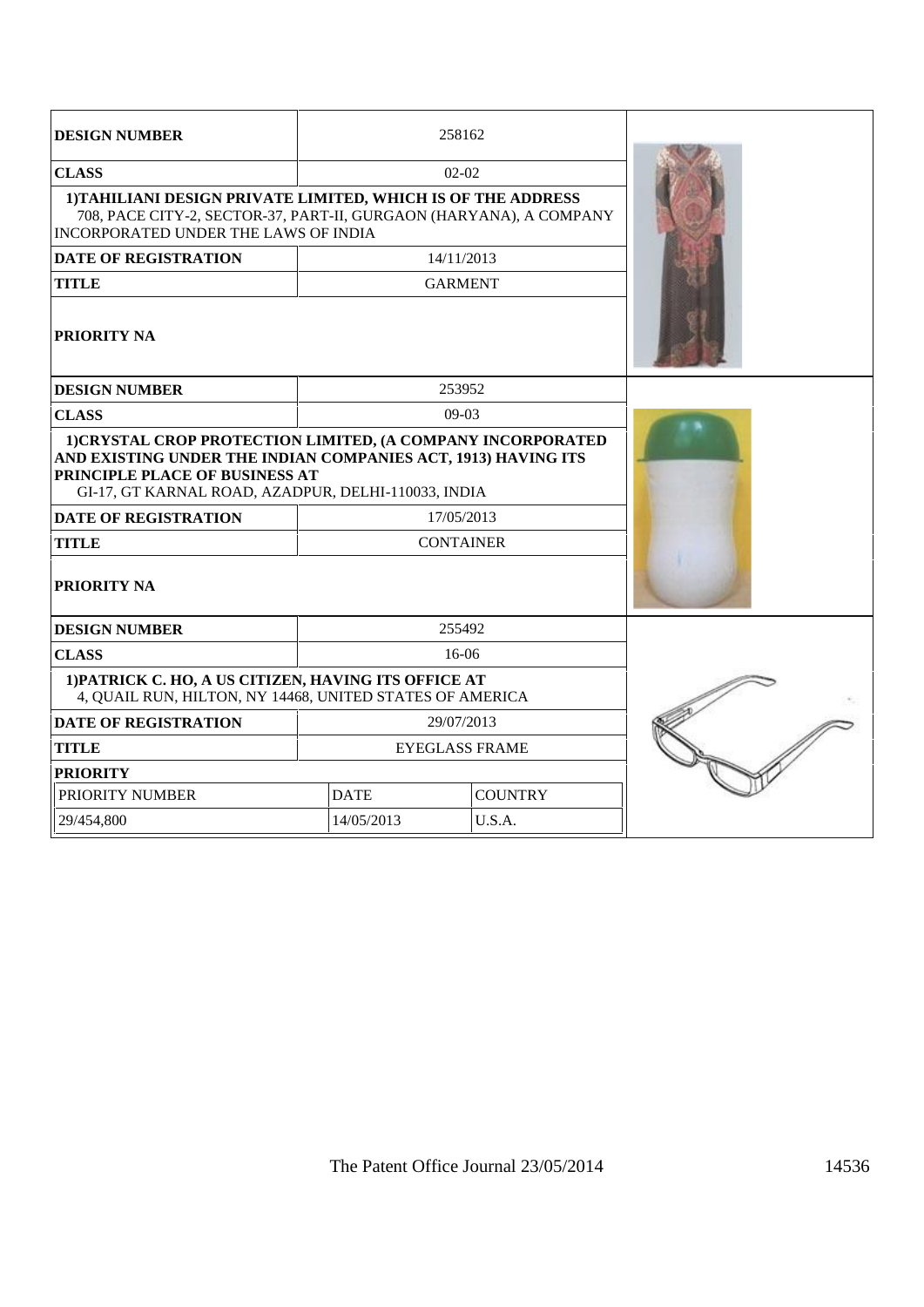| <b>DESIGN NUMBER</b>                                                                                                                                                                                                                                                                                                               | 255197                         |                |  |
|------------------------------------------------------------------------------------------------------------------------------------------------------------------------------------------------------------------------------------------------------------------------------------------------------------------------------------|--------------------------------|----------------|--|
| <b>CLASS</b>                                                                                                                                                                                                                                                                                                                       | 27-99                          |                |  |
| 1) ALTRIA CLIENT SERVICES INC., A CORPORATION EXISTING UNDER THE<br>LAWS OF THE STATE OF NEW YORK, USA.,<br>OF 6601 WEST BROAD STREET, RICHMOND, VIRGINIA 23230, USA                                                                                                                                                               |                                |                |  |
| <b>DATE OF REGISTRATION</b>                                                                                                                                                                                                                                                                                                        | 11/07/2013                     |                |  |
| <b>TITLE</b>                                                                                                                                                                                                                                                                                                                       | A SMOKING ARTICLE              |                |  |
| <b>PRIORITY</b>                                                                                                                                                                                                                                                                                                                    |                                |                |  |
| PRIORITY NUMBER                                                                                                                                                                                                                                                                                                                    | <b>DATE</b>                    | <b>COUNTRY</b> |  |
| 29/443.128                                                                                                                                                                                                                                                                                                                         | 14/01/2013                     | U.S.A.         |  |
| <b>DESIGN NUMBER</b>                                                                                                                                                                                                                                                                                                               | 257875                         |                |  |
| <b>CLASS</b>                                                                                                                                                                                                                                                                                                                       | 09-03                          |                |  |
| B/C, GOVT. INDUSTRIAL ESTATE, CHARKOP, KANDIVALI (W), MUMBAI-<br>400067. [MAHARASHTRA] INDIA;<br>WHOSE PARTNERS ARE MOHIT KHUBILAL RATHOD, SUMIT VIMALCHAND<br>RATHOD, ARVIND VIMALCHAND SHAH AND SMT. JYOTI SUNIT SINGHI ALL<br><b>INDIANS OF THE ABOVE ADDRESS</b><br><b>DATE OF REGISTRATION</b><br><b>TITLE</b><br>PRIORITY NA | 30/10/2013<br><b>CONTAINER</b> |                |  |
| <b>DESIGN NUMBER</b>                                                                                                                                                                                                                                                                                                               | 253951                         |                |  |
| <b>CLASS</b>                                                                                                                                                                                                                                                                                                                       | $09-03$                        |                |  |
| 1) CRYSTAL CROP PROTECTION LIMITED, (A COMPANY INCORPORATED<br>AND EXISTING UNDER THE INDIAN COMPANIES ACT, 1913) HAVING ITS<br>PRINCIPLE PLACE OF BUSINESS AT<br>GI-17, GT KARNAL ROAD, AZADPUR, DELHI-110 033, INDIA                                                                                                             |                                |                |  |
| <b>DATE OF REGISTRATION</b>                                                                                                                                                                                                                                                                                                        | 17/05/2013                     |                |  |
| <b>TITLE</b>                                                                                                                                                                                                                                                                                                                       | <b>CONTAINER</b>               |                |  |
| PRIORITY NA                                                                                                                                                                                                                                                                                                                        |                                |                |  |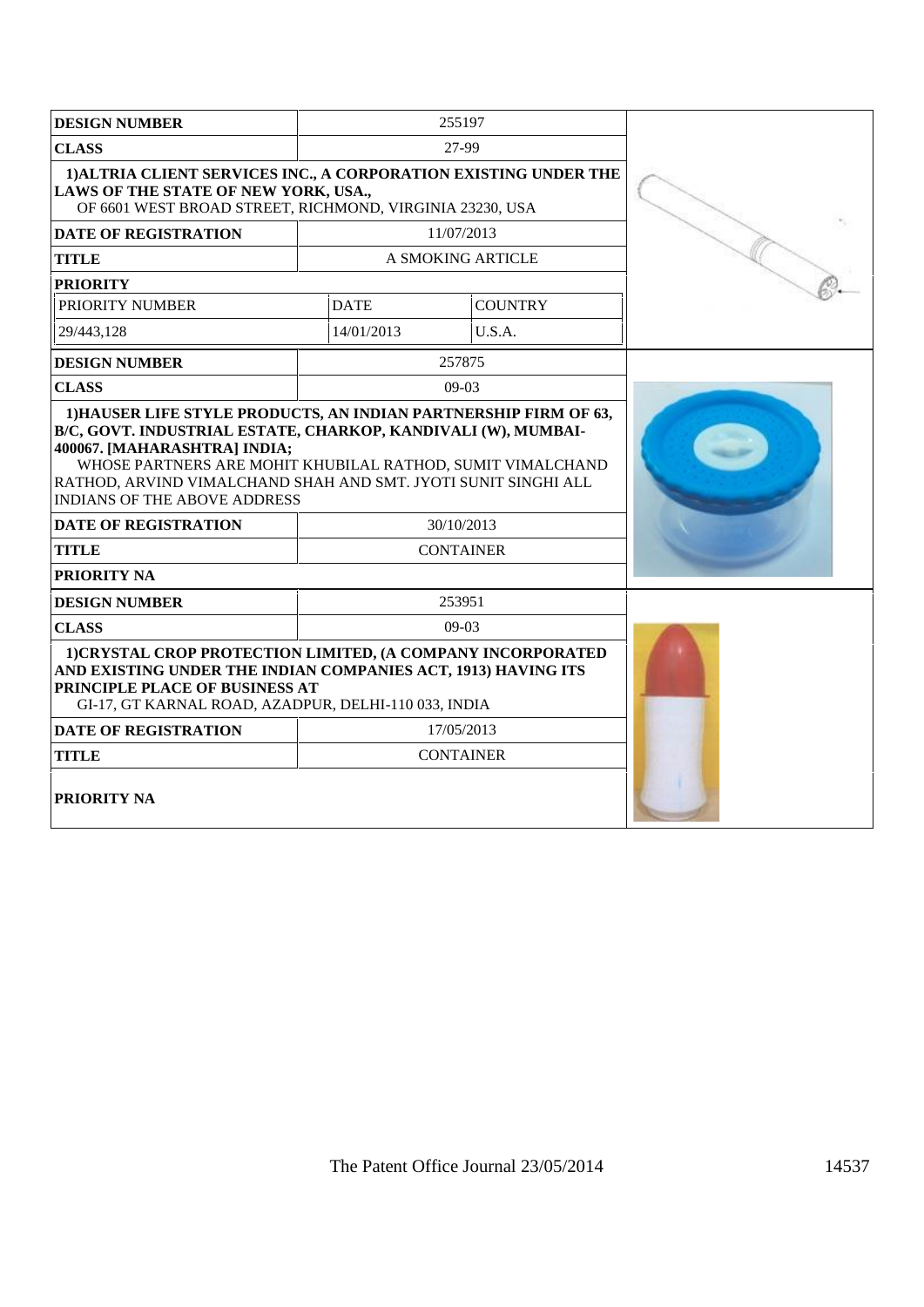| <b>DESIGN NUMBER</b>                                                                                        |                                                   | 255886                     |  |
|-------------------------------------------------------------------------------------------------------------|---------------------------------------------------|----------------------------|--|
| <b>CLASS</b>                                                                                                |                                                   | $10-0.5$                   |  |
| 1)A-GRAIN (INDIA),<br>PLOT NO 27, SHIVAJI PARK, OPP. SECTOR-9, AMBALA CITY, HARYANA,<br><b>INDIA</b>        |                                                   |                            |  |
| <b>DATE OF REGISTRATION</b>                                                                                 |                                                   | 19/08/2013                 |  |
| <b>TITLE</b>                                                                                                |                                                   | SEED PURITY TEST WORKBOARD |  |
| PRIORITY NA                                                                                                 |                                                   |                            |  |
| <b>DESIGN NUMBER</b>                                                                                        |                                                   | 257418                     |  |
| <b>CLASS</b>                                                                                                |                                                   | 12-08                      |  |
| 1) VOLVO LASTVAGNAR AB, OF<br>SE 405 08 GÖTEBORG, SWEDEN                                                    |                                                   |                            |  |
| <b>DATE OF REGISTRATION</b>                                                                                 |                                                   | 10/10/2013                 |  |
| <b>TITLE</b>                                                                                                |                                                   | <b>TRUCK CAB</b>           |  |
| <b>PRIORITY</b>                                                                                             |                                                   |                            |  |
| PRIORITY NUMBER                                                                                             | <b>DATE</b>                                       | <b>COUNTRY</b>             |  |
| 2013/0173                                                                                                   | 11/04/2013                                        | <b>SWEDEN</b>              |  |
| <b>DESIGN NUMBER</b>                                                                                        |                                                   | 257600                     |  |
| <b>CLASS</b>                                                                                                |                                                   | $26-06$                    |  |
| 1) HONDA MOTOR CO., LTD., A JAPANESE CORPORATION, OF<br>1-1, MINAMI-AOYAMA 2-CHOME, MINATO-KU, TOKYO, JAPAN |                                                   |                            |  |
| <b>DATE OF REGISTRATION</b>                                                                                 |                                                   | 21/10/2013                 |  |
| <b>TITLE</b>                                                                                                | REAR COMBINATION LAMP FOR MOTOR<br><b>SCOOTER</b> |                            |  |
| <b>PRIORITY</b>                                                                                             |                                                   |                            |  |
| PRIORITY NUMBER                                                                                             | <b>DATE</b>                                       | <b>COUNTRY</b>             |  |
| 2013-009569                                                                                                 | 26/04/2013                                        | <b>JAPAN</b>               |  |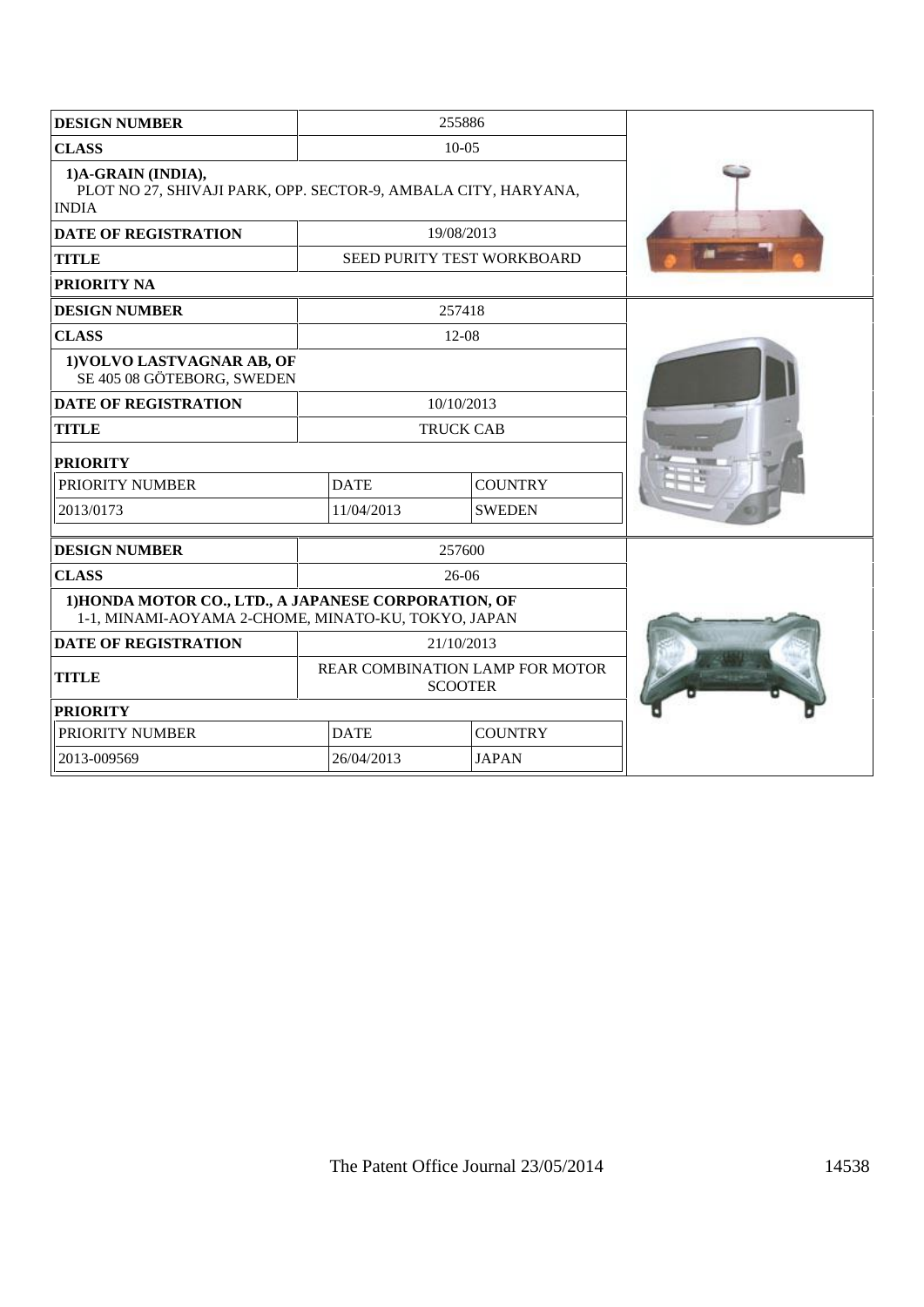| <b>DESIGN NUMBER</b>                                                                                                                                      | 257701                                                                                                                                                                                                        |  |
|-----------------------------------------------------------------------------------------------------------------------------------------------------------|---------------------------------------------------------------------------------------------------------------------------------------------------------------------------------------------------------------|--|
| <b>CLASS</b>                                                                                                                                              | 08-08                                                                                                                                                                                                         |  |
| THE INDIAN COMPANIES ACT, AT<br>MAHARASHTRA, INDIA.                                                                                                       | 1) RELIANCE INDUSTRIES LIMITED, A COMPANY INCORPORATED UNDER<br>3RD FLOOR, MAKER CHAMBERS IV, 222, NARIMAN POINT, MUMBAI-400 021,                                                                             |  |
| <b>DATE OF REGISTRATION</b>                                                                                                                               | 24/10/2013                                                                                                                                                                                                    |  |
| <b>TITLE</b>                                                                                                                                              | <b>CLAMP</b>                                                                                                                                                                                                  |  |
| <b>PRIORITY NA</b>                                                                                                                                        |                                                                                                                                                                                                               |  |
| <b>DESIGN NUMBER</b>                                                                                                                                      | 257874                                                                                                                                                                                                        |  |
| <b>CLASS</b>                                                                                                                                              | 09-03                                                                                                                                                                                                         |  |
| MUMBAI-400067. [MAHARASHTRA] INDIA;<br>SUNIT SINGHI ALL INDIANS OF THE ABOVE ADDRESS<br><b>DATE OF REGISTRATION</b><br><b>TITLE</b><br><b>PRIORITY NA</b> | OF 63, B/C, GOVT. INDUSTRIAL ESTATE, CHARKOP, KANDIVALI (W),<br>WHOSE PARTNERS ARE MOHIT KHUBILAL RATHOD, SUMIT<br>VIMALCHAND RATHOD, ARVIND VIMALCHAND SHAH AND SMT. JYOTI<br>30/10/2013<br><b>CONTAINER</b> |  |
| <b>DESIGN NUMBER</b>                                                                                                                                      | 258160                                                                                                                                                                                                        |  |
| <b>CLASS</b>                                                                                                                                              | $02 - 02$                                                                                                                                                                                                     |  |
| INCORPORATED UNDER THE LAWS OF INDIA                                                                                                                      | 1) TAHILIANI DESIGN PRIVATE LIMITED, WHICH IS OF THE ADDRESS<br>708, PACE CITY-2, SECTOR-37, PART-II, GURGAON (HARYANA), A COMPANY                                                                            |  |
| <b>DATE OF REGISTRATION</b>                                                                                                                               | 14/11/2013                                                                                                                                                                                                    |  |
| <b>TITLE</b>                                                                                                                                              | <b>GARMENT</b>                                                                                                                                                                                                |  |
| <b>PRIORITY NA</b>                                                                                                                                        |                                                                                                                                                                                                               |  |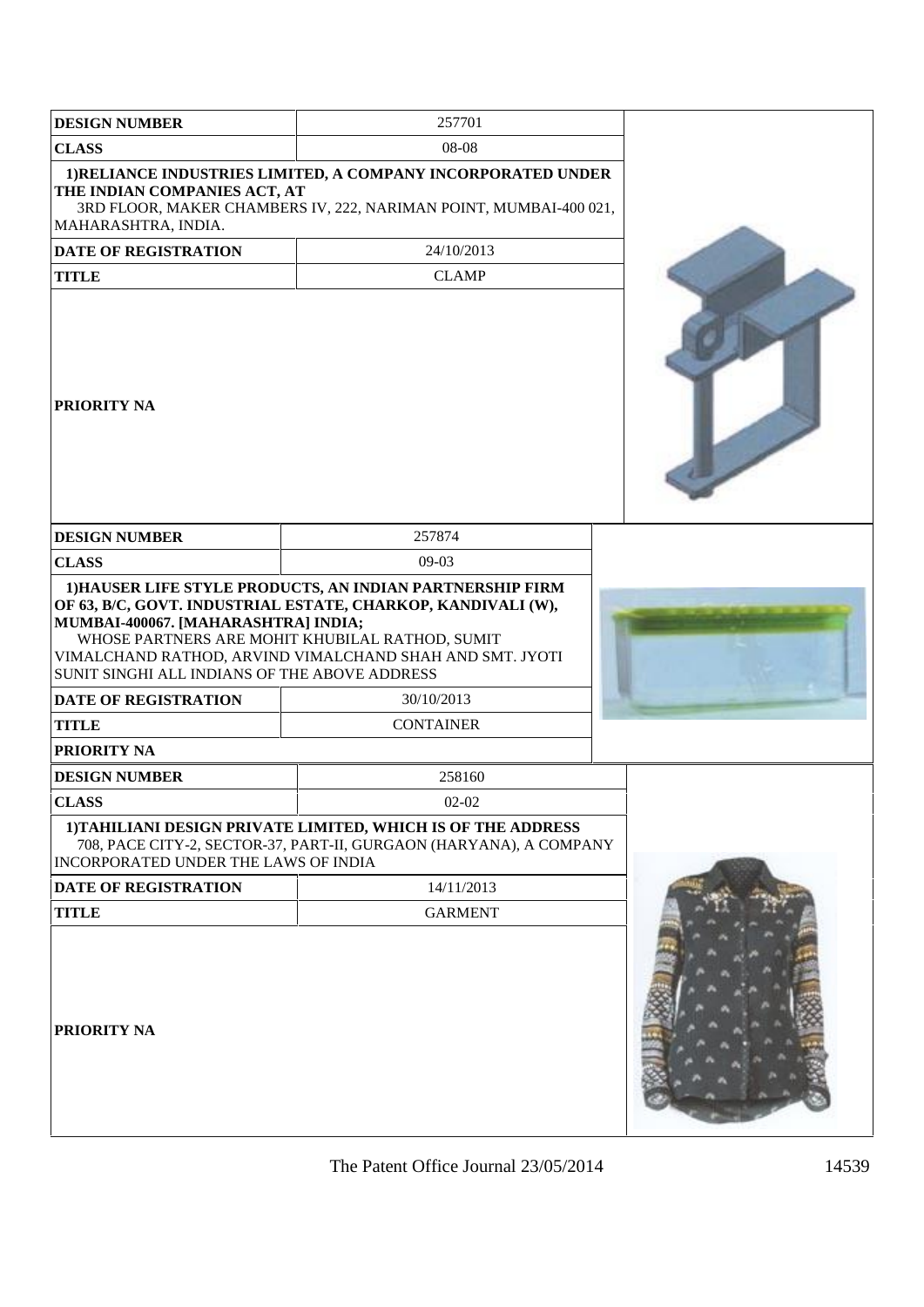| <b>DESIGN NUMBER</b>                                                                                                                                                                                                  |             | 253950                                                                                                                                                                                        |  |
|-----------------------------------------------------------------------------------------------------------------------------------------------------------------------------------------------------------------------|-------------|-----------------------------------------------------------------------------------------------------------------------------------------------------------------------------------------------|--|
| <b>CLASS</b>                                                                                                                                                                                                          |             | $09-03$                                                                                                                                                                                       |  |
| 1) CRYSTAL CROP PROTECTION LIMITED, (A COMPANY INCORPORATED<br>AND EXISTING UNDER THE INDIAN COMPANIES ACT, 1913) HAVING ITS<br>PRINCIPLE PLACE OF BUSINESS AT<br>GI-17, GT KARNAL ROAD, AZADPUR, DELHI-110033, INDIA |             |                                                                                                                                                                                               |  |
| <b>DATE OF REGISTRATION</b>                                                                                                                                                                                           |             | 17/05/2013                                                                                                                                                                                    |  |
| <b>TITLE</b>                                                                                                                                                                                                          |             | <b>CONTAINER</b>                                                                                                                                                                              |  |
| <b>PRIORITY NA</b>                                                                                                                                                                                                    |             |                                                                                                                                                                                               |  |
| <b>DESIGN NUMBER</b>                                                                                                                                                                                                  |             | 256016                                                                                                                                                                                        |  |
| <b>CLASS</b>                                                                                                                                                                                                          |             | $20-01$                                                                                                                                                                                       |  |
| 1) NAUTILUS HYOSUNG INC. NATIONALITY: KOREA, ADDRESS AT<br>281 GWANGPYEONG-RO, GANGNAM-GU, SEOUL, KOREA                                                                                                               |             |                                                                                                                                                                                               |  |
| <b>DATE OF REGISTRATION</b>                                                                                                                                                                                           |             | 23/08/2013                                                                                                                                                                                    |  |
| <b>TITLE</b>                                                                                                                                                                                                          |             | <b>AUTOMATED TELLER MACHINE</b>                                                                                                                                                               |  |
| <b>PRIORITY</b>                                                                                                                                                                                                       |             |                                                                                                                                                                                               |  |
| PRIORITY NUMBER                                                                                                                                                                                                       | <b>DATE</b> | <b>COUNTRY</b>                                                                                                                                                                                |  |
| 30-2013-0023649                                                                                                                                                                                                       | 03/05/2013  | REPUBLIC OF KOREA                                                                                                                                                                             |  |
|                                                                                                                                                                                                                       |             |                                                                                                                                                                                               |  |
| <b>DESIGN NUMBER</b>                                                                                                                                                                                                  |             | 257181                                                                                                                                                                                        |  |
| <b>CLASS</b>                                                                                                                                                                                                          |             | 08-06                                                                                                                                                                                         |  |
| <b>HAVING PLACE OF BUSINESS AT:</b><br>(INDIA)                                                                                                                                                                        |             | 1) NAGJIBHAI GOKALBHAI PANSURIYA (ADULT & INDIAN NATIONAL)<br>PROPRIETOR OF SAGAR ENGINEERS (INDIAN PROPRIETORSHIP CONCERN)<br>6, SORATHIYA WADI, KOTHARIYA MAIN ROAD, RAJKOT-360002-GUJARAT- |  |
| <b>DATE OF REGISTRATION</b><br>04/10/2013                                                                                                                                                                             |             |                                                                                                                                                                                               |  |
| <b>TITLE</b>                                                                                                                                                                                                          |             | <b>HANDLE</b>                                                                                                                                                                                 |  |
| <b>PRIORITY NA</b>                                                                                                                                                                                                    |             |                                                                                                                                                                                               |  |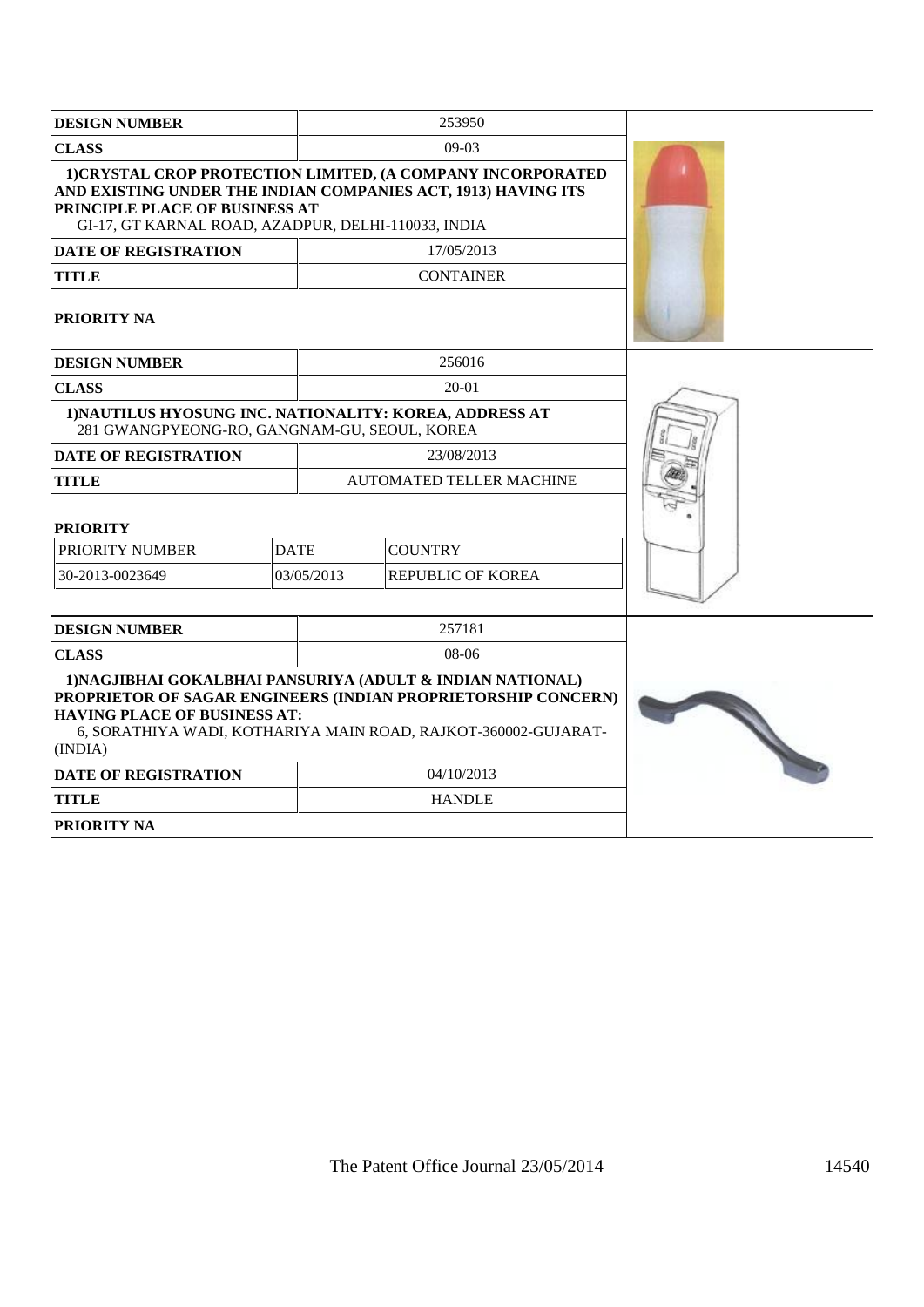| <b>DESIGN NUMBER</b>                                                                                  | 257283                                                                                                                             |  |
|-------------------------------------------------------------------------------------------------------|------------------------------------------------------------------------------------------------------------------------------------|--|
| <b>CLASS</b>                                                                                          | $02-05$                                                                                                                            |  |
| IQBAL GANJ CHOWK, LUDHIANA-141008 (PUNJAB) INDIA<br>GUPTA BEING INDIAN NATIONALS OF THE ABOVE ADDRESS | 1) M/S UNIVERSAL TRADERS, B-X-506/2, TELLIYAN WALI GALI, NEAR<br>AN INDIAN PROPRIETORSHIP FIRM WHOSE PROPRIETOR IS:- NEELAM        |  |
| <b>DATE OF REGISTRATION</b>                                                                           | 08/10/2013                                                                                                                         |  |
| <b>TITLE</b>                                                                                          | <b>SHAWL</b>                                                                                                                       |  |
| PRIORITY NA                                                                                           |                                                                                                                                    |  |
| <b>DESIGN NUMBER</b>                                                                                  | 246662                                                                                                                             |  |
| <b>CLASS</b>                                                                                          | 09-01                                                                                                                              |  |
| <b>PRADESH</b>                                                                                        | 1) MOUNT EVEREST MINERAL WATER LIMITED, AN INDIAN COMPANY OF,<br>DHAULA KUAN, PAONTA SAHIB, DISTRICT SIRMOUR-173025, HIMACHAL      |  |
| <b>DATE OF REGISTRATION</b>                                                                           | 20/07/2012                                                                                                                         |  |
| TITLE                                                                                                 | <b>BOTTLE</b>                                                                                                                      |  |
| <b>PRIORITY NA</b>                                                                                    |                                                                                                                                    |  |
| <b>DESIGN NUMBER</b>                                                                                  | 258167                                                                                                                             |  |
| <b>CLASS</b>                                                                                          | $02-05$                                                                                                                            |  |
| INCORPORATED UNDER THE LAWS OF INDIA                                                                  | 1) TAHILIANI DESIGN PRIVATE LIMITED, WHICH IS OF THE ADDRESS<br>708, PACE CITY-2, SECTOR-37, PART-II, GURGAON (HARYANA), A COMPANY |  |
| <b>DATE OF REGISTRATION</b>                                                                           | 14/11/2013                                                                                                                         |  |
| <b>TITLE</b>                                                                                          | <b>PAREO</b>                                                                                                                       |  |
| <b>PRIORITY NA</b>                                                                                    |                                                                                                                                    |  |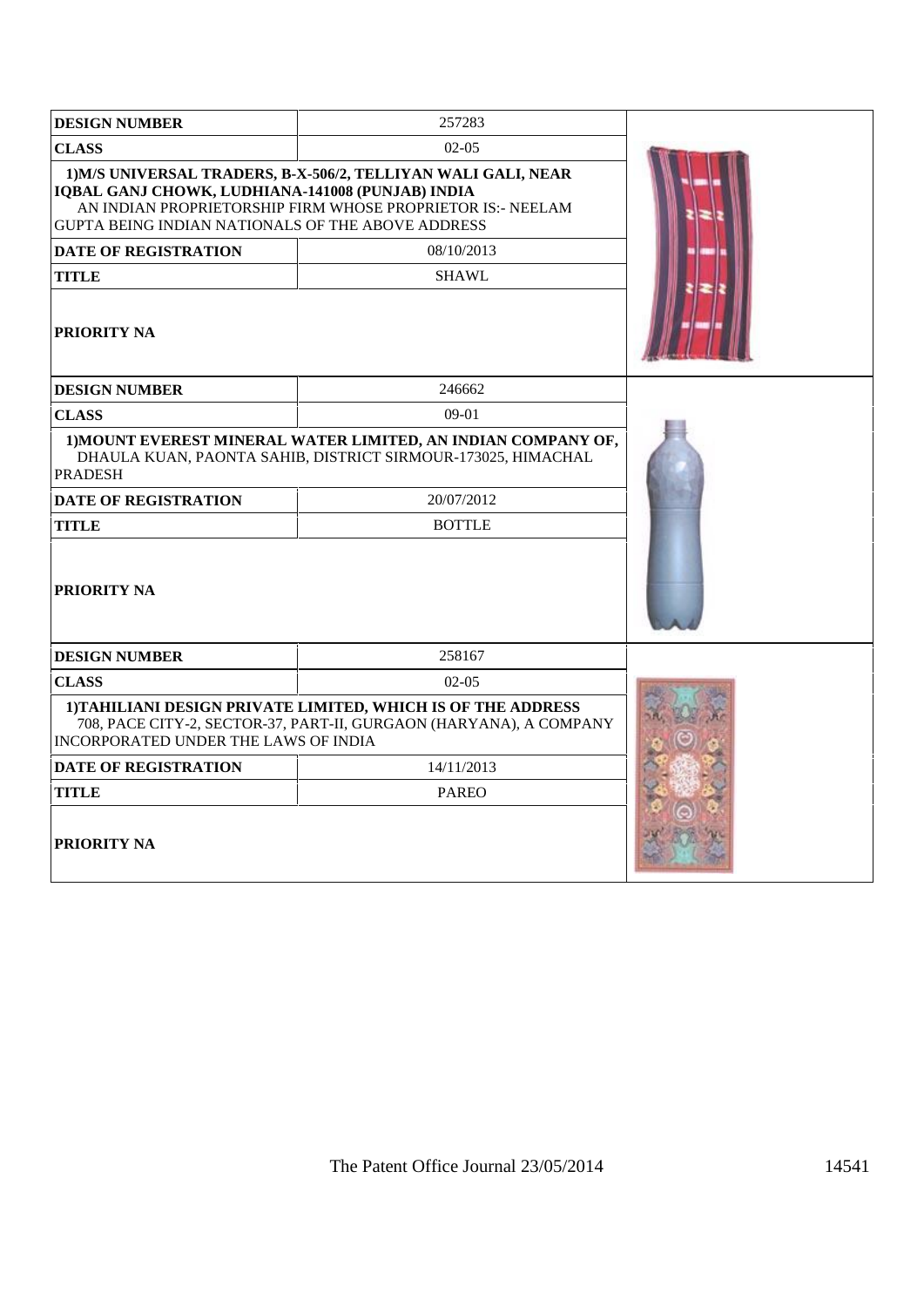| <b>DESIGN NUMBER</b>                                                                                                                                                                                                                                                          |             | 253512                                                                                                                                                     |  |
|-------------------------------------------------------------------------------------------------------------------------------------------------------------------------------------------------------------------------------------------------------------------------------|-------------|------------------------------------------------------------------------------------------------------------------------------------------------------------|--|
| <b>CLASS</b>                                                                                                                                                                                                                                                                  |             | $19-06$                                                                                                                                                    |  |
| NAME AND STYLE OF M/S. ZENITH METAPLAST PVT. LTD. (A COMPANY<br>REGISTERED UNDER THE INDIAN COMPANIES ACT, 1956) HAVING ITS<br>PRINCIPAL PLACE OF BUSINESS ADDRESS AT<br>F-18, MIDC, SATPUR, NASHIK-422007, MAHARASHTRA, INDIA<br><b>DATE OF REGISTRATION</b><br><b>TITLE</b> |             | 1) MRS. ASHA VENUGOPAL, ADITYA VENUGOPAL, ROMI DIVAKARAN &<br>VENUGOPAL B. N., INDIAN NATIONAL, CARRYING ON BUSINESS UNDER THE<br>30/04/2013<br><b>PEN</b> |  |
| <b>PRIORITY NA</b>                                                                                                                                                                                                                                                            |             |                                                                                                                                                            |  |
| <b>DESIGN NUMBER</b>                                                                                                                                                                                                                                                          |             | 249839                                                                                                                                                     |  |
| <b>CLASS</b>                                                                                                                                                                                                                                                                  |             | $09-99$                                                                                                                                                    |  |
| THE COMPANIES ACT, 1956) HAVING ITS REGISTERED OFFICE AT<br>2, UMAKANT PANDIT, UDYOGNAGAR, MAVDI PLOT, RAJKOT-360004<br>(GUJARAT), INDIA, INDIAN COMPANY<br><b>DATE OF REGISTRATION</b><br><b>TITLE</b><br><b>PRIORITY NA</b>                                                 |             | 1) TOPLAND ENGINES PVT. LTD. (A COMPANY INCORPORATED UNDER<br>03/12/2012<br><b>CRATE</b>                                                                   |  |
| <b>DESIGN NUMBER</b>                                                                                                                                                                                                                                                          |             | 256654                                                                                                                                                     |  |
| <b>CLASS</b>                                                                                                                                                                                                                                                                  |             | $15-02$                                                                                                                                                    |  |
| 1)GOODWIN INTERNATIONAL LIMITED, OF<br>IVY HOUSE FOUNDRY, HANLEY STOKE-ON-TRENT, ST1 3NR, UNITED<br>KINGDOM; NATIONALITY: UNITED KINGDOM                                                                                                                                      |             |                                                                                                                                                            |  |
| <b>DATE OF REGISTRATION</b>                                                                                                                                                                                                                                                   |             | 20/09/2013                                                                                                                                                 |  |
| <b>TITLE</b>                                                                                                                                                                                                                                                                  |             | <b>PUMP</b>                                                                                                                                                |  |
| <b>PRIORITY</b>                                                                                                                                                                                                                                                               |             |                                                                                                                                                            |  |
| PRIORITY NUMBER                                                                                                                                                                                                                                                               | <b>DATE</b> | <b>COUNTRY</b>                                                                                                                                             |  |
| EP001379309-004                                                                                                                                                                                                                                                               | 26/07/2013  | EUROPEAN UNION                                                                                                                                             |  |
|                                                                                                                                                                                                                                                                               |             |                                                                                                                                                            |  |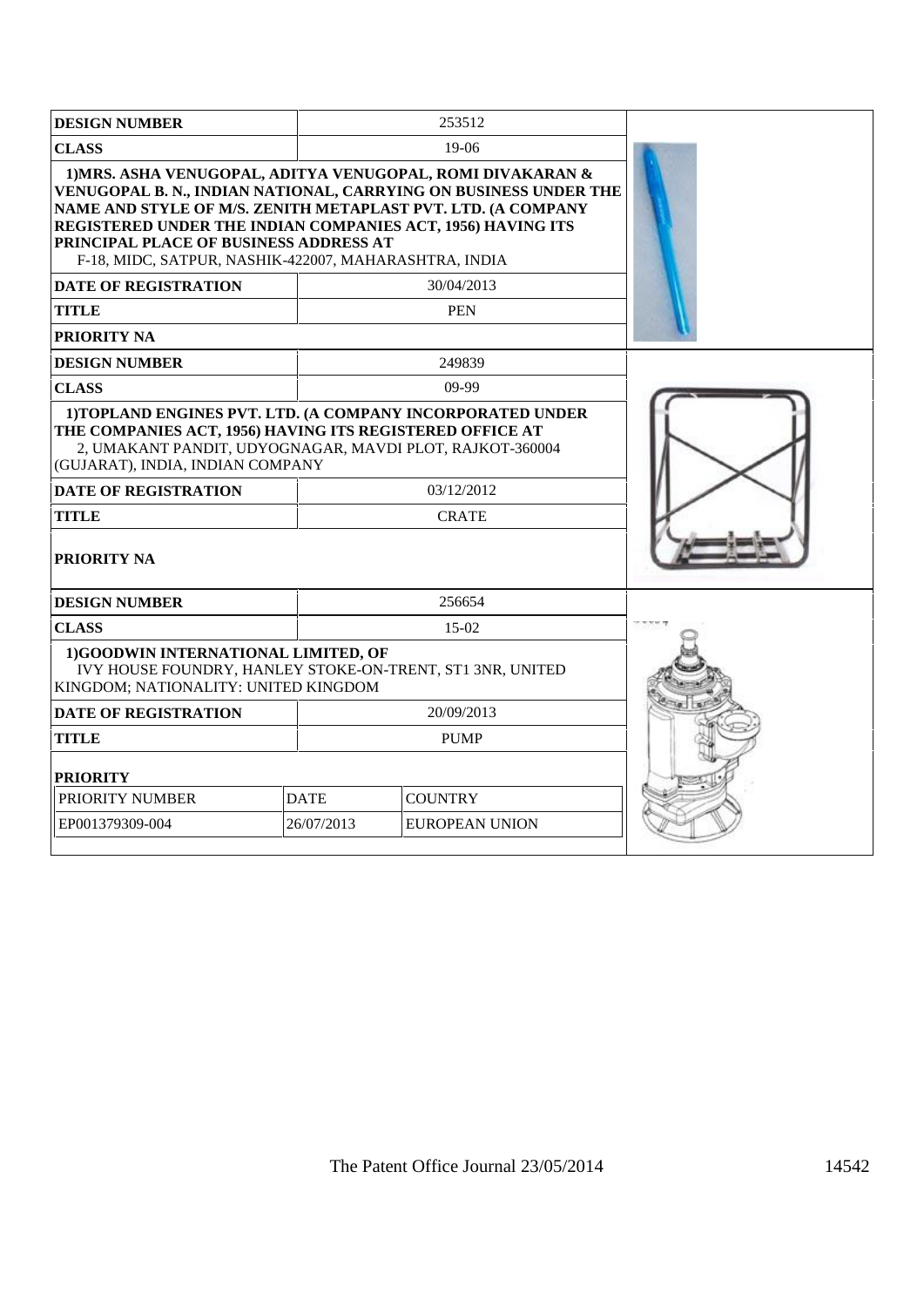| <b>DESIGN NUMBER</b>                                                                                                                                                                                                                                                                                        |                 | 257428            |  |
|-------------------------------------------------------------------------------------------------------------------------------------------------------------------------------------------------------------------------------------------------------------------------------------------------------------|-----------------|-------------------|--|
| <b>CLASS</b>                                                                                                                                                                                                                                                                                                | $10 - 07$       |                   |  |
| 1) ROLEX SA, A JOINT STOCK COMPANY ORGANIZED AND<br>EXISTING UNDER THE LAWS OF SWITZERLAND, OF<br>3-5-7, RUE FRAN OIS-DUSSAUD, GENEVA, SWITZERLAND                                                                                                                                                          |                 |                   |  |
| <b>DATE OF REGISTRATION</b>                                                                                                                                                                                                                                                                                 |                 | 11/10/2013        |  |
| <b>TITLE</b>                                                                                                                                                                                                                                                                                                |                 | <b>WATCH DIAL</b> |  |
| <b>PRIORITY</b>                                                                                                                                                                                                                                                                                             |                 |                   |  |
| PRIORITY NUMBER                                                                                                                                                                                                                                                                                             | <b>DATE</b>     | <b>COUNTRY</b>    |  |
| 139831                                                                                                                                                                                                                                                                                                      | 12/04/2013      | SWITZERLAND       |  |
| <b>DESIGN NUMBER</b>                                                                                                                                                                                                                                                                                        |                 | 255842            |  |
| <b>CLASS</b>                                                                                                                                                                                                                                                                                                |                 | $02 - 04$         |  |
| <b>COMPANY INCORPORATED UNDER THE COMPANIES ACT, 1956</b><br>HAVING REGISTERED OFFICE AT DOOR NO. VII/330, NH 17, P.O.<br>KOLATHARA, KOZHIKODE-673 655, KERALA, INDIA,<br>REPRESENTED BY ITS DIRECTOR MR. VELUTHEDATH ABDUL<br>RASHEED, INDIAN, S/O. MR. VELUTHEDATH KUNHALI, AGED 36<br>(THIRTY SIX) YEARS |                 |                   |  |
| <b>DATE OF REGISTRATION</b>                                                                                                                                                                                                                                                                                 | 14/08/2013      |                   |  |
| <b>TITLE</b>                                                                                                                                                                                                                                                                                                | <b>FOOTWEAR</b> |                   |  |
| PRIORITY NA                                                                                                                                                                                                                                                                                                 |                 |                   |  |
| <b>DESIGN NUMBER</b>                                                                                                                                                                                                                                                                                        |                 | 255414            |  |
| <b>CLASS</b>                                                                                                                                                                                                                                                                                                |                 | 09-01             |  |
| 1) DON & SCHOLAR SPIRITS LIMITED A COMPANY ESTABLISHED AS PER<br>THE LAWS OF SCOTLAND WHOSE ADDRESS IS AT<br>BLUE SQUARE HOUSE, 272 BATH STREET GLASGOW, SCOTLAND, G 4JR,<br><b>SCOTLAND</b>                                                                                                                |                 |                   |  |
| DATE OF REGISTRATION                                                                                                                                                                                                                                                                                        |                 | 26/07/2013        |  |
| <b>TITLE</b>                                                                                                                                                                                                                                                                                                |                 | <b>BOTTLE</b>     |  |
| PRIORITY NA                                                                                                                                                                                                                                                                                                 |                 |                   |  |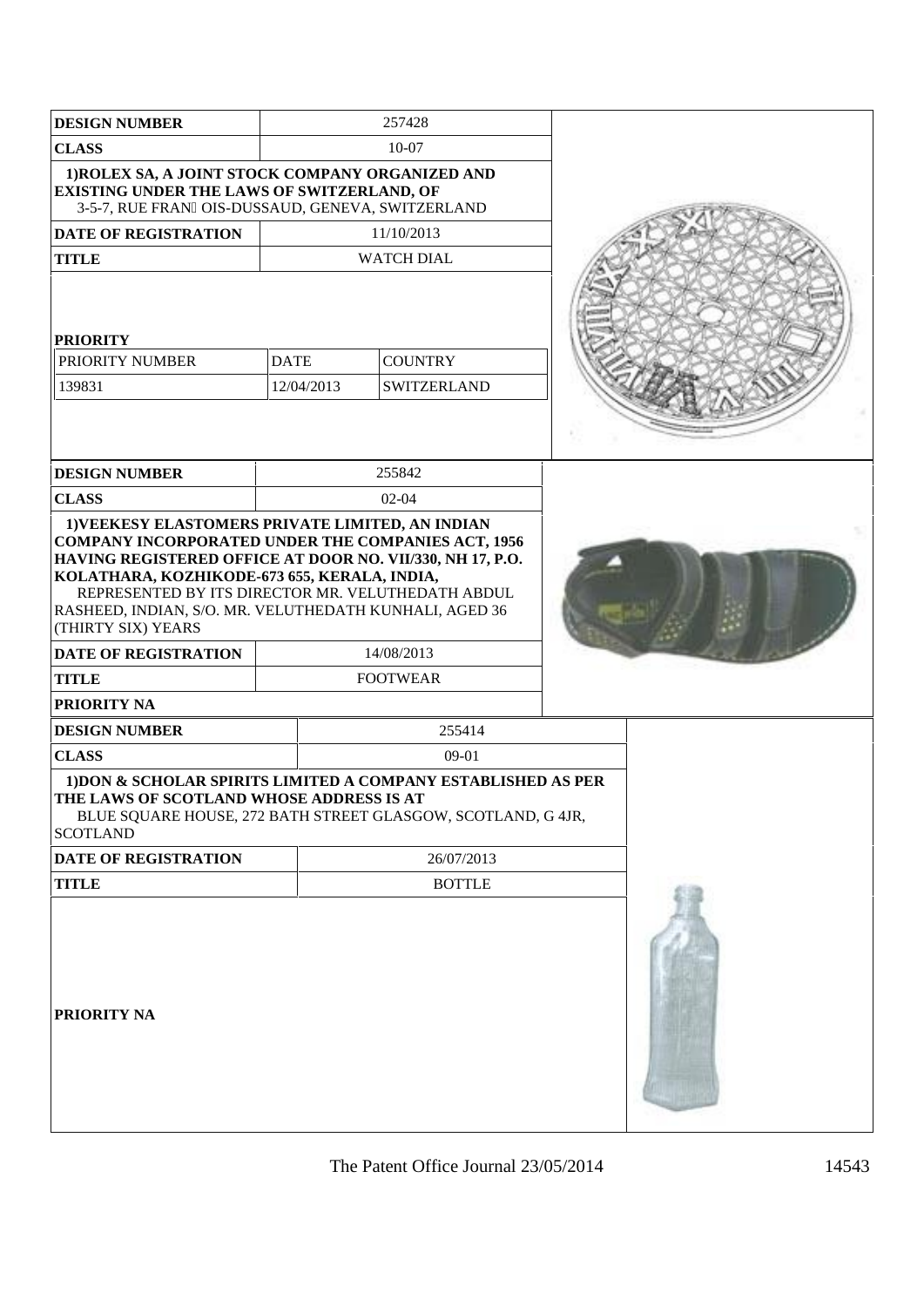| <b>DESIGN NUMBER</b>                                                                                                                                                                                                                                                                                                   | 255902                        |             |  |
|------------------------------------------------------------------------------------------------------------------------------------------------------------------------------------------------------------------------------------------------------------------------------------------------------------------------|-------------------------------|-------------|--|
| <b>CLASS</b>                                                                                                                                                                                                                                                                                                           | $09-03$                       |             |  |
| 1) MR. VARUN MITTAL (AN INDIAN NATIONAL), TRADING AS M/S. PRIYA<br><b>ENTERPRISES,</b><br>487/93, NEAR OLD POST OFFICE, PEERA GARHI VILLAGE, PEERA GARHI,<br>DELHI-87                                                                                                                                                  |                               |             |  |
| <b>DATE OF REGISTRATION</b>                                                                                                                                                                                                                                                                                            | 19/08/2013                    |             |  |
| <b>TITLE</b>                                                                                                                                                                                                                                                                                                           | <b>BASIN</b>                  |             |  |
| <b>PRIORITY NA</b>                                                                                                                                                                                                                                                                                                     |                               |             |  |
| <b>DESIGN NUMBER</b>                                                                                                                                                                                                                                                                                                   | 256000                        |             |  |
| <b>CLASS</b>                                                                                                                                                                                                                                                                                                           | $11-01$                       |             |  |
| 1)R. R. JEWELLERS A PARTNERSHIP FIRM REGISTERED UNDER THE<br>PARTNERSHIP ACT, 1932 WITH PARTNERS 1) JIGNESH RAMESHBHAI SHAH<br>2) TEJAS RAMESHBHAI SHAH AND 3) ALPA JIGNESHBHAI SHAH WHOSE<br><b>OFFICE IS AT</b><br>3RD FLOOR, "PANNA MANEK", OPP. MAA ASHAPURA TEMPLE, PALACE<br>ROAD, RAJKOT-360001, GUJARAT, INDIA |                               |             |  |
| <b>DATE OF REGISTRATION</b>                                                                                                                                                                                                                                                                                            | 23/08/2013                    |             |  |
| <b>TITLE</b>                                                                                                                                                                                                                                                                                                           | <b>EARRING</b>                |             |  |
| <b>PRIORITY NA</b>                                                                                                                                                                                                                                                                                                     |                               |             |  |
| <b>DESIGN NUMBER</b>                                                                                                                                                                                                                                                                                                   | 256715                        |             |  |
| <b>CLASS</b>                                                                                                                                                                                                                                                                                                           | 26-05                         |             |  |
| 1) KONINKLIJKE PHILIPS N.V., A COMPANY ORGANIZED AND EXISTING<br>UNDER THE LAWS OF THE KINGDOM OF THE NETHERLANDS, RESIDING AT<br>EINDHOVEN,<br>WHOSE POST-OFFICE ADDRESS IS HIGH TECH CAMPUS 5, 5656 AE<br><b>EINDHOVEN, THE NETHERLANDS</b>                                                                          |                               |             |  |
| <b>DATE OF REGISTRATION</b>                                                                                                                                                                                                                                                                                            | 24/09/2013                    |             |  |
| <b>TITLE</b>                                                                                                                                                                                                                                                                                                           | <b>WALL LAMP</b>              |             |  |
| <b>PRIORITY</b>                                                                                                                                                                                                                                                                                                        |                               |             |  |
| PRIORITY NUMBER                                                                                                                                                                                                                                                                                                        | <b>COUNTRY</b><br><b>DATE</b> |             |  |
| 002231233-0003                                                                                                                                                                                                                                                                                                         | 02/05/2013                    | <b>OHIM</b> |  |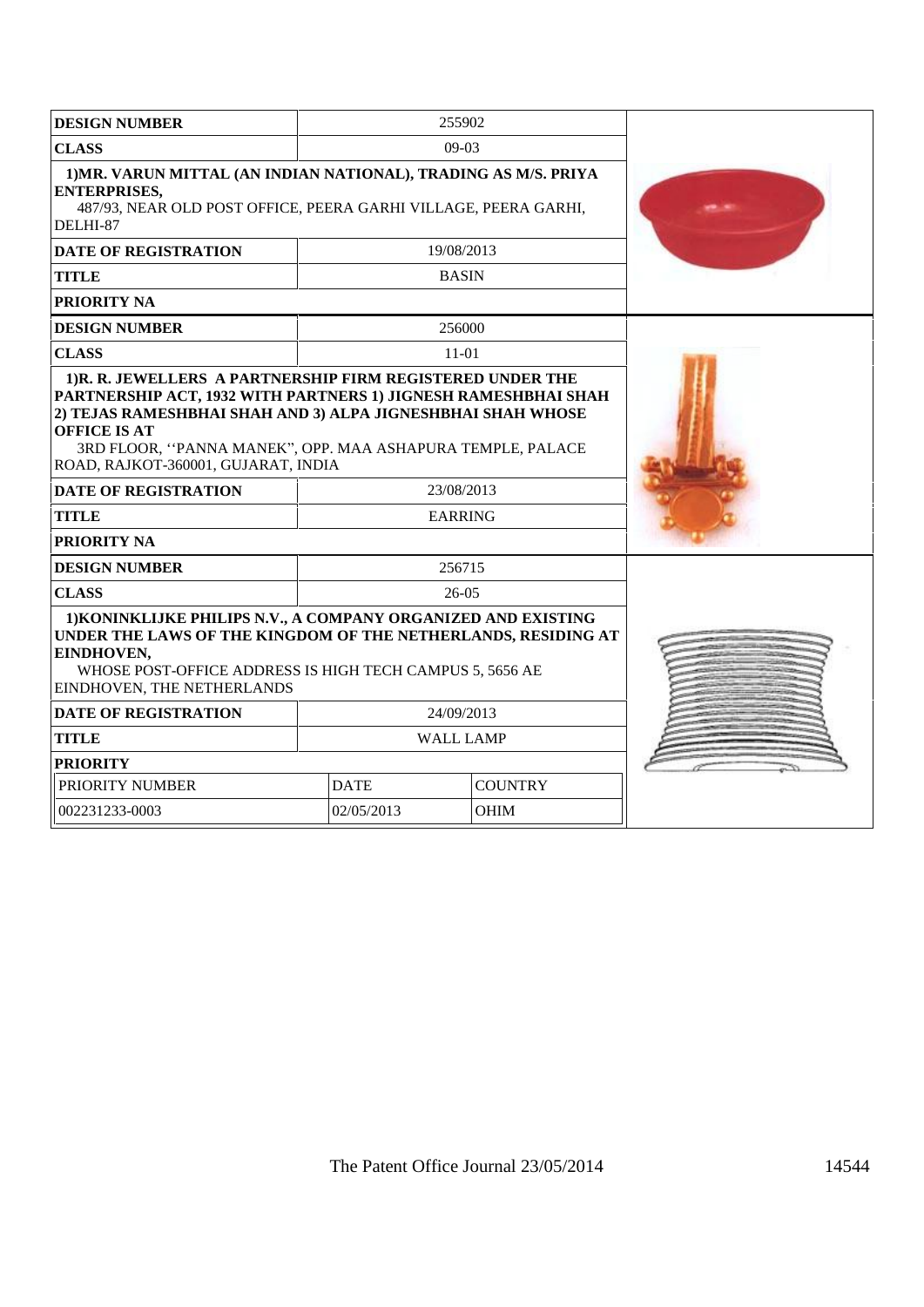| <b>DESIGN NUMBER</b>                                                                                                                                                                                                                                                                                                                     | 257279                                                 |  |
|------------------------------------------------------------------------------------------------------------------------------------------------------------------------------------------------------------------------------------------------------------------------------------------------------------------------------------------|--------------------------------------------------------|--|
| <b>CLASS</b>                                                                                                                                                                                                                                                                                                                             | $15-03$                                                |  |
| 1) M/S DHIMAN INDUSTRIES, 1ST FLOOR, HUNJAN COMPLEX, G.N.E. TO<br>DUGRI, SUA ROAD, LUDHIANA-141003 (PUNJAB) INDIA<br>AN INDIAN PROPRIETORSHIP FIRM WHOSE PROPRIETOR IS SHERANJIT<br>KAUR BEING INDIAN NATIONALS OF THE ABOVE ADDRESS                                                                                                     |                                                        |  |
| <b>DATE OF REGISTRATION</b>                                                                                                                                                                                                                                                                                                              | 08/10/2013                                             |  |
| <b>TITLE</b>                                                                                                                                                                                                                                                                                                                             | FEEDER FOR SUGAR CANE LEAF REMOVER<br><b>MACHINERY</b> |  |
| PRIORITY NA                                                                                                                                                                                                                                                                                                                              |                                                        |  |
| <b>DESIGN NUMBER</b>                                                                                                                                                                                                                                                                                                                     | 257422                                                 |  |
| <b>CLASS</b>                                                                                                                                                                                                                                                                                                                             | $22-06$                                                |  |
| 1) ATCO UDYOG OF E-69, INDUSTRIAL AREA, JALANDHAR-144004 (PUNJAB),<br><b>INDIA,</b><br>A PROPRIETORSHIP FIRM WHOSE PROPRIETOR IS SATISH KUMAR, INDIAN<br>OF ABOVE ADDRESS                                                                                                                                                                |                                                        |  |
| <b>DATE OF REGISTRATION</b>                                                                                                                                                                                                                                                                                                              | 10/10/2013                                             |  |
| <b>TITLE</b>                                                                                                                                                                                                                                                                                                                             | PEST KILLER                                            |  |
| <b>PRIORITY NA</b>                                                                                                                                                                                                                                                                                                                       |                                                        |  |
| <b>DESIGN NUMBER</b>                                                                                                                                                                                                                                                                                                                     | 257878                                                 |  |
| <b>CLASS</b>                                                                                                                                                                                                                                                                                                                             | $09-03$                                                |  |
| 1) HAUSER LIFE STYLE PRODUCTS, AN INDIAN PARTNERSHIP FIRM OF 63,<br>B/C, GOVT. INDUSTRIAL ESTATE, CHARKOP, KANDIVALI (W), MUMBAI-<br>400067. [MAHARASHTRA] INDIA;<br>WHOSE PARTNERS ARE MOHIT KHUBILAL RATHOD, SUMIT VIMALCHAND<br>RATHOD, ARVIND VIMALCHAND SHAH AND SMT. JYOTI SUNIT SINGHI ALL<br><b>INDIANS OF THE ABOVE ADDRESS</b> |                                                        |  |
| <b>DATE OF REGISTRATION</b>                                                                                                                                                                                                                                                                                                              | 30/10/2013                                             |  |
| <b>TITLE</b>                                                                                                                                                                                                                                                                                                                             | <b>CONTAINER</b>                                       |  |
| <b>PRIORITY NA</b>                                                                                                                                                                                                                                                                                                                       |                                                        |  |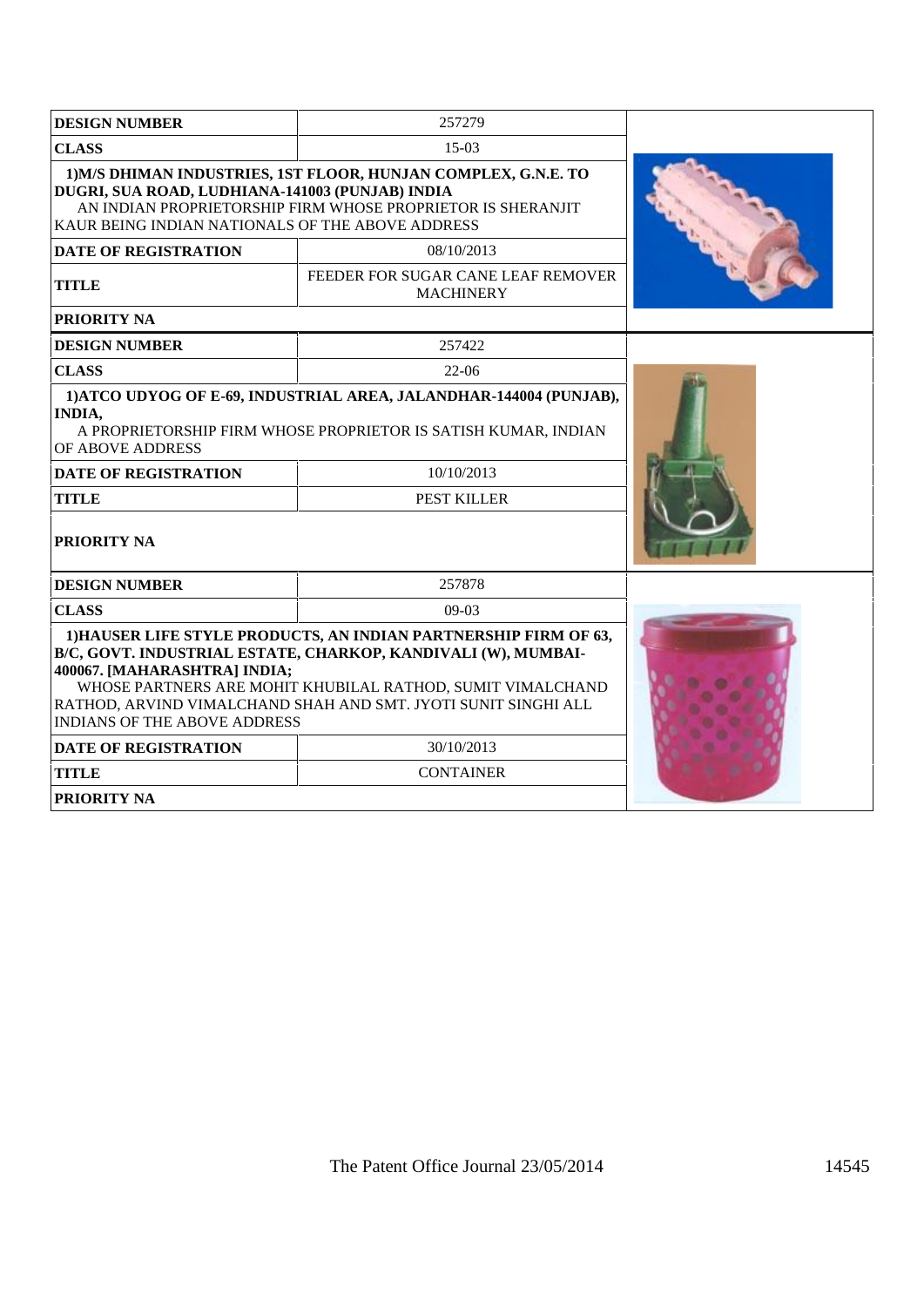| <b>DESIGN NUMBER</b>                                                                                                                                                                                                                                        | 256164                                                                                                                                                                                                                                                                                                                        |  |
|-------------------------------------------------------------------------------------------------------------------------------------------------------------------------------------------------------------------------------------------------------------|-------------------------------------------------------------------------------------------------------------------------------------------------------------------------------------------------------------------------------------------------------------------------------------------------------------------------------|--|
| <b>CLASS</b>                                                                                                                                                                                                                                                | $09-01$                                                                                                                                                                                                                                                                                                                       |  |
| <b>NATIONALS AT</b><br>MAHARASHTRA, INDIA                                                                                                                                                                                                                   | 1) AXIS IMPEX, A REGISTERED PARTNERSHIP FIRM AT, SHOP NO. 4, 83-85,<br>DADY SHETH AGIARY LANE, MUMBAI-400002, MAHARASHTRA, INDIA.<br>WHOSE PARTNERS ARE: 1. VELJI MONSHI SHAH 2. KANTI MONSHI SHAH 3.<br>HITEN HANSRAJ SHAH & JITENDRA REGHAVJI GADA, ALL INDIAN<br>SHOP NO. 4, 83-85, DADY SHETH AGIARY LANE, MUMBAI-400002, |  |
| <b>DATE OF REGISTRATION</b>                                                                                                                                                                                                                                 | 02/09/2013                                                                                                                                                                                                                                                                                                                    |  |
| <b>TITLE</b>                                                                                                                                                                                                                                                | <b>WATER JUG</b>                                                                                                                                                                                                                                                                                                              |  |
| <b>PRIORITY NA</b>                                                                                                                                                                                                                                          |                                                                                                                                                                                                                                                                                                                               |  |
| <b>DESIGN NUMBER</b>                                                                                                                                                                                                                                        | 257476                                                                                                                                                                                                                                                                                                                        |  |
| <b>CLASS</b>                                                                                                                                                                                                                                                | $02 - 04$                                                                                                                                                                                                                                                                                                                     |  |
| UNDER THE INDIAN COMPANIES ACT),<br>J-37, UDYOG NAGARN NANGLOI, NEW DELHI-110041, [INDIA]                                                                                                                                                                   | 1) M/S GALAXY FOOTWEAR PVT. LTD., (A COMPANY INCORPORATED                                                                                                                                                                                                                                                                     |  |
| <b>DATE OF REGISTRATION</b>                                                                                                                                                                                                                                 | 14/10/2013                                                                                                                                                                                                                                                                                                                    |  |
| <b>TITLE</b>                                                                                                                                                                                                                                                | <b>SHOE</b>                                                                                                                                                                                                                                                                                                                   |  |
| <b>PRIORITY NA</b>                                                                                                                                                                                                                                          |                                                                                                                                                                                                                                                                                                                               |  |
| <b>DESIGN NUMBER</b>                                                                                                                                                                                                                                        | 257696                                                                                                                                                                                                                                                                                                                        |  |
| <b>CLASS</b>                                                                                                                                                                                                                                                | $07-02$                                                                                                                                                                                                                                                                                                                       |  |
| 1) SHAILESH AMRITLAL VAKHARIA SHAH AN INDIAN PROPRIETOR FIRM<br>AT MITESH METAL INDUSTRIES,<br>B-5, OM SAI ESTATE, GODDEV FATHAK ROAD, OPP: OLD SYNDICATE BANK<br>LANE, BHAYANDER (E), DIST. THANE PIN NO: 401 105, MAHARASHTRA (INDIA)<br>OF ABOVE ADDRESS |                                                                                                                                                                                                                                                                                                                               |  |
| <b>DATE OF REGISTRATION</b>                                                                                                                                                                                                                                 | 24/10/2013                                                                                                                                                                                                                                                                                                                    |  |
| <b>TITLE</b>                                                                                                                                                                                                                                                | <b>CASSEROLE</b>                                                                                                                                                                                                                                                                                                              |  |
| <b>PRIORITY NA</b>                                                                                                                                                                                                                                          |                                                                                                                                                                                                                                                                                                                               |  |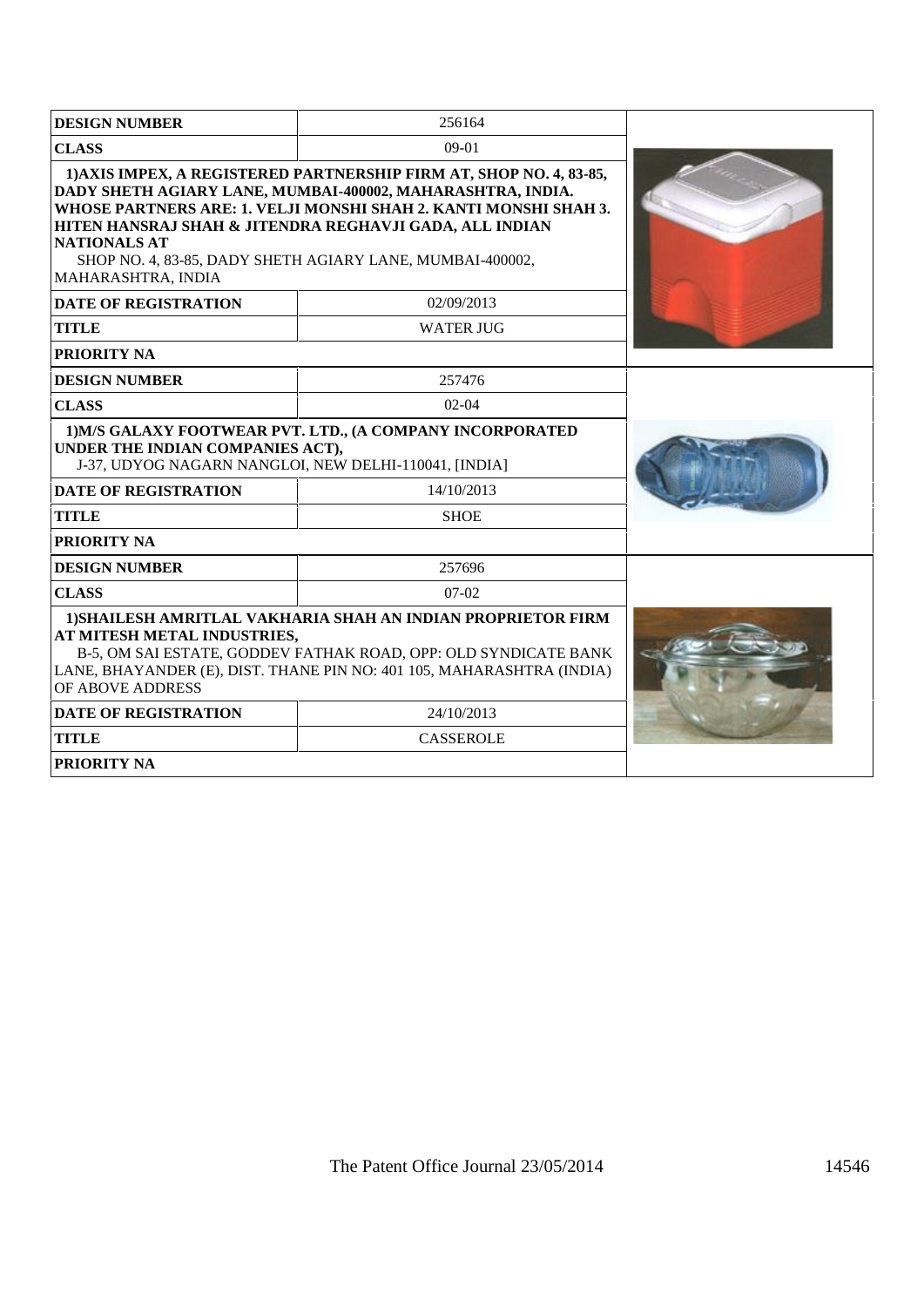| <b>DESIGN NUMBER</b>                                                                                                                                                                                                             |                           | 258159                         |  |  |
|----------------------------------------------------------------------------------------------------------------------------------------------------------------------------------------------------------------------------------|---------------------------|--------------------------------|--|--|
| <b>CLASS</b>                                                                                                                                                                                                                     | $02 - 02$                 |                                |  |  |
| 1) TAHILIANI DESIGN PRIVATE LIMITED, WHICH IS OF THE ADDRESS<br>708, PACE CITY-2, SECTOR-37, PART-II, GURGAON (HARYANA), A COMPANY<br>INCORPORATED UNDER THE LAWS OF INDIA                                                       |                           |                                |  |  |
| DATE OF REGISTRATION                                                                                                                                                                                                             | 14/11/2013                |                                |  |  |
| <b>TITLE</b>                                                                                                                                                                                                                     |                           | <b>GARMENT</b>                 |  |  |
| <b>PRIORITY NA</b>                                                                                                                                                                                                               |                           |                                |  |  |
| <b>DESIGN NUMBER</b>                                                                                                                                                                                                             |                           | 254199                         |  |  |
| <b>CLASS</b>                                                                                                                                                                                                                     |                           | 03-01                          |  |  |
| 1) COLGATE-PALMOLIVE COMPANY, A DELAWARE CORPORATION, 300<br>PARK AVENUE, NEW YORK, NEW YORK 10022, USA & OMRON HEALTHCARE<br>CO., LTD., A JAPANESE CORPORATION,<br>53, KUNOTSUBO, TERADO-CHO, MUKO-SHI, KYOTO, 617-0002, JAPAN  |                           |                                |  |  |
| <b>DATE OF REGISTRATION</b>                                                                                                                                                                                                      |                           | 30/05/2013                     |  |  |
| <b>TITLE</b>                                                                                                                                                                                                                     | CONTAINER FOR AN ELECTRIC | <b>TOOTHBRUSH</b>              |  |  |
| <b>PRIORITY</b><br>PRIORITY NUMBER<br>2012-029432                                                                                                                                                                                | <b>DATE</b><br>30/11/2012 | <b>COUNTRY</b><br><b>JAPAN</b> |  |  |
| <b>DESIGN NUMBER</b>                                                                                                                                                                                                             | 249120                    |                                |  |  |
| <b>CLASS</b>                                                                                                                                                                                                                     | 09-99                     |                                |  |  |
| 1) TOPLAND ENGINES PVT. LTD. (A COMPANY<br><b>INCORPORATED UNDER THE COMPANIES ACT, 1956)</b><br>HAVING ITS REGISTERED OFFICE AT<br>2, UMAKANT PANDIT, UDYOGNAGAR, MAVDI PLOT,<br>RAJKOT-360004 (GUJARAT), INDIA, INDIAN COMPANY |                           |                                |  |  |
| <b>DATE OF</b><br><b>REGISTRATION</b>                                                                                                                                                                                            | 31/10/2012                |                                |  |  |
| <b>TITLE</b>                                                                                                                                                                                                                     | <b>SAFETY CAGE</b>        |                                |  |  |
| <b>PRIORITY NA</b>                                                                                                                                                                                                               |                           |                                |  |  |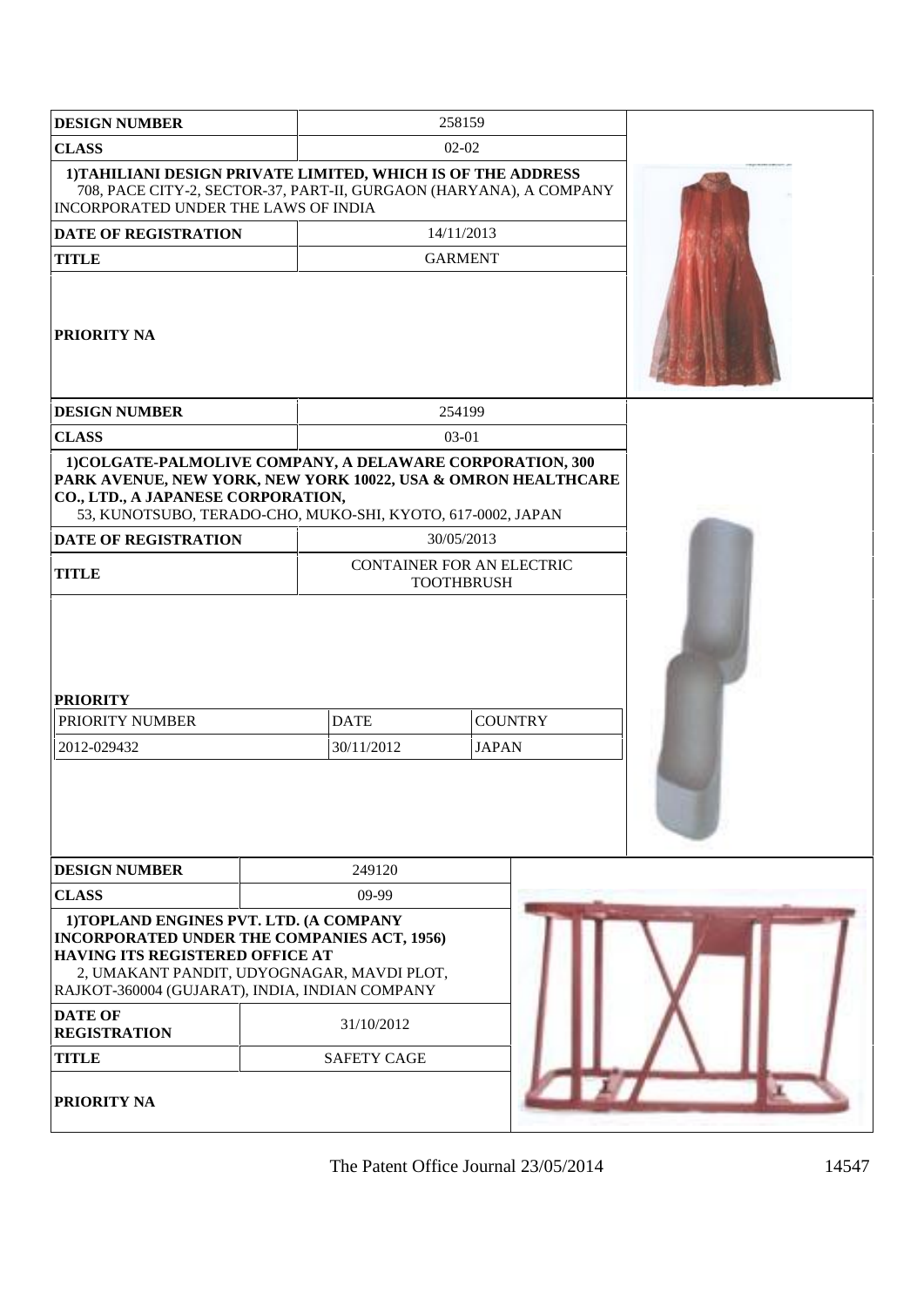| <b>DESIGN NUMBER</b>                                                                                                                                                                                                                          |             | 255179                     |  |
|-----------------------------------------------------------------------------------------------------------------------------------------------------------------------------------------------------------------------------------------------|-------------|----------------------------|--|
| <b>CLASS</b>                                                                                                                                                                                                                                  |             | $09-01$                    |  |
| 1) PRAG OIL MILLS LTD., E-51, GREATER KAILASH PART-II, NEW DELHI-110<br>048, INDIA,<br>AN INDIAN COMPANY REGISTERED UNDER THE PROVISIONS OF INDIAN<br>COMPANIES ACT, 1956, OF THE ABOVE ADDRESS                                               |             |                            |  |
| <b>DATE OF REGISTRATION</b>                                                                                                                                                                                                                   |             | 11/07/2013                 |  |
| <b>TITLE</b>                                                                                                                                                                                                                                  |             | <b>BOTTLE</b>              |  |
| <b>PRIORITY NA</b>                                                                                                                                                                                                                            |             |                            |  |
| <b>DESIGN NUMBER</b>                                                                                                                                                                                                                          |             | 256714                     |  |
| <b>CLASS</b>                                                                                                                                                                                                                                  |             | $14-03$                    |  |
| 1) KONINKLIJKE PHILIPS N.V., A COMPANY ORGANIZED AND EXISTING<br>UNDER THE LAWS OF THE KINGDOM OF THE NETHERLANDS, RESIDING AT<br>EINDHOVEN,<br>WHOSE POST-OFFICE ADDRESS IS HIGH TECH CAMPUS 5, 5656 AE<br><b>EINDHOVEN, THE NETHERLANDS</b> |             |                            |  |
| <b>DATE OF REGISTRATION</b>                                                                                                                                                                                                                   |             | 24/09/2013                 |  |
| <b>TITLE</b>                                                                                                                                                                                                                                  |             | <b>REMOTE CONTROL UNIT</b> |  |
| <b>PRIORITY</b><br>PRIORITY NUMBER                                                                                                                                                                                                            | <b>DATE</b> | <b>COUNTRY</b>             |  |
| 002216689-0001                                                                                                                                                                                                                                | 09/04/2013  | <b>OHIM</b>                |  |
|                                                                                                                                                                                                                                               |             |                            |  |
| <b>DESIGN NUMBER</b>                                                                                                                                                                                                                          |             | 257508<br>$15-09$          |  |
| <b>CLASS</b><br>1) NILESHBHAI THAKARSINHBHAI VIRANI., INDIAN NATIONALITY, SOLE                                                                                                                                                                |             |                            |  |
| PROPRIETOR OF M/S. BALAJI DIAMOND INDUSTRIES, INDIAN<br>NATIONALITY, HAVING ADDRESS AT<br>GANESH PARK IND. AREA, NR. H.R. WEIGH BRIDGE, VAVDI ROAD, GONDAL<br>ROAD CHOKDI, RAJKOT. GUJARAT STATE, INDIA                                       |             |                            |  |
| <b>DATE OF REGISTRATION</b>                                                                                                                                                                                                                   |             | 15/10/2013                 |  |
| <b>TITLE</b>                                                                                                                                                                                                                                  |             | DAIMOND POLISHING MACHINE  |  |
| <b>PRIORITY NA</b>                                                                                                                                                                                                                            |             |                            |  |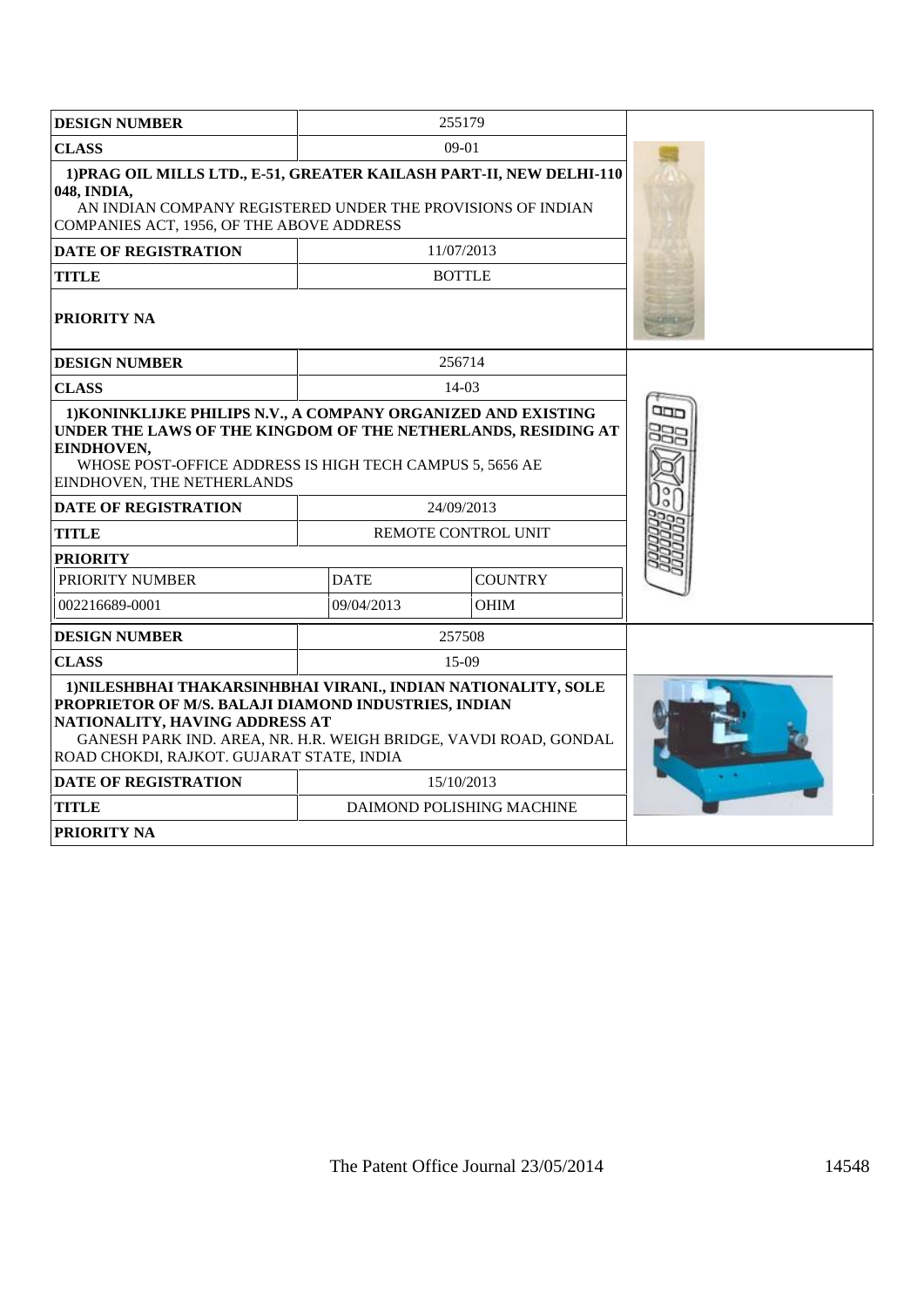| <b>DESIGN NUMBER</b>                                                                                                                                                                                                                                                                                | 257798                                                                                                                                                                                                                                                             |       |
|-----------------------------------------------------------------------------------------------------------------------------------------------------------------------------------------------------------------------------------------------------------------------------------------------------|--------------------------------------------------------------------------------------------------------------------------------------------------------------------------------------------------------------------------------------------------------------------|-------|
| <b>CLASS</b>                                                                                                                                                                                                                                                                                        |                                                                                                                                                                                                                                                                    |       |
| DHIRENBHAI SHAH ALL INDIAN NATIONAL PARTNER OF DMS<br>PRINCIPAL PLACE OF BUSINESS AT ADDRESS:<br>004. GUJARAT-INDIA.                                                                                                                                                                                | 1)(1) MEHULBHAI D. CHAVDA (2) SOMESHBHAI S. MALIK AND (3)<br>ARCHITECTURAL PRODUCTS AN INDIAN PARTNERSHIP FIRM HAVING ITS<br>PLOT NO. 6, SURVEY NO. 20, EVEREST INDUSTRIAL AREA, NEAR PERFECT<br>(TATA) SHOWROOM, NATIONAL HIGHWAY NO. 8-B, VAVDI-DIST. RAJKOT-360 | ra de |
| <b>DATE OF REGISTRATION</b>                                                                                                                                                                                                                                                                         | 28/10/2013                                                                                                                                                                                                                                                         |       |
| <b>TITLE</b>                                                                                                                                                                                                                                                                                        | <b>HOOK</b>                                                                                                                                                                                                                                                        |       |
| <b>PRIORITY NA</b>                                                                                                                                                                                                                                                                                  |                                                                                                                                                                                                                                                                    |       |
| <b>DESIGN NUMBER</b>                                                                                                                                                                                                                                                                                | 257877                                                                                                                                                                                                                                                             |       |
| <b>CLASS</b>                                                                                                                                                                                                                                                                                        | $09-01$                                                                                                                                                                                                                                                            |       |
| B/C, GOVT. INDUSTRIAL ESTATE, CHARKOP, KANDIVALI (W), MUMBAI-<br>400067. [MAHARASHTRA] INDIA;<br>WHOSE PARTNERS ARE MOHIT KHUBILAL RATHOD, SUMIT VIMALCHAND<br>RATHOD, ARVIND VIMALCHAND SHAH AND SMT. JYOTI SUNIT SINGHI ALL<br><b>INDIANS OF THE ABOVE ADDRESS</b><br><b>DATE OF REGISTRATION</b> |                                                                                                                                                                                                                                                                    |       |
| <b>TITLE</b>                                                                                                                                                                                                                                                                                        | 30/10/2013<br><b>BOTTLE</b>                                                                                                                                                                                                                                        |       |
| <b>PRIORITY NA</b>                                                                                                                                                                                                                                                                                  |                                                                                                                                                                                                                                                                    |       |
| <b>DESIGN NUMBER</b>                                                                                                                                                                                                                                                                                | 258164                                                                                                                                                                                                                                                             |       |
| <b>CLASS</b>                                                                                                                                                                                                                                                                                        | $02-02$                                                                                                                                                                                                                                                            |       |
| <b>INCORPORATED UNDER THE LAWS OF INDIA</b>                                                                                                                                                                                                                                                         | 1) TAHILIANI DESIGN PRIVATE LIMITED, WHICH IS OF THE ADDRESS<br>708, PACE CITY-2, SECTOR-37, PART-II, GURGAON (HARYANA), A COMPANY                                                                                                                                 |       |
| <b>DATE OF REGISTRATION</b>                                                                                                                                                                                                                                                                         | 14/11/2013                                                                                                                                                                                                                                                         |       |
| TITLE                                                                                                                                                                                                                                                                                               | <b>GARMENT</b>                                                                                                                                                                                                                                                     |       |
| <b>PRIORITY NA</b>                                                                                                                                                                                                                                                                                  |                                                                                                                                                                                                                                                                    |       |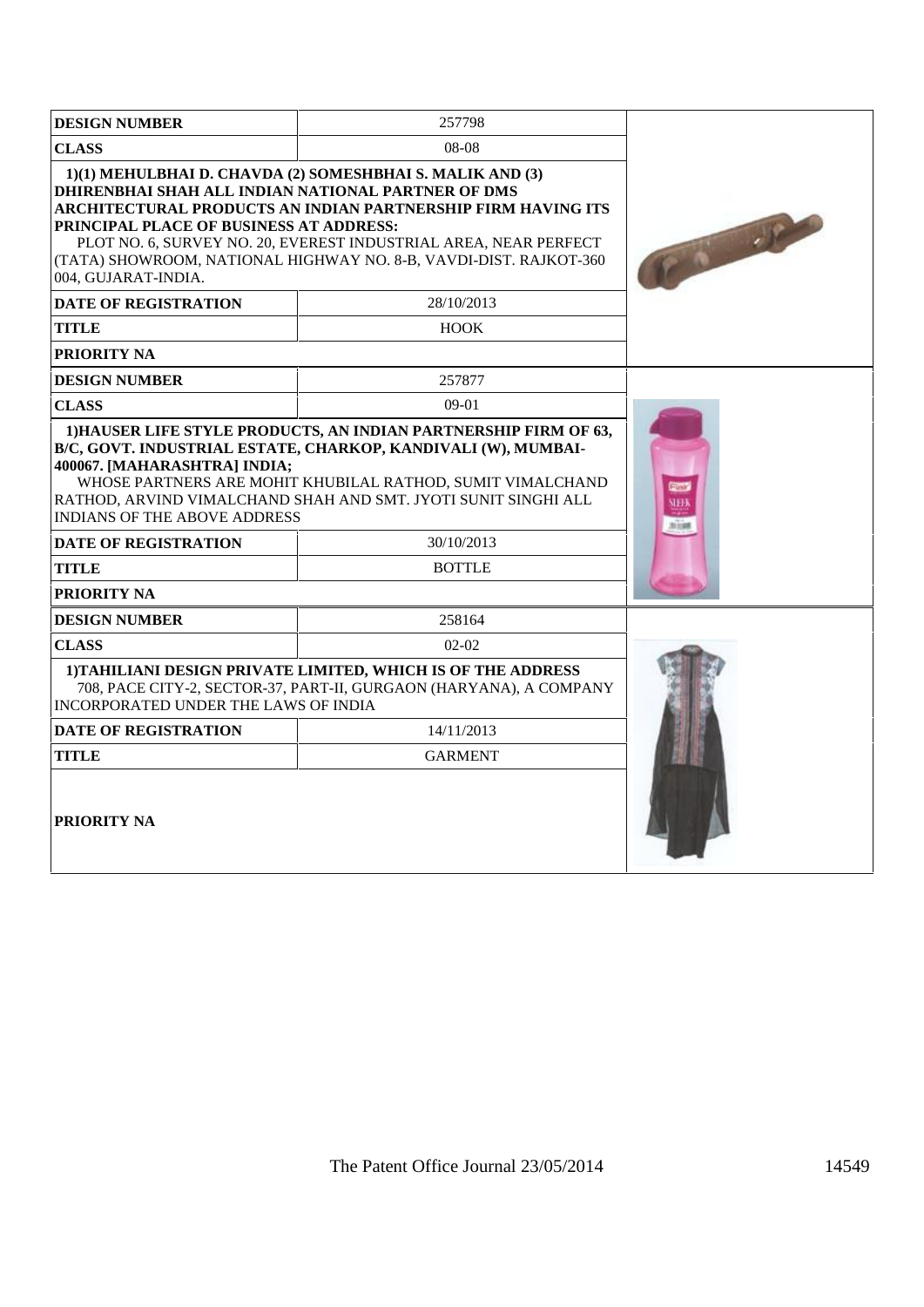| <b>DESIGN NUMBER</b>                                                                                                                                                | 253953                                                                                                                                                           |  |
|---------------------------------------------------------------------------------------------------------------------------------------------------------------------|------------------------------------------------------------------------------------------------------------------------------------------------------------------|--|
| <b>CLASS</b>                                                                                                                                                        | 09-03                                                                                                                                                            |  |
| <b>PRINCIPLE PLACE OF BUSINESS AT</b><br>GI-17, GT KARNAL ROAD, AZADPUR, DELHI-110 033, INDIA                                                                       | 1) CRYSTAL CROP PROTECTION LIMITED, (A COMPANY INCORPORATED<br>AND EXISTING UNDER THE INDIAN COMPANIES ACT, 1913) HAVING ITS                                     |  |
| <b>DATE OF REGISTRATION</b>                                                                                                                                         | 17/05/2013                                                                                                                                                       |  |
| <b>TITLE</b>                                                                                                                                                        | <b>CONTAINER</b>                                                                                                                                                 |  |
| <b>PRIORITY NA</b>                                                                                                                                                  |                                                                                                                                                                  |  |
| <b>DESIGN NUMBER</b>                                                                                                                                                | 256723                                                                                                                                                           |  |
| <b>CLASS</b>                                                                                                                                                        | 11-01                                                                                                                                                            |  |
| <b>JEWELLERY, HAVING HER ADDRESS AT</b><br>MUMBAI-400050, MAHARASHTRA, INDIA (INDIAN NATIONAL)<br><b>DATE OF REGISTRATION</b><br><b>TITLE</b><br><b>PRIORITY NA</b> | 1) INDERJIT KAUR ARORA, PROPRIETRESS, M/S. NIKKI ARORA FINE<br>B-507, MANJU MAHAL, PALI HILL, NARGIS DUTT ROAD, BANDRA (WEST),<br>24/09/2013<br><b>JEWELLERY</b> |  |
| <b>DESIGN NUMBER</b>                                                                                                                                                | 257296                                                                                                                                                           |  |
| <b>CLASS</b>                                                                                                                                                        | $09-01$                                                                                                                                                          |  |
| PHASE 2, NEW DELHI-110020, INDIA,<br><b>ABOVE ADDRESS</b>                                                                                                           | 1) PEARL POLYMERS LIMITED, OF A-97/2, OKHLA INDUSTRIAL AREA,<br>A COMPANY INCORPORATED UNDER THE COMPANIES ACT, 1956, OF THE                                     |  |
| <b>DATE OF REGISTRATION</b>                                                                                                                                         | 08/10/2013                                                                                                                                                       |  |
| <b>TITLE</b>                                                                                                                                                        | <b>JAR</b>                                                                                                                                                       |  |
| <b>PRIORITY NA</b>                                                                                                                                                  |                                                                                                                                                                  |  |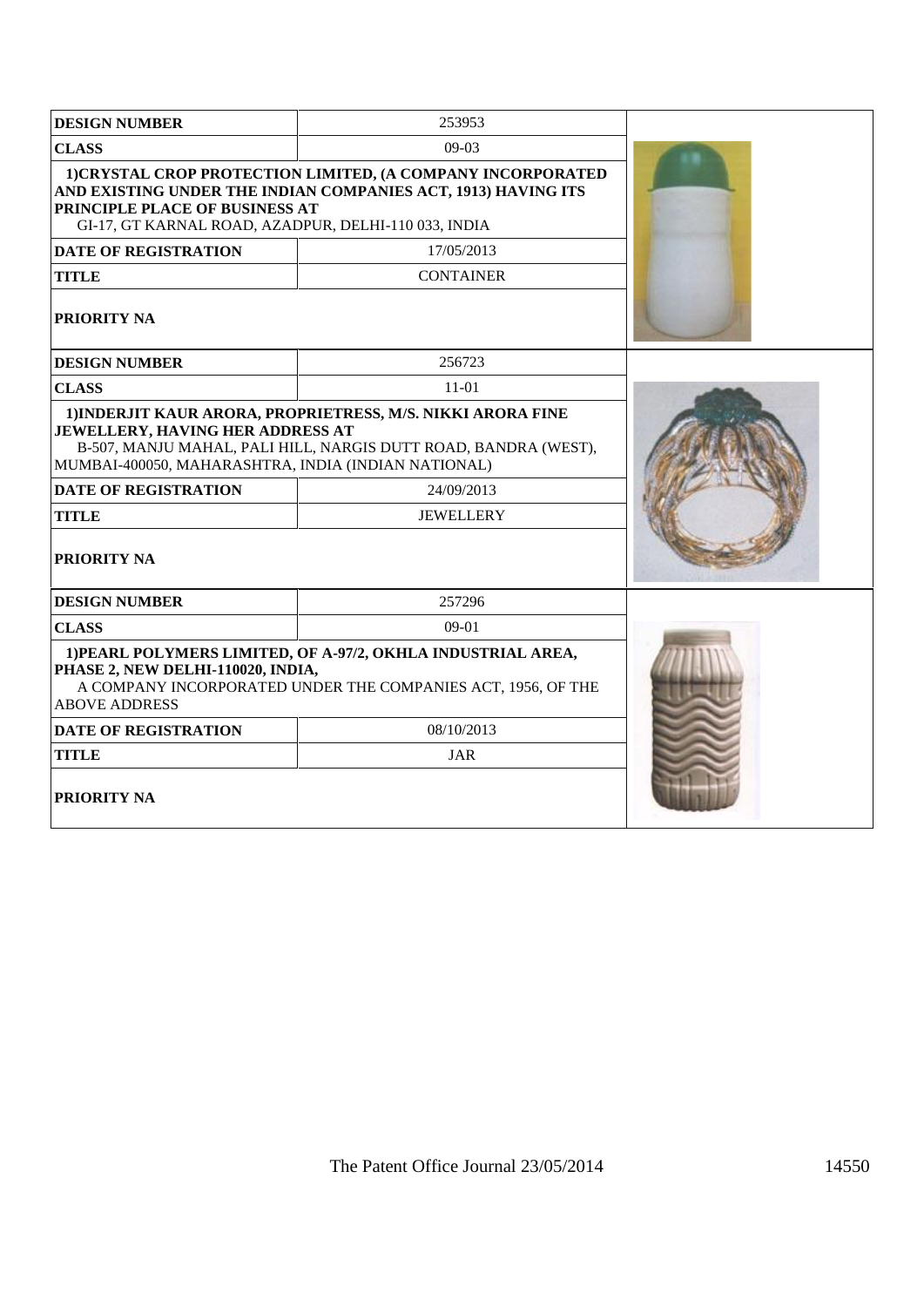| <b>DESIGN NUMBER</b>                                                                                         | 257423                                                                                                                                                                               |  |
|--------------------------------------------------------------------------------------------------------------|--------------------------------------------------------------------------------------------------------------------------------------------------------------------------------------|--|
| <b>CLASS</b>                                                                                                 | $07 - 02$                                                                                                                                                                            |  |
| THE ABOVE ADDRESS                                                                                            | 1) RAKESH BHAVARLAL BAFNA B-505, RASHESH APARTMENT, NEAR<br>MAXUS MALL, BHAYANDAR (WEST), DIST: THANE-401101.<br>INDIAN NATIONAL STATE OF MAHARASHTRA INDIA, AN INDIAN OF            |  |
| <b>DATE OF REGISTRATION</b>                                                                                  | 11/10/2013                                                                                                                                                                           |  |
| <b>TITLE</b>                                                                                                 | <b>CASSEROLE</b>                                                                                                                                                                     |  |
| <b>PRIORITY NA</b>                                                                                           |                                                                                                                                                                                      |  |
| <b>DESIGN NUMBER</b>                                                                                         | 257548                                                                                                                                                                               |  |
| <b>CLASS</b>                                                                                                 | $12 - 11$                                                                                                                                                                            |  |
| 1956, HAVING ITS PRINCIPAL PLACE OF BUSINESS AT<br>STATE OF TAMIL NADU, INDIA<br><b>DATE OF REGISTRATION</b> | 1) TUBE INVESTMENTS OF INDIA LIMITED, AN INDIAN<br><b>COMPANY INCORPORATED UNDER THE COMPANIES ACT OF</b><br>"DARE HOUSE", 234, N. S. C. BOSE ROAD, CHENNAI - 600 001,<br>17/10/2013 |  |
| <b>TITLE</b>                                                                                                 | FRAME FOR BICYCLE                                                                                                                                                                    |  |
| PRIORITY NA                                                                                                  |                                                                                                                                                                                      |  |
| <b>DESIGN NUMBER</b>                                                                                         | 257370                                                                                                                                                                               |  |
| <b>CLASS</b>                                                                                                 | 07-01                                                                                                                                                                                |  |
| 110065, INDIA                                                                                                | 1) RAVISSANT PRIVATE LIMITED, AN INDIAN COMPANY, OF<br>50-51, COMMERCIAL COMPLEX, NEW FRIENDS COLONY, NEW DELHI-                                                                     |  |
| <b>DATE OF REGISTRATION</b>                                                                                  | 09/10/2013                                                                                                                                                                           |  |
| <b>TITLE</b>                                                                                                 | <b>JUG</b>                                                                                                                                                                           |  |
| PRIORITY NA                                                                                                  |                                                                                                                                                                                      |  |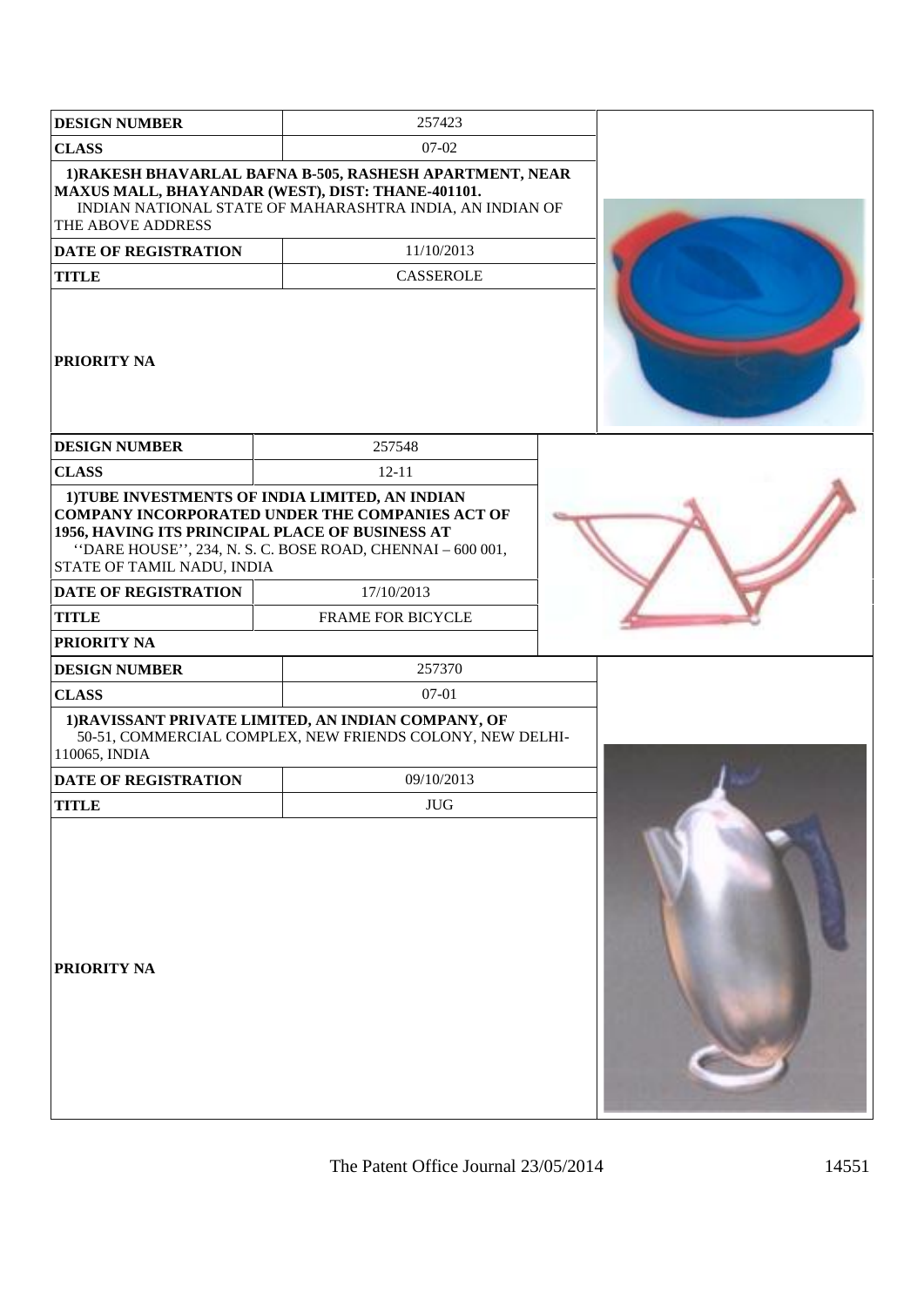| <b>DESIGN NUMBER</b>                                                                                                                                                                                                                                                                                                          |                   | 257408                          |  |
|-------------------------------------------------------------------------------------------------------------------------------------------------------------------------------------------------------------------------------------------------------------------------------------------------------------------------------|-------------------|---------------------------------|--|
| <b>CLASS</b>                                                                                                                                                                                                                                                                                                                  |                   | $12 - 16$                       |  |
| 1) VOLVO LASTVAGNAR AB, OF<br>SE 405 08 GÖTEBORG, SWEDEN                                                                                                                                                                                                                                                                      |                   |                                 |  |
| <b>DATE OF REGISTRATION</b>                                                                                                                                                                                                                                                                                                   |                   | 10/10/2013                      |  |
| <b>TITLE</b>                                                                                                                                                                                                                                                                                                                  |                   | <b>CORNER PANEL FOR VEHICLE</b> |  |
| <b>PRIORITY</b>                                                                                                                                                                                                                                                                                                               |                   |                                 |  |
| <b>PRIORITY NUMBER</b>                                                                                                                                                                                                                                                                                                        | <b>DATE</b>       | <b>COUNTRY</b>                  |  |
| 2013/0159                                                                                                                                                                                                                                                                                                                     | 11/04/2013        | <b>SWEDEN</b>                   |  |
| <b>DESIGN NUMBER</b>                                                                                                                                                                                                                                                                                                          |                   | 257689                          |  |
| <b>CLASS</b>                                                                                                                                                                                                                                                                                                                  |                   | $08-06$                         |  |
| PROPRIETOR OF SWASTIK METAL PRODUCTS (INDIAN PROPRIETORSHIP<br><b>CONCERN) HAVING PLACE OF BUSINESS AT:</b><br>4, PARSANA SOCIETY, NR; PATEL NAGAR, RAJKOT-360004-GUJARAT (INDIA)<br><b>DATE OF REGISTRATION</b><br><b>TITLE</b><br><b>PRIORITY NA</b>                                                                        |                   | 24/10/2013<br><b>HANDLE</b>     |  |
|                                                                                                                                                                                                                                                                                                                               |                   |                                 |  |
| <b>DESIGN NUMBER</b>                                                                                                                                                                                                                                                                                                          | 256023<br>$08-06$ |                                 |  |
| <b>CLASS</b><br>1)(1)MUKESHBHAI B. SORATHIYA AND (2) JAYSUKHBHAI R. SORATHIYA<br><b>BOTH INDIAN NATIONAL PARTNER OF SERON STEEL INDUSTRIES AN</b><br><b>INDIAN PARTNERSHIP FIRM HAVING ITS PRINCIPAL PLACE OF BUSINESS</b><br>AT<br>B/H. NILKANTH CINEMA, MEHULNAGAR MAIN ROAD, NEAR GAYATRI<br>HALL, RAJKOT-2, GUJARAT-INDIA |                   |                                 |  |
| <b>DATE OF REGISTRATION</b>                                                                                                                                                                                                                                                                                                   | 23/08/2013        |                                 |  |
| <b>TITLE</b>                                                                                                                                                                                                                                                                                                                  | <b>HANDLE</b>     |                                 |  |
| <b>PRIORITY NA</b>                                                                                                                                                                                                                                                                                                            |                   |                                 |  |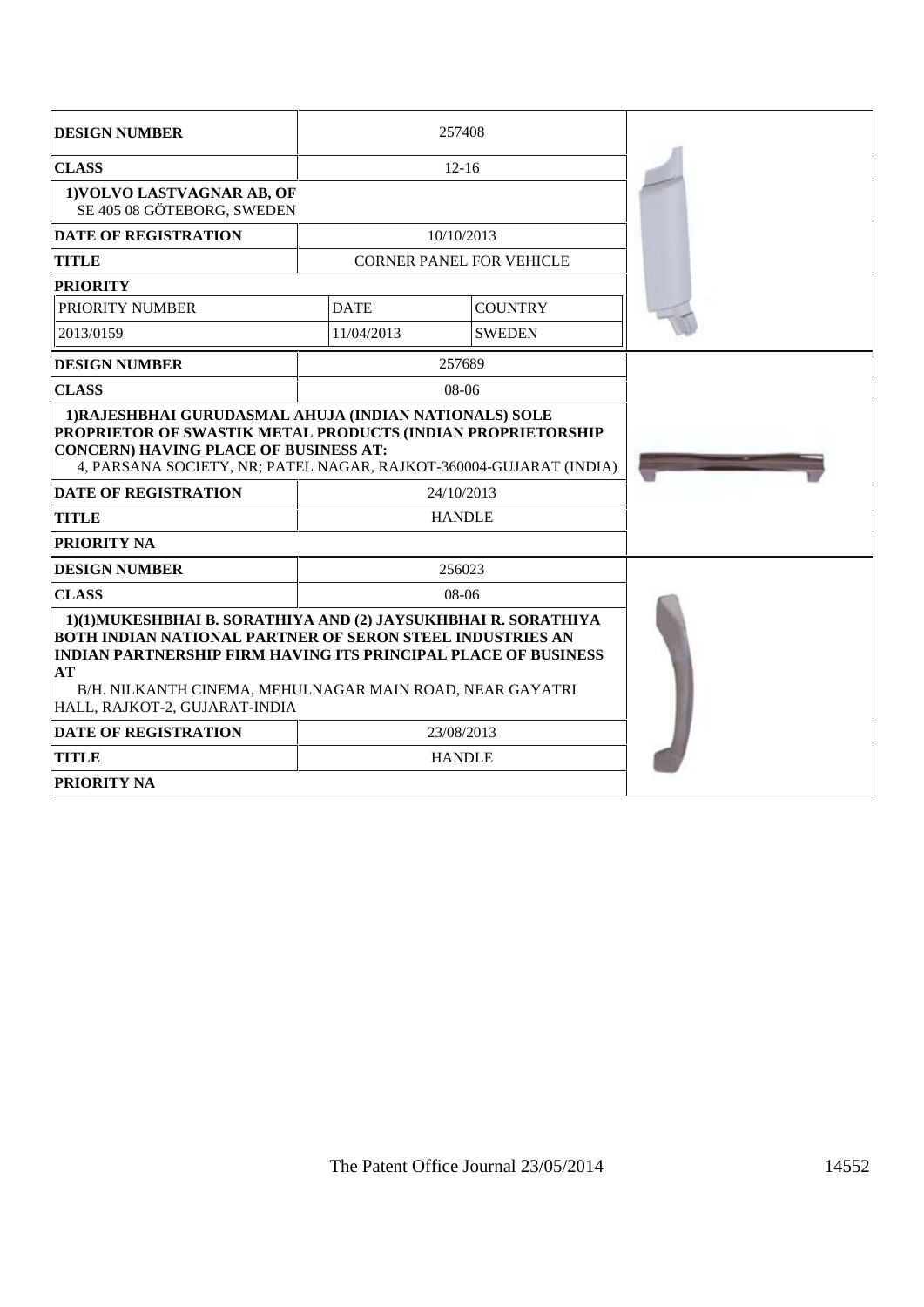| <b>DESIGN NUMBER</b>                                                                                                                                                                                                                                                                                         | 257183                        |               |  |  |
|--------------------------------------------------------------------------------------------------------------------------------------------------------------------------------------------------------------------------------------------------------------------------------------------------------------|-------------------------------|---------------|--|--|
| <b>CLASS</b>                                                                                                                                                                                                                                                                                                 | 08-06                         |               |  |  |
| 1)(1) CHANDRAKANTBHAI R GAJIPARA (2) MITESHBHAI J. PANSURIYA<br>(BOTH PARTNERS ARE ADULT & INDIAN NATIONAL) PARTNERS OF RAJ<br>HARDWARE (INDIAN PARTNERSHIP FIRM) HAVING PLACE OF BUSINESS<br>AT:<br>2, PATEL NAGAR, SADBHAVNA, PLOT, NR: BHAGWATI ENTERPRISE, 50, FEET<br>MAIN ROAD, RAJKOT-GUJARAT-(INDIA) |                               |               |  |  |
| <b>DATE OF REGISTRATION</b>                                                                                                                                                                                                                                                                                  |                               | 04/10/2013    |  |  |
| <b>TITLE</b>                                                                                                                                                                                                                                                                                                 |                               | <b>HANDLE</b> |  |  |
| <b>PRIORITY NA</b>                                                                                                                                                                                                                                                                                           |                               |               |  |  |
| <b>DESIGN NUMBER</b>                                                                                                                                                                                                                                                                                         |                               | 257362        |  |  |
| <b>CLASS</b>                                                                                                                                                                                                                                                                                                 |                               | $07-01$       |  |  |
| 1) RAVISSANT PRIVATE LIMITED, AN INDIAN COMPANY, OF<br>50-51, COMMERCIAL COMPLEX, NEW FRIENDS COLONY, NEW DELHI-110065,<br><b>INDIA</b>                                                                                                                                                                      |                               |               |  |  |
| <b>DATE OF REGISTRATION</b>                                                                                                                                                                                                                                                                                  | 09/10/2013                    |               |  |  |
| <b>TITLE</b>                                                                                                                                                                                                                                                                                                 | <b>ICE BUCKET</b>             |               |  |  |
| <b>PRIORITY NA</b>                                                                                                                                                                                                                                                                                           |                               |               |  |  |
| <b>DESIGN NUMBER</b>                                                                                                                                                                                                                                                                                         | 257398                        |               |  |  |
| <b>CLASS</b>                                                                                                                                                                                                                                                                                                 |                               | $12-16$       |  |  |
| 1) VOLVO LASTVAGNAR AB, OF<br>SE 405 08 GÖTEBORG, SWEDEN                                                                                                                                                                                                                                                     |                               |               |  |  |
| <b>DATE OF REGISTRATION</b>                                                                                                                                                                                                                                                                                  | 10/10/2013                    |               |  |  |
| <b>TITLE</b>                                                                                                                                                                                                                                                                                                 | FRONT PANEL FOR VEHICLE       |               |  |  |
| <b>PRIORITY</b>                                                                                                                                                                                                                                                                                              |                               |               |  |  |
| PRIORITY NUMBER                                                                                                                                                                                                                                                                                              | <b>DATE</b><br><b>COUNTRY</b> |               |  |  |
| 2013/0149                                                                                                                                                                                                                                                                                                    | 11/04/2013<br><b>SWEDEN</b>   |               |  |  |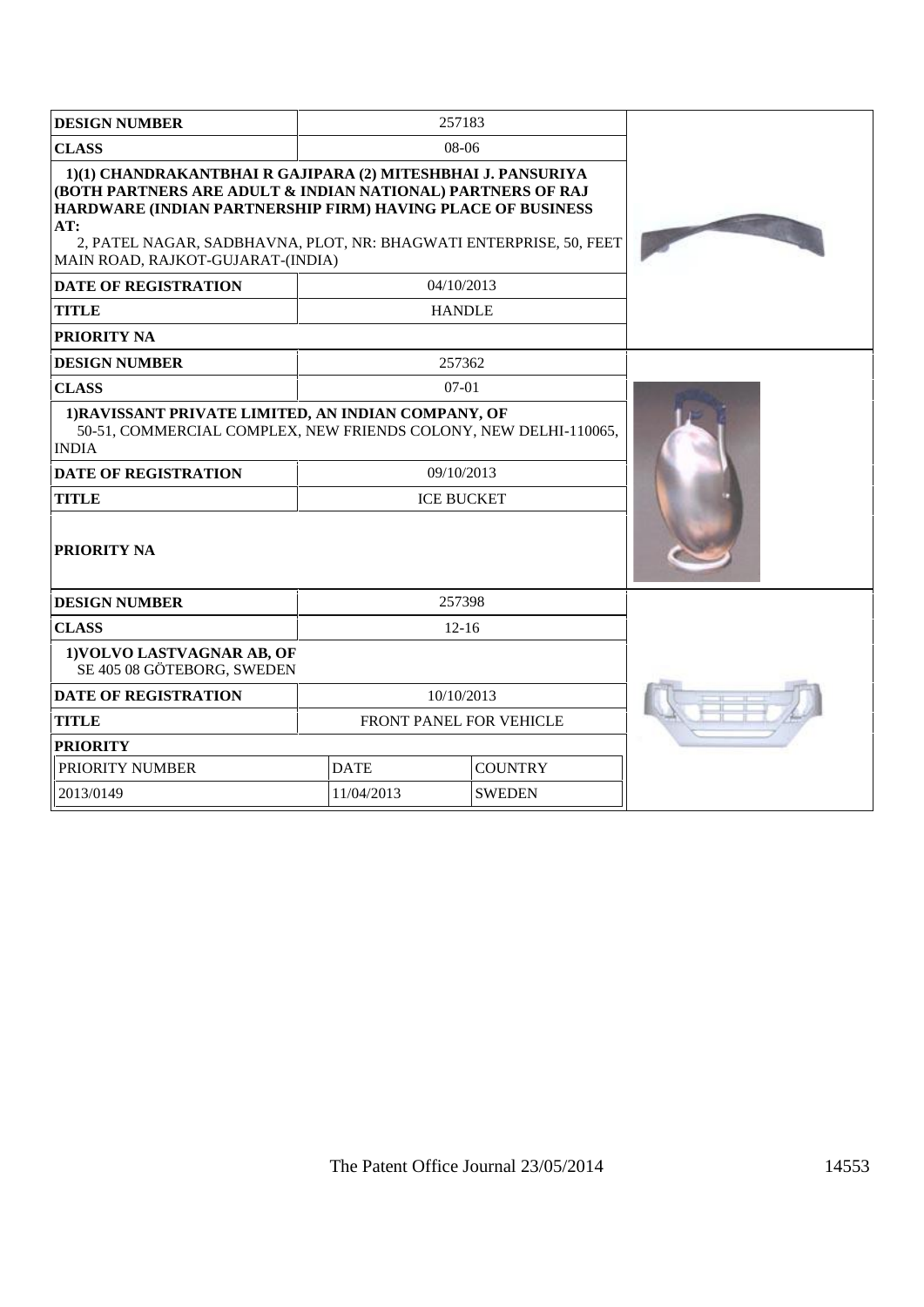| <b>DESIGN NUMBER</b>                                                                                                                                                                                                                                               |                       | 257514         |           |
|--------------------------------------------------------------------------------------------------------------------------------------------------------------------------------------------------------------------------------------------------------------------|-----------------------|----------------|-----------|
| <b>CLASS</b>                                                                                                                                                                                                                                                       |                       | $26-04$        | 17% 35914 |
| 1) CREE, INC., A U.S. CORPORATION OF<br>4600 SILICON DRIVE, DURHAM, NC 27703, U.S.A.                                                                                                                                                                               |                       |                |           |
| <b>DATE OF REGISTRATION</b>                                                                                                                                                                                                                                        |                       | 15/10/2013     |           |
| <b>TITLE</b>                                                                                                                                                                                                                                                       |                       | <b>LAMP</b>    |           |
| <b>PRIORITY</b>                                                                                                                                                                                                                                                    |                       |                |           |
| PRIORITY NUMBER                                                                                                                                                                                                                                                    | <b>DATE</b>           | <b>COUNTRY</b> |           |
| 29/452,550                                                                                                                                                                                                                                                         | 18/04/2013            | U.S.A.         |           |
|                                                                                                                                                                                                                                                                    |                       |                |           |
| <b>DESIGN NUMBER</b>                                                                                                                                                                                                                                               |                       | 257551         |           |
| <b>CLASS</b>                                                                                                                                                                                                                                                       | 23-01                 |                |           |
| 1)A. N. POLYMERS PRIVATE LIMITED, INDIA. A COMPANY<br>INCORPORATED IN INDIA UNDER THE COMPANIES ACT, 1956 AT<br>A-54, NARAINA INDUSTRIAL AREA, PHASE-1, NEW DELHI-110028 (INDIA)                                                                                   |                       |                |           |
| <b>DATE OF REGISTRATION</b>                                                                                                                                                                                                                                        |                       | 17/10/2013     |           |
| <b>TITLE</b>                                                                                                                                                                                                                                                       | <b>WATER PURIFIER</b> |                |           |
| PRIORITY NA                                                                                                                                                                                                                                                        |                       |                |           |
| <b>DESIGN NUMBER</b>                                                                                                                                                                                                                                               |                       | 257888         |           |
| <b>CLASS</b>                                                                                                                                                                                                                                                       | 08-06                 |                |           |
| 1) DIPAKBHAI BHIKHABHAI KHUNT (ADULT & INDIAN NATIONAL) SOLE<br>PROPRIETOR OF OM SAI MANUFACTURE (INDIAN PROPRIETORSHIP<br><b>CONCERN) HAVING PLACE OF BUSINESS AT-</b><br>6/A, PARSANA SOCIETY, 50, FEET ROAD, SHREENATHJI PAN, RAJKOT-360002-<br>GUJARAT-(INDIA) |                       |                |           |
| <b>DATE OF REGISTRATION</b>                                                                                                                                                                                                                                        | 31/10/2013            |                |           |
| <b>TITLE</b>                                                                                                                                                                                                                                                       | <b>HANDLE</b>         |                |           |
| PRIORITY NA                                                                                                                                                                                                                                                        |                       |                |           |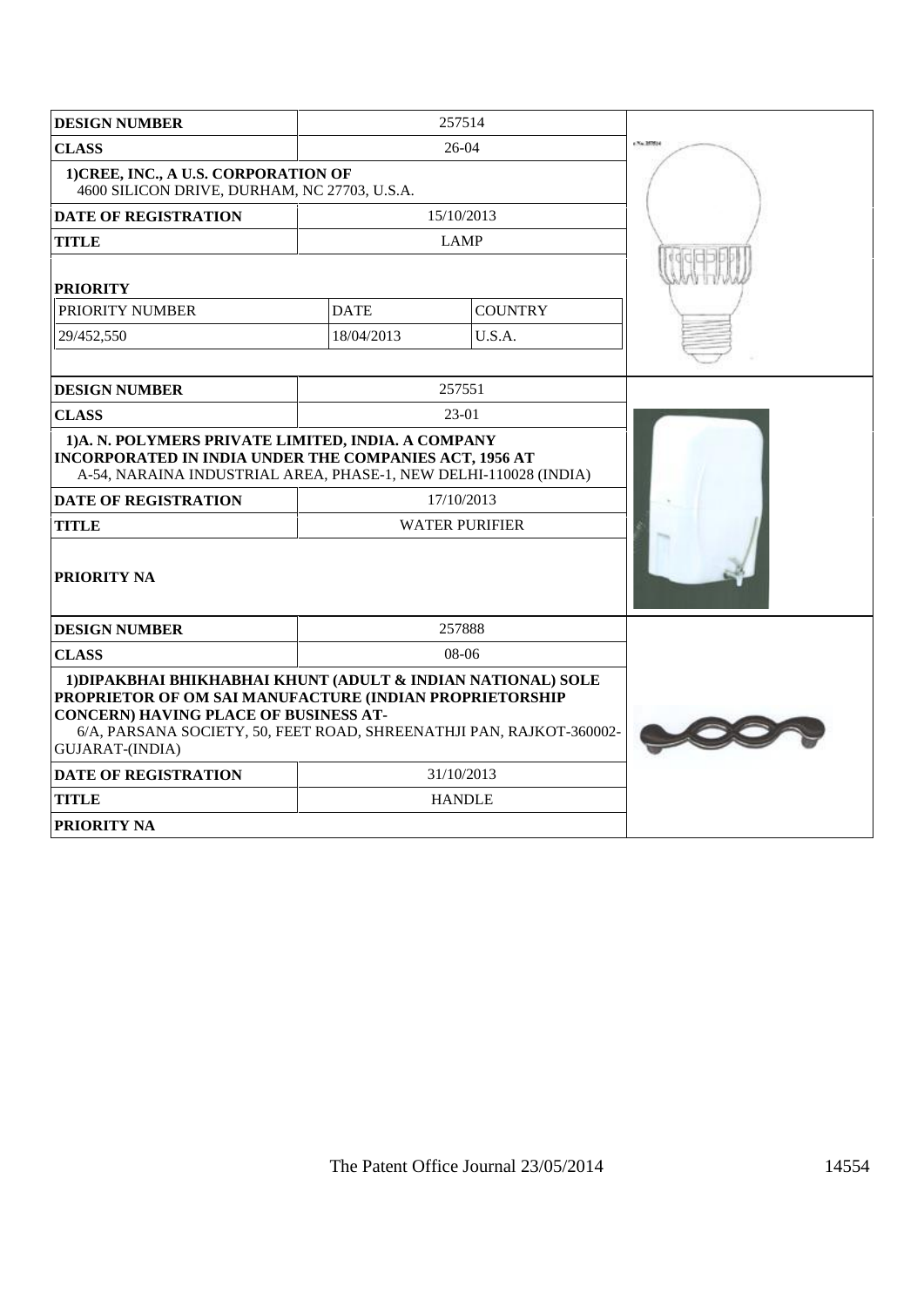| <b>DESIGN NUMBER</b>                                                                                                                                                                                                                                                                                                            |       | 257182                      |                          |  |             |
|---------------------------------------------------------------------------------------------------------------------------------------------------------------------------------------------------------------------------------------------------------------------------------------------------------------------------------|-------|-----------------------------|--------------------------|--|-------------|
| <b>CLASS</b>                                                                                                                                                                                                                                                                                                                    | 08-06 |                             |                          |  |             |
| 1) HARESHBHAI BABUBHAI DUDHATRA (ADULT & INDIAN<br>NATIONAL) SOLE PROPRIETOR OF SHREE GANESH TECHNOCAST<br>(INDIAN PROPRIETORSHIP CONCERN) HAVING PLACE OF<br><b>BUSINESS AT:</b><br>5, AJIVASAHAT, KHIJADAWARI SHERI, THORDA, RAJKOT -<br><b>GUJARAT-(INDIA)</b><br>DATE OF REGISTRATION<br><b>TITLE</b><br><b>PRIORITY NA</b> |       | 04/10/2013<br><b>HANDLE</b> |                          |  |             |
| <b>DESIGN NUMBER</b>                                                                                                                                                                                                                                                                                                            |       |                             | 257513                   |  |             |
| <b>CLASS</b>                                                                                                                                                                                                                                                                                                                    |       |                             | 26-04                    |  |             |
| 1) CREE, INC., A U.S. CORPORATION OF<br>4600 SILICON DRIVE, DURHAM, NC 27703, U.S.A.                                                                                                                                                                                                                                            |       |                             |                          |  |             |
| <b>DATE OF REGISTRATION</b>                                                                                                                                                                                                                                                                                                     |       |                             | 15/10/2013               |  | $-0.010338$ |
| <b>TITLE</b>                                                                                                                                                                                                                                                                                                                    |       |                             | <b>LAMP</b>              |  |             |
| <b>PRIORITY</b><br>PRIORITY NUMBER<br>29/452,552                                                                                                                                                                                                                                                                                |       | <b>DATE</b><br>18/04/2013   | <b>COUNTRY</b><br>U.S.A. |  |             |
| <b>DESIGN NUMBER</b>                                                                                                                                                                                                                                                                                                            |       | 257550                      |                          |  |             |
| <b>CLASS</b><br>1) NITIN R. SHENOY, INDIAN NATIONAL,<br>602, JALTARANG, LOKPURAM, DR. GLADYS ALVARES ROAD,<br>OFF. POKHRAN ROAD NO. 2, THANE (W)-400 601, MAHARASHTRA,<br>INDIA.                                                                                                                                                |       | 26-03                       |                          |  |             |
| DATE OF REGISTRATION                                                                                                                                                                                                                                                                                                            |       | 17/10/2013                  |                          |  |             |
| <b>TITLE</b>                                                                                                                                                                                                                                                                                                                    |       | <b>LIGHTING FIXTURE</b>     |                          |  |             |
| <b>PRIORITY NA</b>                                                                                                                                                                                                                                                                                                              |       |                             |                          |  |             |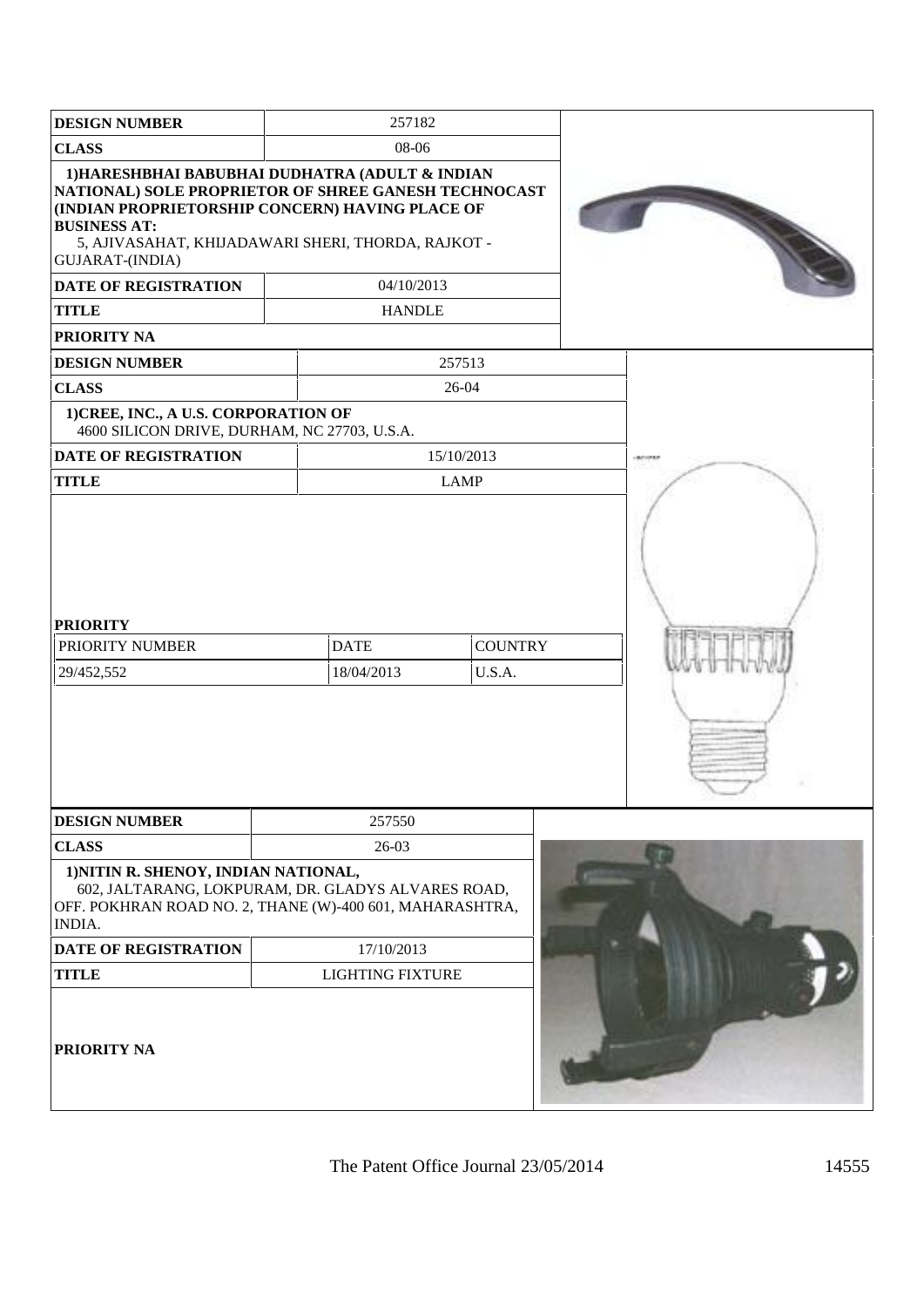| <b>DESIGN NUMBER</b>                                                                                                                                                                                                                                                      |                                   | 254574                     |  |
|---------------------------------------------------------------------------------------------------------------------------------------------------------------------------------------------------------------------------------------------------------------------------|-----------------------------------|----------------------------|--|
| <b>CLASS</b>                                                                                                                                                                                                                                                              |                                   | 24-01                      |  |
| 1) DRÄGER MEDICAL GMBH OF<br>MOISLINGER ALLEE 53-55, D-23558 LÜBECK, GERMANY                                                                                                                                                                                              |                                   |                            |  |
| <b>DATE OF REGISTRATION</b>                                                                                                                                                                                                                                               |                                   | 19/06/2013                 |  |
| <b>TITLE</b>                                                                                                                                                                                                                                                              |                                   | <b>MEDICAL SUPPLY UNIT</b> |  |
| <b>PRIORITY</b>                                                                                                                                                                                                                                                           |                                   |                            |  |
| PRIORITY NUMBER                                                                                                                                                                                                                                                           | <b>DATE</b>                       | <b>COUNTRY</b>             |  |
| 002157024-0002                                                                                                                                                                                                                                                            | 20/12/2012                        | <b>OHIM</b>                |  |
| <b>DESIGN NUMBER</b>                                                                                                                                                                                                                                                      |                                   | 256680                     |  |
| <b>CLASS</b>                                                                                                                                                                                                                                                              |                                   | $26-05$                    |  |
| 1) KONINKLIJKE PHILIPS N.V., A COMPANY ORGANIZED AND EXISTING<br>UNDER THE LAWS OF THE KINGDOM OF THE NETHERLANDS, RESIDING AT<br><b>EINDHOVEN, WHOSE POST-OFFICE ADDRESS IS</b><br>HIGH TECH CAMPUS 5, 5656 AE EINDHOVEN, THE NETHERLANDS<br><b>DATE OF REGISTRATION</b> |                                   |                            |  |
| <b>TITLE</b>                                                                                                                                                                                                                                                              | 23/09/2013<br><b>CEILING LAMP</b> |                            |  |
| <b>PRIORITY</b>                                                                                                                                                                                                                                                           |                                   |                            |  |
| PRIORITY NUMBER                                                                                                                                                                                                                                                           | <b>COUNTRY</b><br><b>DATE</b>     |                            |  |
| 002231233-0001                                                                                                                                                                                                                                                            | 02/05/2013                        | OHIM                       |  |
| <b>DESIGN NUMBER</b>                                                                                                                                                                                                                                                      | 257327                            |                            |  |
| <b>CLASS</b>                                                                                                                                                                                                                                                              |                                   | $25-02$                    |  |
| 1) RAJAN GOVIND, HAVING ADDRESS AT<br>FLAT NO. 1202, GEMINI B, HIRANANDANI MEADOWS, GLADYS ALWARES<br>ROAD, THANE WEST 400610, MAHARASHTRA, INDIA; AN INDIAN NATIONAL                                                                                                     |                                   |                            |  |
| <b>DATE OF REGISTRATION</b>                                                                                                                                                                                                                                               | 09/10/2013                        |                            |  |
| <b>TITLE</b>                                                                                                                                                                                                                                                              | <b>BALUSTER</b>                   |                            |  |
| <b>PRIORITY NA</b>                                                                                                                                                                                                                                                        |                                   |                            |  |